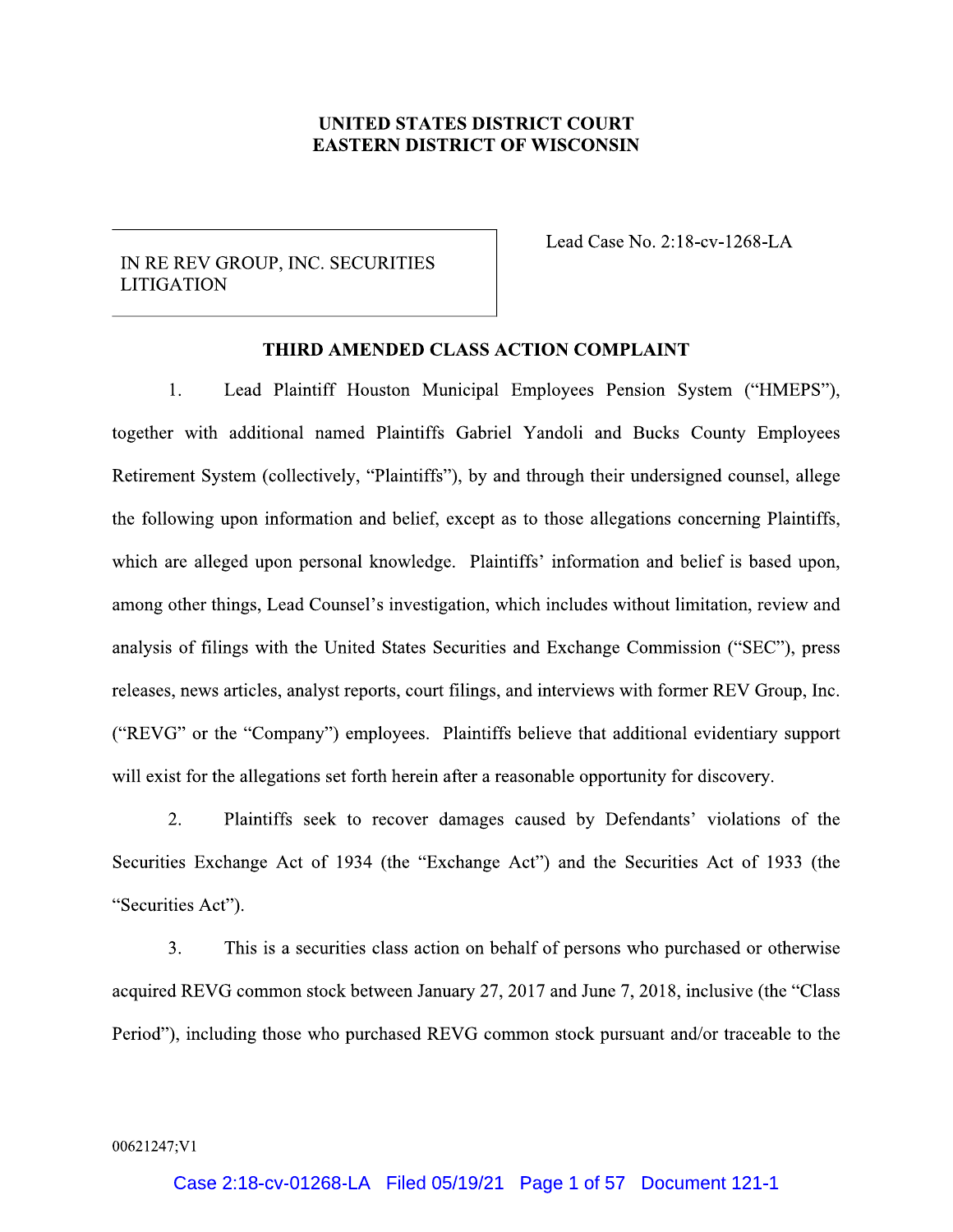Company's January 27, 2017 initial public offering (the "IPO") or its secondary public offering on October 13, 2017 (the "SPO", together with the IPO, the "Offerings") (the "Class").

 $\overline{4}$ . REVG designs, manufactures, and distributes specialty vehicles. The Company operates three segments: 1) Commercial, which manufactures transit and shuttle buses, Type A school buses, mobility vans, sweepers, and terminal trucks; 2) Recreation, which manufactures motorized RV products; and 3) Fire & Emergency ("F&E"), which manufactures fire trucks and ambulance-related products.

5. Since the IPO, REVG advised investors that they should expect continued margin growth. For example, in the Offerings' Prospectuses (defined below), REVG stated that "[o]ur business model utilizes our unique scale to drive profitable organic and acquisitive growth" and "our focus on product innovation, life-cycle value leadership and operational improvement has strengthened our brands and market position while driving growth and expanding margins."

6. Defendants told investors in the Offerings' Prospectuses that the efficiency of REVG's manufacturing facilities would support margin growth, characterizing "[REVG] factories [as] among some of the most efficient and lowest cost production facilities in each of our markets."

 $7.$ On October 10, 2017, Defendants issued Net Income and Adjusted EBITDA guidance that told the market REVG's growth would continue its upward trajectory. REVG's FY2018 earnings guidance advised that investors should expect Net Income in the range of \$85 million to \$100 million and Adjusted EBITDA in the range of \$200 million to \$220 million.

8. Defendants later confirmed REVG's FY2018 Adjusted EBITDA guidance and even increased REVG's FY2018 Net Income guidance. On December 19, 2017, REVG told investors that "we are well positioned for continued growth in fiscal 2018 and we will continue to make progress towards our enterprise-wide EBITDA margin goal of 10 percent."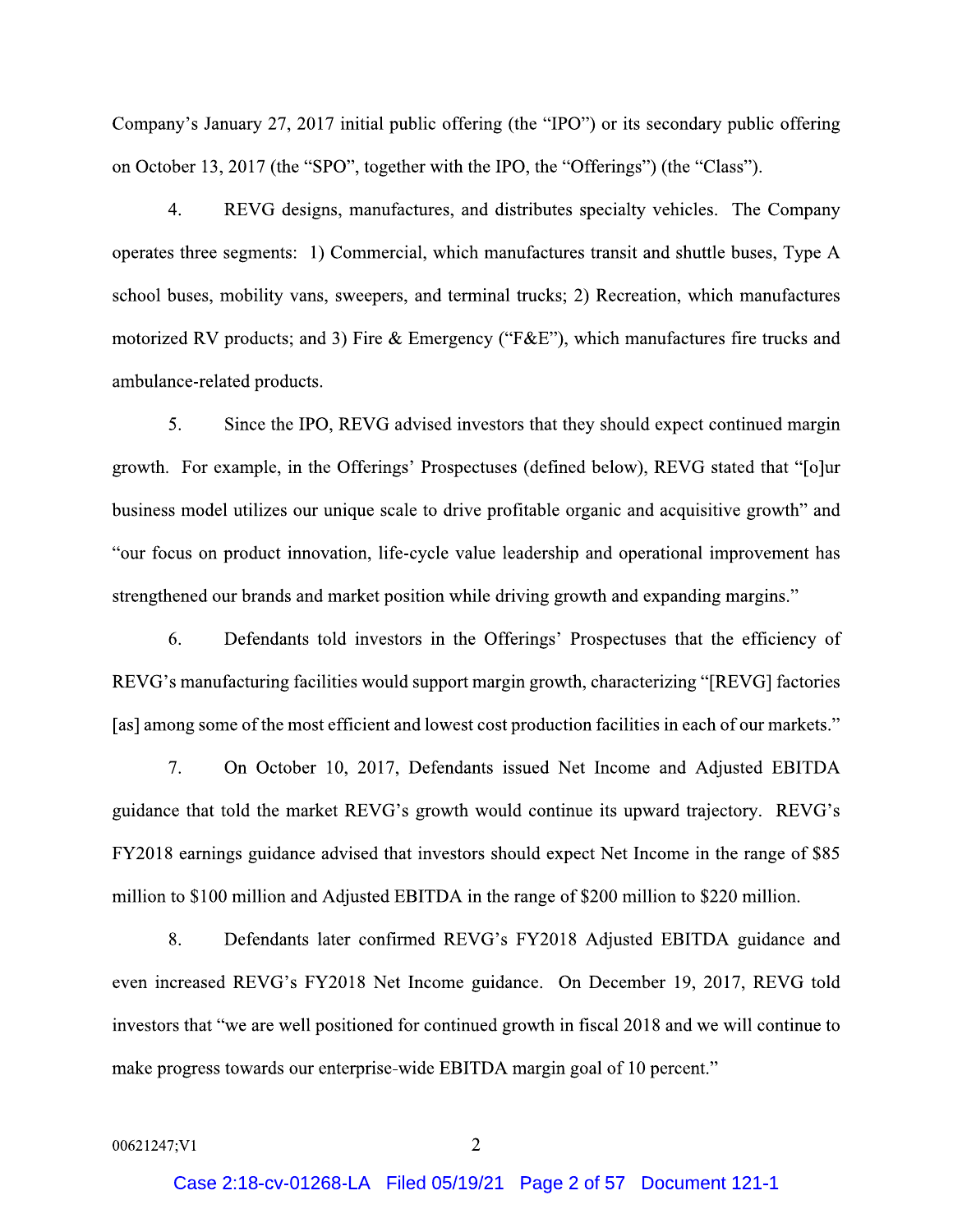9. Analysts viewed REVG's growth as a reason for investors to invest in REVG common stock. A December 19, 2017, Wells Fargo report ranked REVG "outperform" and stated that the "company realized significant growth yr/yr. Looking forward, management expects growth to continue..." A December 21, 2017 Credit Suisse report, which also gave REVG an outperform rating, stated that "[f]actoring in guidance for next year, which assumes sales growth and margin expansion across all three segments, REVG has put up three 3 years in a row of revenue growth  $>15\%$  and adj. EBITDA growth  $>30\%$ ."

Unbeknownst to investors, however, was that Defendants knew REVG's Net  $10.$ Income and Adjusted EBITDA guidance was materially false and misleading.

 $11.$ Defendants knew REVG's Net Income and Adjusted EBITDA guidance had no reasonable basis because the Company's backlog informed them that REVG would not deliver and thus could not recognize revenue on  $-$  enough high-margin vehicles in time to justify the FY2018 forecasts.

12. Defendants tracked REVG's future revenues and earnings at individual REVG manufacturing facilities by recording a vehicle's sale price in what the Company called its "backlog" at the date of sale. As the vehicle moves through the production line, the backlog period for that vehicle decreases to a period of zero days on the date the vehicle is shipped. The value of the vehicle's sale price is only recognized on the date the customer takes possession of the vehicle.

13. A former senior REVG employee reported that REVG's backlog tracked – on a monthly basis – vehicles sold, time in production, and financial metrics. The backlog was analyzed at REVG's headquarters and gave Defendants understanding as to what vehicles would be finished during each quarter and fiscal year.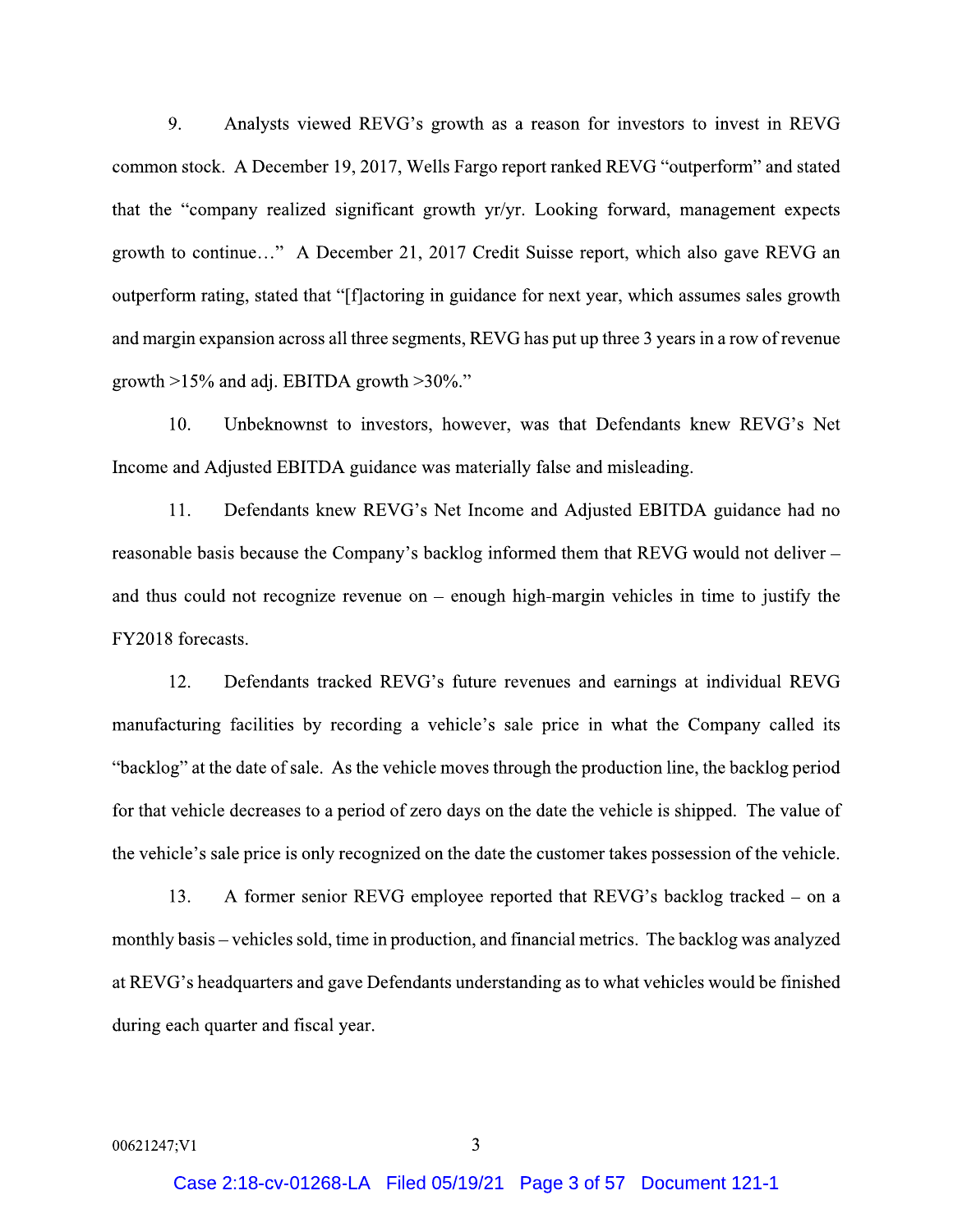14. Defendants were aware that REVG's large and customized vehicles, such as large commercial buses, custom fire apparatus and certain RVs (such as Class A vehicles), bus and ambulance products, which were the Company's high-margin products ("High-Margin Vehicles"), had long backlog periods because they required months to build before delivery to the customer. For example, in March 2017, Sullivan stated that two F&E facilities had a backlog of almost 12 months; in January 2018, Sullivan stated that "[o]ur backlogs are all out about 9 to 10 months now on all of Fire" and that one of REVG's Recreation facilities had a 12 month backlog; and in June 2018, Sullivan stated that REVG had lead times of 17-19 months for buses.

15. By October 10, 2017, Defendants knew the backlog showed that REVG would not complete and deliver enough High-Margin Vehicles to meet FY2018 Net Income and Adjusted EBITDA guidance.

16. Defendants also knew at the latest by March 1, 2018 that steel tariffs would cause REVG to miss its FY2018 earnings guidance further.

17. Chassis, which are made of steel, are a key component of REVG's vehicles. On March 1, 2018, the press reported that President Trump would be increasing steel and aluminum tariffs.

18. On March 7, 2018, the steel tariffs were officially announced. That same day, Defendant Sullivan falsely assured analysts that REVG was "fine" for 2Q18 on chassis issues. Yet the tariffs predictably increased steel prices, leading to increased costs for REVG, as well as caused a run on available chassis. Indeed, on June 7, 2018, Defendant Sullivan admitted that he was aware of chassis problems "as soon as" the tariffs were "suggested." See ¶ 113.

19. On March 7, 2018, REVG announced 1Q18 financial results. REVG surprised the market by revealing that its margins and growth rates had contracted for the first time since its IPO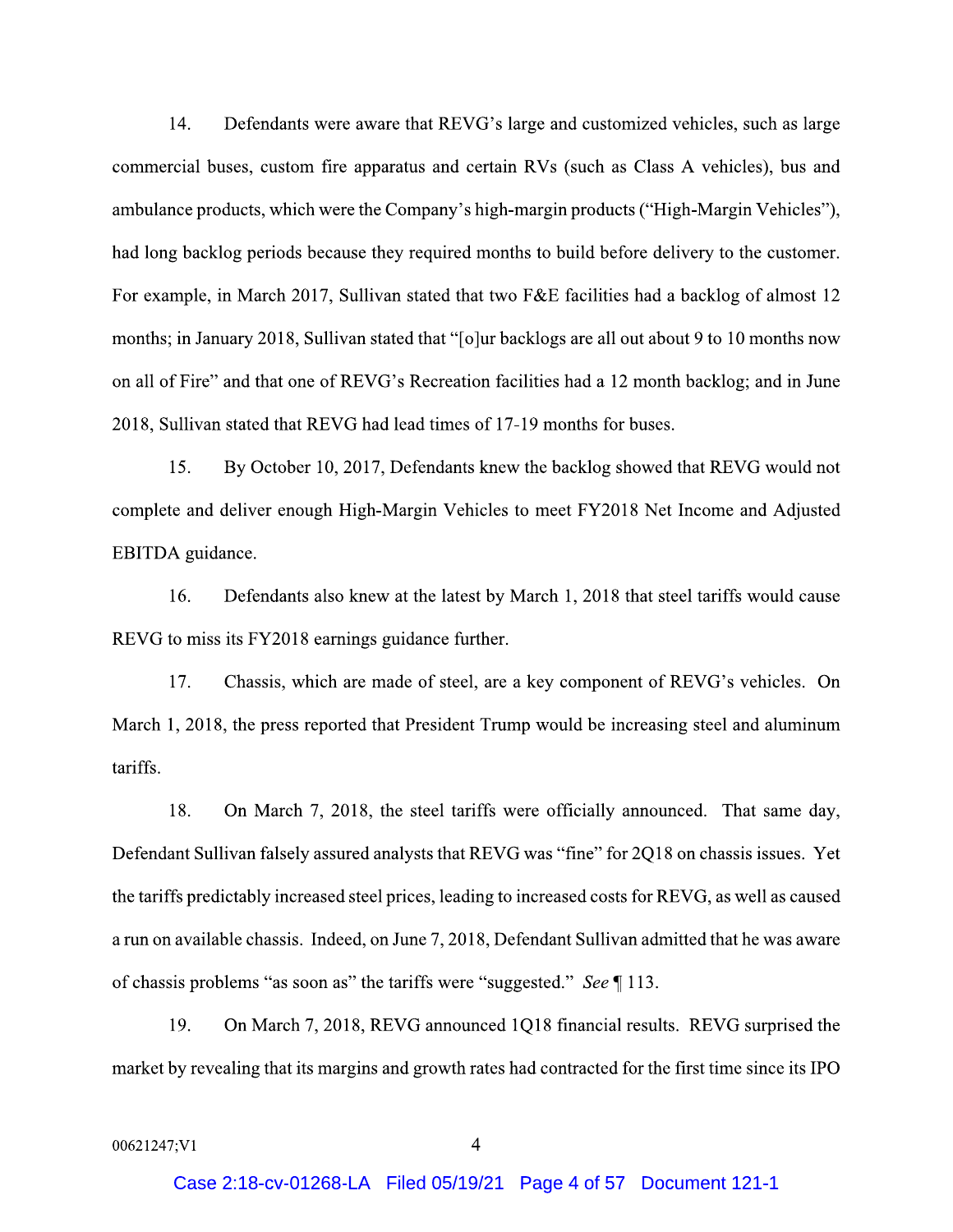five quarters prior. REVG stated that the margin contraction was a result of poor product mix in its Commercial and F&E segments, and poor timing of shipments. By this disclosure, REVG began to reveal that its growth was slowing. After the March 7, 2018 announcement, REVG stock fell on March 8, 2018 by 12%.

20. On June 6, 2018, after market close, REVG revealed that investors should not rely on its prior guidance. REVG substantially cut the FY2018 earnings guidance and reported 2Q18 earnings well below analysts' consensus. The Company reduced Adjusted EBITDA guidance for 2Q18 to \$34.1 million – about 25% below analysts' estimates of approximately \$45 million. The Company also reduced FY2018 Net Income guidance by about 20% to \$72 million to \$87 million (from \$90 to \$110 million) and Adjusted EBITDA guidance by about 15% to \$175 to \$185 million (from  $$200$  to  $$220$  million).

21. REVG reported that it missed its 2Q18 earnings and cut its FY2018 guidance because (i) REVG's Commercial, Recreational, and F&E segments had lower profit margins from "lower-than-expected sales of certain higher-content product categories including custom fire apparatus, large commercial buses, and Class A RVs"; (ii) REVG had accrued higher costs resulting from the tariffs; and (iii) REVG had problems procuring chassis.

22. On June 7, 2018, REVG shares fell \$3.39 per share or nearly 20% to close at \$14.52 per share.

23. After going public at \$22 per share and conducting a secondary offering at \$27.25 per share – raising over \$500 million from investors in these Offerings – REVG shares now trade around \$18 per share.

## **JURISDICTION AND VENUE**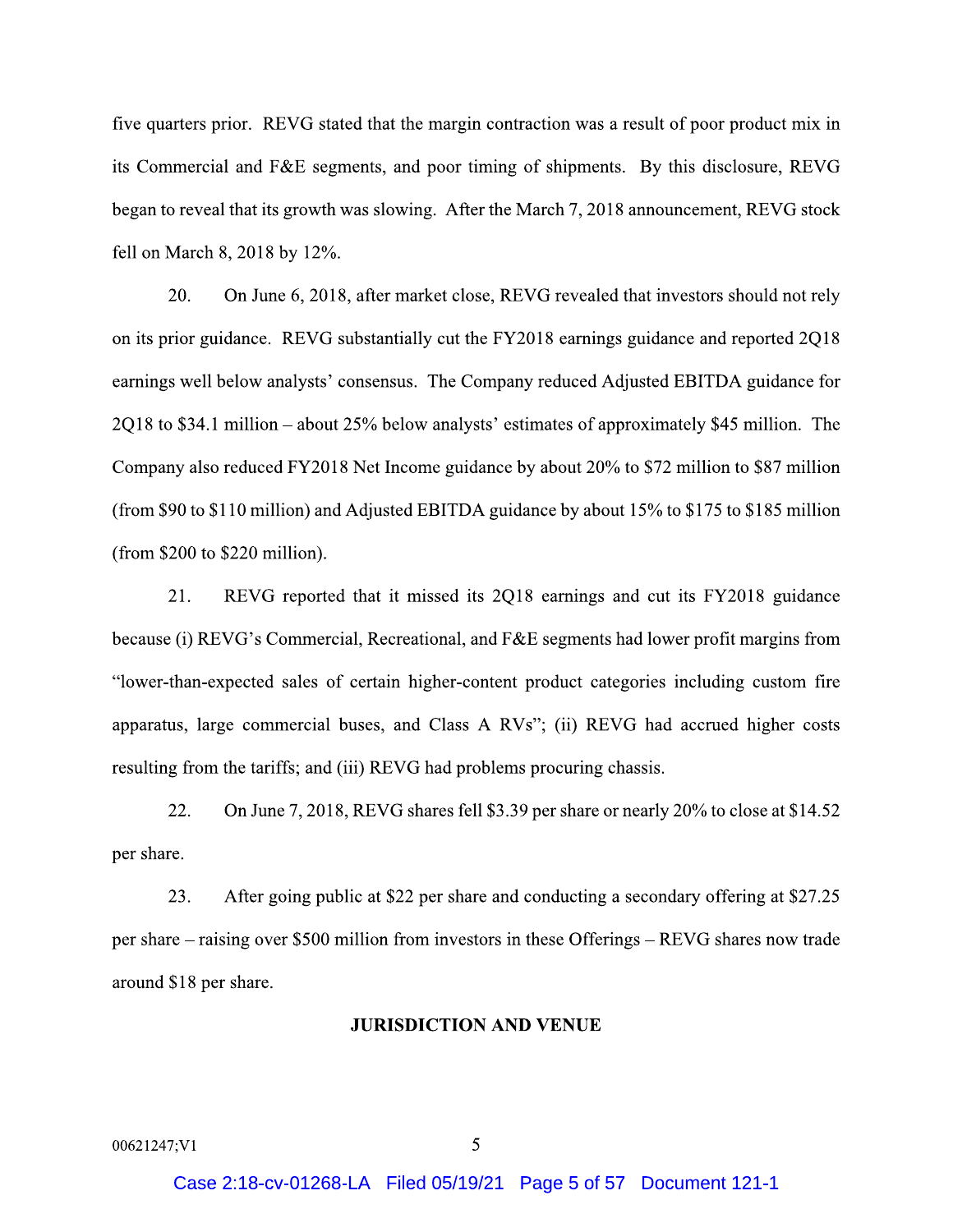24. The claims asserted herein arise under Sections 11, 12 and 15 of the Securities Act  $(15 \text{ U.S.C. }$  §§ 77k and 77o), and Sections 10(b) and 20(a) of the Exchange Act (15 U.S.C. §§  $78j(b)$  and  $78t(a)$ ) and Rule 10b-5 promulgated thereunder by the SEC (17 C.F.R. § 240.10b-5).

25. This Court has jurisdiction over the subject matter of this action pursuant to 28 U.S.C. § 1331, Section 22 of the Securities Act (15 U.S.C. § 77v), and Section 27 of the Exchange Act (15 U.S.C. § 78aa).

26. Venue is proper in this Judicial District pursuant to 28 U.S.C. § 1391(b), Section 27 of the Exchange Act (15 U.S.C. § 78aa(c)), and Section 22 of the Securities Act. Substantial acts in furtherance of the alleged federal securities violations have occurred in this Judicial District. Many of the acts charged herein, including the dissemination of materially false and/or misleading information, occurred in substantial part in this Judicial District.

27. In connection with the acts, transactions, and conduct alleged herein, Defendants directly and indirectly used the means and instrumentalities of interstate commerce, including the United States mail, interstate telephone communications, and the facilities of a national securities exchange.

## **PARTIES**

28. Lead Plaintiff, as set forth in the certification submitted with its motion for appointment as Lead Plaintiff, incorporated by reference herein, purchased REV common stock during the Class Period.

29. Additional named plaintiff Gabriel Yandoli purchased REVG common stock in connection with the IPO and during the Class Period.

30. Additional named plaintiff Bucks County Employees Retirement System purchased REVG common stock in connection with the IPO, the SPO, and during the Class Period.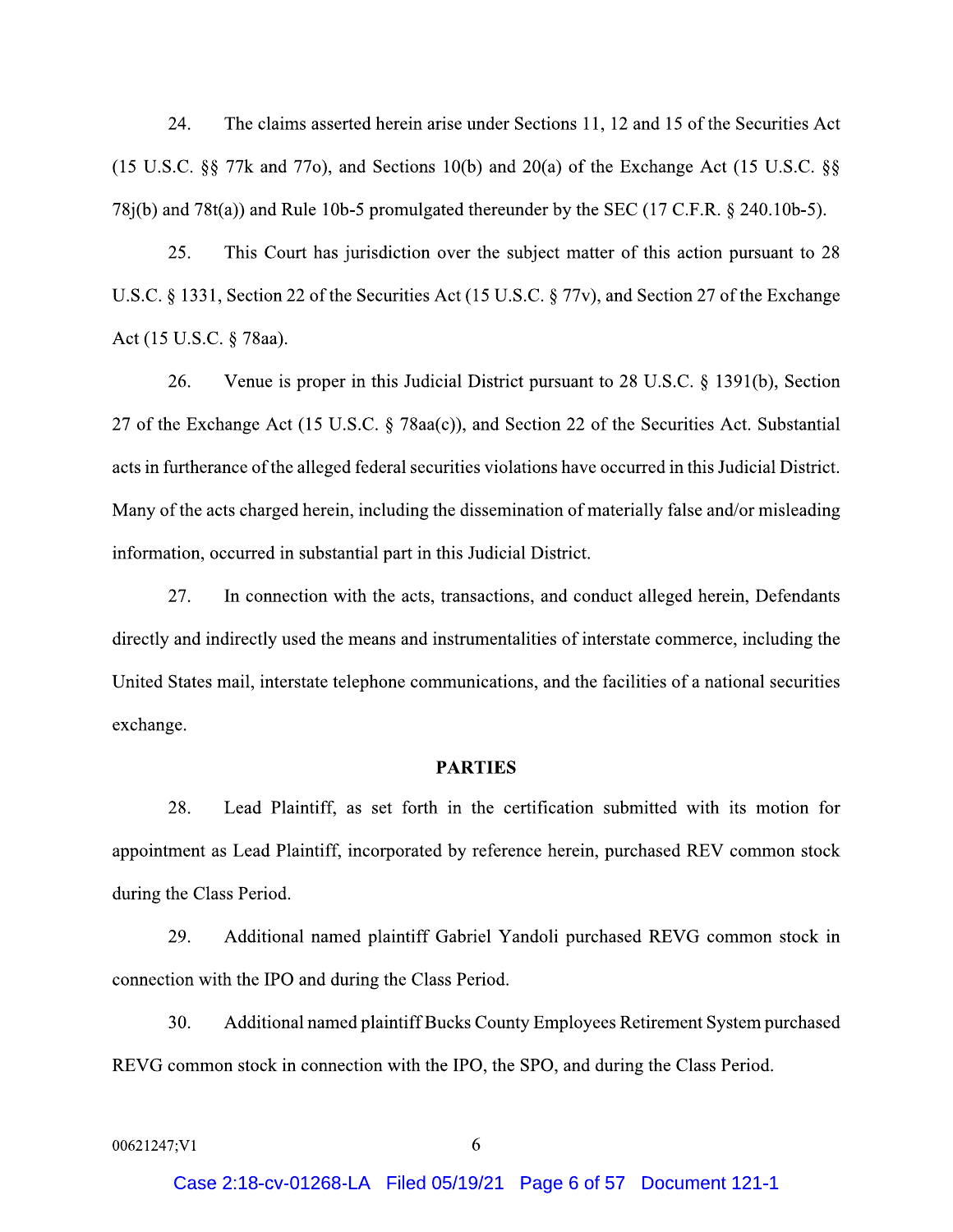$31.$ Defendant REVG is incorporated in Delaware and its principal executive offices are in Milwaukee, Wisconsin. REVG's common stock trades on the New York Stock Exchange under the symbol REVG.

32. Defendant Timothy W. Sullivan served as the Chief Executive Officer of REVG at all relevant times.

33. Defendant Dean J. Nolden served as the Chief Financial Officer of REVG at all relevant times.

34. Defendants Sullivan and Nolden are collectively referred to as the "Exchange Act" Individual Defendants." REVG and the Individual Exchange Act Defendants are referred to as the "Exchange Act Defendants."

35. Defendant Paul Bamatter signed or authorized the signing of the Company's Registration Statements filed with the SEC in connection with the Offerings (the "Registration" Statements") as a Director of REVG.

36. Defendant Jean Marie Canan signed or authorized the signing of the Company's Registration Statements filed with the SEC as a Director of REVG.

Defendant Dino Cusumano signed or authorized the signing of the Company's 37. Registration Statements filed with the SEC as a Director of REVG.

38. Defendant Charles Dutil signed or authorized the signing of the Company's Registration Statements filed with the SEC as a Director of REVG.

39. Defendant Justin Fish signed or authorized the signing of the Company's Registration Statements filed with the SEC as a Director of REVG.

40. Defendant Kim A. Marvin signed or authorized the signing of the Company's Registration Statements filed with the SEC as a Director of REVG.

```
00621247;V1
```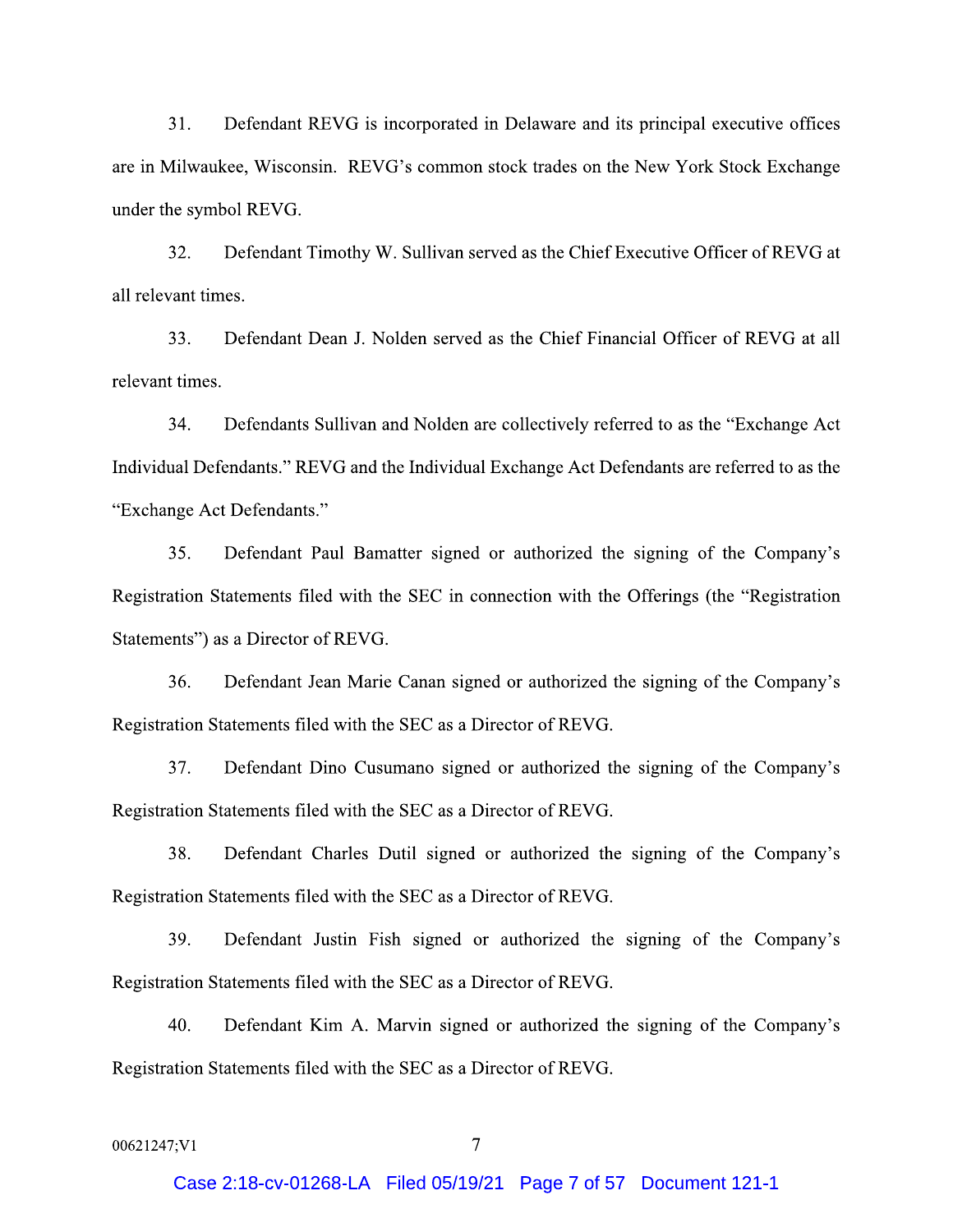$41.$ Defendant Joel Rotroff signed or authorized the signing of the Company's Registration Statements filed with the SEC as a Director of REVG.

42. Defendant Donn J. Viola signed or authorized the signing of the Company's Registration Statements filed with the SEC as a Director of REVG.

Defendants Sullivan, Nolden, Bamatter, Canan, Cusumano, Dutil, Fish, Marvin, 43. Rotroff, and Viola are collectively referred to hereinafter as the "Securities Act Individual Defendants."

44 Defendant American Industrial Partners (together with its investment vehicles and funds, "AIP"), is a New York City-based private equity firm specializing in the industrial sector. AIP purchases companies, then hopes to sell them for a profit either in a public offering or otherwise. AIP was the private equity sponsor of REVG and its controlling shareholder at the time of the Offerings.

As detailed in the Registration Statements, AIP continued to control a majority of 45. the voting power of REVG's outstanding common stock. The SPO Registration Statement (defined below) states that "[a]fter completion of this offering, certain funds affiliated with AIP will continue to control more than a majority of the voting power of [REVG] common stock eligible to vote in the election of directors," and "[a]s a result, [REVG] will continue to be a "controlled company" within the meaning of the corporate governance standards of the NYSE."

46. AIP owned REVG prior to the IPO and exerted control over REVG before, during and after the Offerings. Prior to the IPO, AIP owned approximately 90% of REVG's voting common stock. Immediately following the IPO, AIP owned at least 70% of the Company's outstanding common stock. Following the SPO, AIP continued to own and control a majority of REVG's voting stock.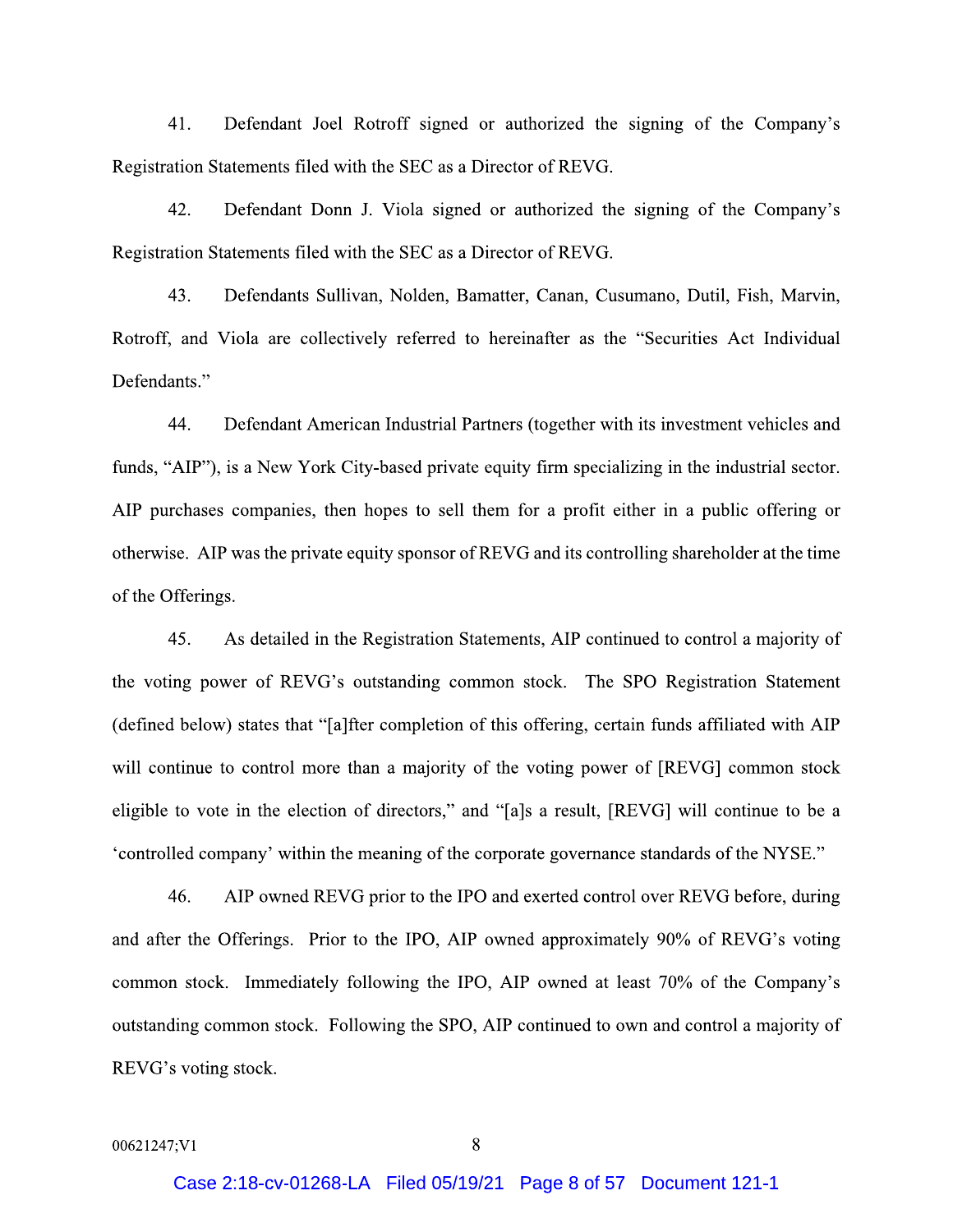47. In addition, AIP was party to a shareholders agreement that provided it with outsized influence and control over REVG even if its economic interest in and ownership of the Company decreased. The shareholders agreement gave AIP the ability to exercise control over all corporate actions of the Company so long as the parties to the agreement owned at least a majority of REVG outstanding common stock. These actions included: (i) the election and removal of directors; (ii) the size of REVG's Board of Directors (the "Board"); (iii) amendments to REVG's bylaws and articles of incorporation; and (iv) approval of mergers and other significant corporate transactions. In addition, so long as AIP owned at least 15% of the Company's outstanding common stock, under the shareholders agreement it had the right to, inter alia: (i) nominate the greater of five members of the Board or a majority of directors; (ii) designate the Chairman of the Board; (iii) approve any special dividend greater than \$10 million; (iv) approve any merger involving assets in excess of 15% of the consolidated assets or revenues of the Company and its subsidiaries; and (v) approve bankruptcy or any wind up of the Company or any material subsidiary.

48. Despite AIP's significant interest in and control over the Company, it could take actions that were not in the best interests of REVG's other shareholders. For example, according to REVG's Registration Statement for the SPO:

AIP's interests as an equity holder may not be aligned in all cases with those of other equity investors, or of our lenders as creditors. In addition, AIP may have an interest in pursuing or not pursuing acquisitions, divestitures, financings or other transactions that, in their judgment, could enhance their equity investments, even though such transactions might be contrary to the wishes of other equity investors or involve risks to our lenders. Furthermore, AIP may in the future own businesses that directly or indirectly compete with us. AIP may also pursue acquisition opportunities that may be complementary to our business separately from us and, as a result, those acquisition opportunities may not be available to us.

49. Defendant Goldman Sachs & Co. served as an underwriter in the Company's Offerings. In the IPO, Goldman Sachs agreed to purchase 3,060,888 shares, exclusive of its over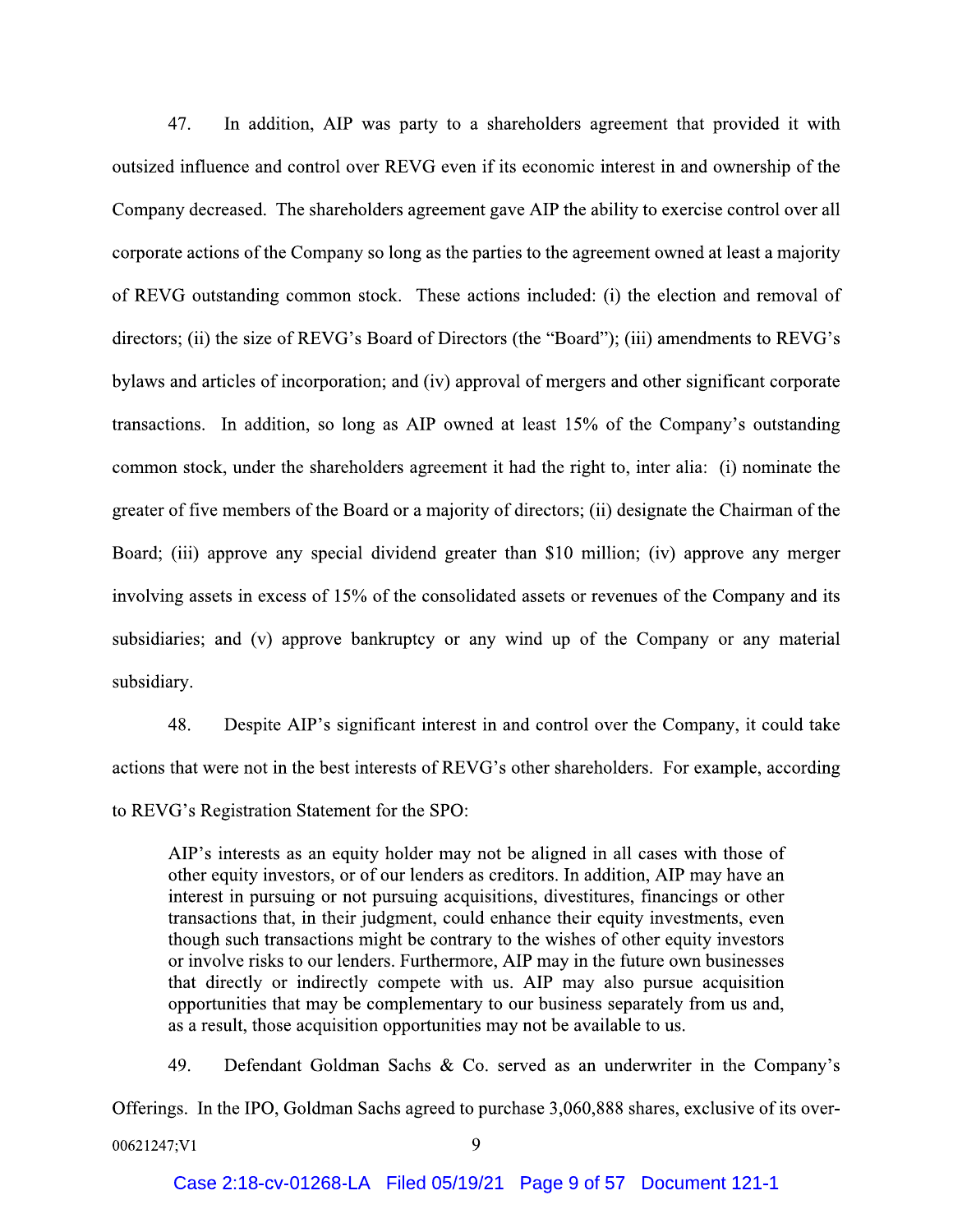allotment option. In the SPO, Goldman Sachs agreed to purchase 2,200,000 shares, exclusive of its over-allotment option.

50. Defendant Morgan Stanley & Co. LLC served as an underwriter in the Company's Offerings. In the IPO, Morgan Stanley agreed to purchase 3,060,888 shares, exclusive of its overallotment option. In the SPO, Morgan Stanley agreed to purchase 2,200,000 shares, exclusive of its over-allotment option. Morgan Stanley was the lender on a margin loan to AIP at the time of the SPO, allowing it to receive additional proceeds from that offering.

51. Defendant Robert W. Baird & Co. Incorporated served as an underwriter in the Company's Offerings. In the IPO, Robert Baird agreed to purchase 1,596,988 shares, exclusive of its over-allotment option. In the SPO, Robert Baird agreed to purchase 1,200,000 shares, exclusive of its over-allotment option.

52. Defendant Credit Suisse Securities (USA) LLC served as an underwriter in the Company's Offerings. In the IPO, Credit Suisse agreed to purchase 910,712 shares, exclusive of its over-allotment option. In the SPO, Credit Suisse agreed to purchase 1,200,000 shares, exclusive of its over-allotment option.

53. Defendants Goldman Sachs, Morgan Stanley, Robert Baird and Credit Suisse are collectively referred to hereinafter as the "Underwriter Defendants."

54. The Company, the Securities Act Individual Defendants, AIP, and the Underwriter Defendants are collectively referred to hereinafter as the "Securities Act Defendants."

## **SUBSTANTIVE ALLEGATIONS**

## **REVG CONDUCTS PUBLIC OFFERINGS TO RAISE MONEY FROM** A. **INVESTORS**

On or about October 24, 2016, the Company filed with the SEC a registration 55. statement on Form S-1 for the IPO, which, after several amendments, was declared effective on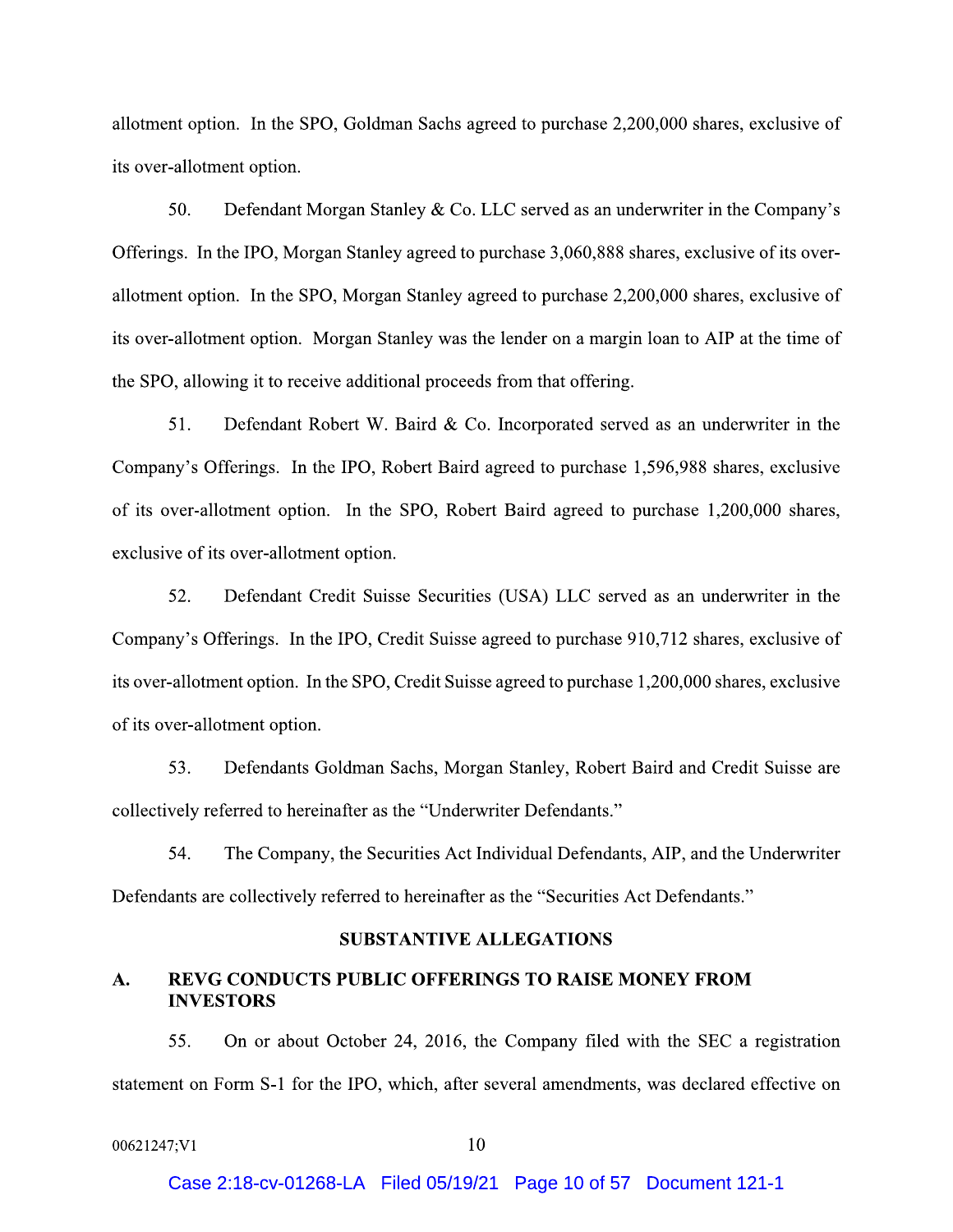January 26, 2017 (together with all amendments, the "IPO Registration Statement"). On January 30, 2017, the Company filed the prospectus for the IPO on Form 424B4, which incorporated and formed part of the IPO Registration Statement (the "IPO Prospectus," and, together with the IPO Registration Statement, the "IPO Offering Documents"). Together, the IPO Offering Documents were used to sell approximately 12.5 million shares of REVG common stock to the investing public at \$22 per share.

56. On or about January 27, 2017, REVG completed its IPO and raised net proceeds of approximately \$256.7 million. Through its IPO, REVG offered 12,500,000 shares to the public at \$22 per share, exclusive of the underwriters' option to purchase 1,875,000 additional shares.

57. On October 10, 2017, REVG announced a follow-on secondary offering that would allow Company insiders to sell millions of shares of their own REVG stock. That same day, the Company filed with the SEC a registration statement on Form S-1 for the SPO, which was declared effective on October 12, 2017 (the "SPO Registration Statement"). On October 13, 2017, the Company filed the prospectus for the SPO on Form 424B4, which incorporated and formed part of the SPO Registration Statement (the "SPO Prospectus," and, together with the SPO Registration Statement, the "SPO Offering Documents"). REVG priced the SPO at \$27.25 per share.<sup>1</sup>

58. In total, Company insiders and their affiliates, including defendants AIP, Marvin, Fish, Cusamano, and Rotroff, ultimately sold approximately \$300 million worth of REVG stock (11.5 million shares at \$27.25 per share) in the SPO. REVG received none of the sale proceeds.

59. Defendant AIP was the largest seller of stock in the SPO, selling over 10.8 million shares of REVG common stock to the public at \$27.25 per share for over \$294 million in gross proceeds.

<sup>&</sup>lt;sup>1</sup> The IPO Prospectus and SPO Prospectus are collectively referred to as the "Prospectuses."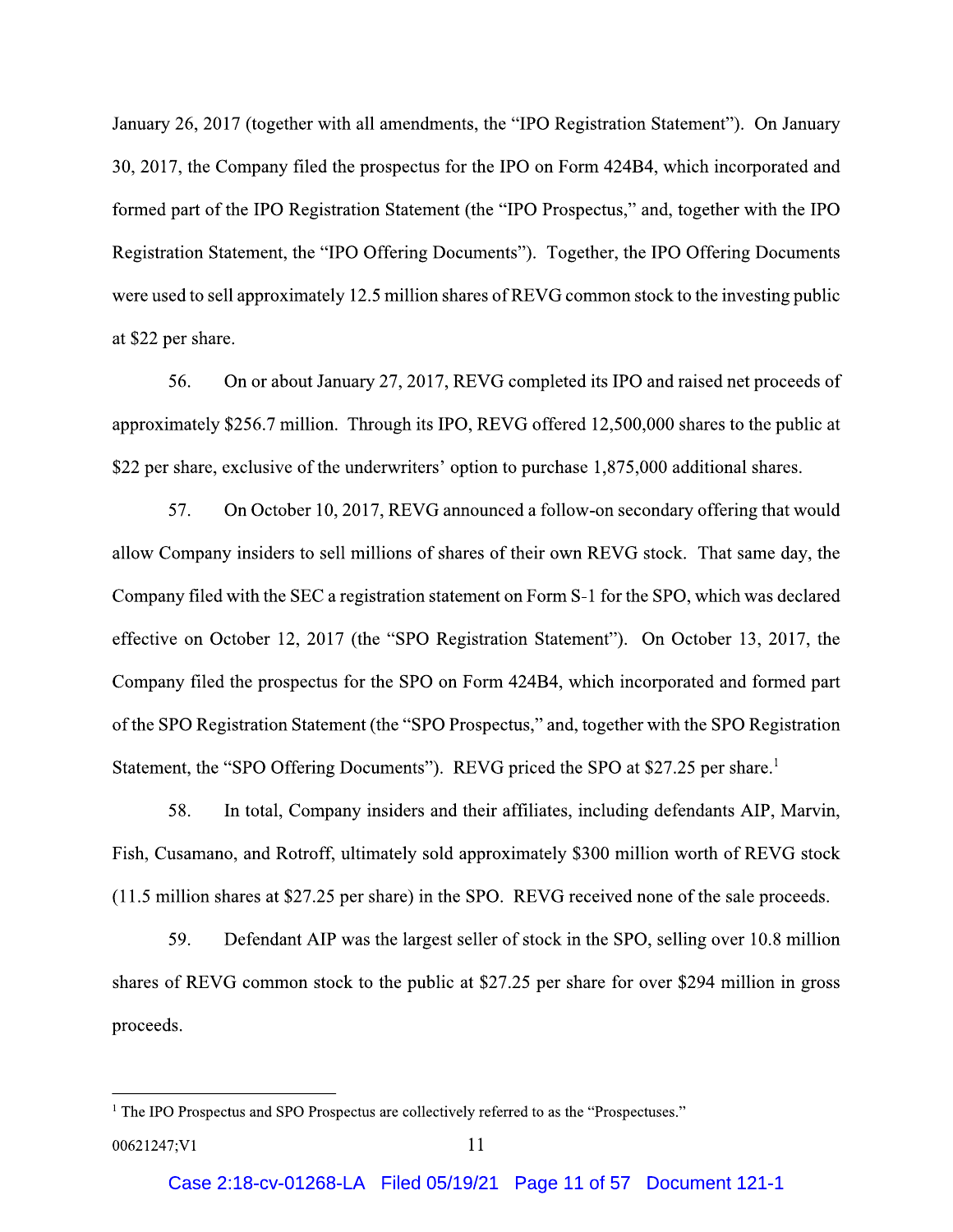#### $\mathbf{B}$ . **REVG'S FINANCIAL REPORTING SEGMENTS**

60. REVG designs, manufactures, and distributes specialty vehicles and related aftermarket parts and services. REVG operates and reports its financial results from three segments: Commercial, Recreation, and F&E.

61. REVG's Commercial segment offers small- and medium-sized buses, Type A school buses, transit buses, terminal trucks and street sweepers in the United States. REVG's Commercial products include cut-away buses (customized body built on various types and sizes of commercial chassis), transit buses (large municipal buses where it builds its own chassis and body), luxury buses (bus-style limo or high-end luxury conversions), street sweepers (three- and four-wheel versions used in road construction activities), terminal trucks (specialized vehicle which moves freight in warehouses or intermodal yards and ports), Type A school buses (small school bus built on commercial chassis), and mobility vans (mini-van converted to be utilized by wheelchair passengers). Commercial products are sold to municipalities, schools, and commercial and industrial customers.

62. REVG's Commercial segment provided approximately 27% of the Company's revenues in 2017.

63. REVG's Commercial segment is comprised of four smaller units: Commercial Bus  $(8\%)$ , Transit Bus (7%), Type A School Bus (6%), and Specialty (6%). See 2017 Form 10-K at 3. Thus, buses account for approximately 80% of the Commercial segment in FY 2017.

64. REVG's Recreation segment manufactures various types and configurations of both motorized and towable RVs, including sell Class A (diesel and gas), Class B, and Class C motorized RVs. Motorized RVs are self-contained units built on motor vehicle chassis with their own lighting, plumbing, heating, cooking, refrigeration, sewage holding and water storage facilities. Class A RVs are generally constructed on medium-duty chassis which are supplied 12 00621247;V1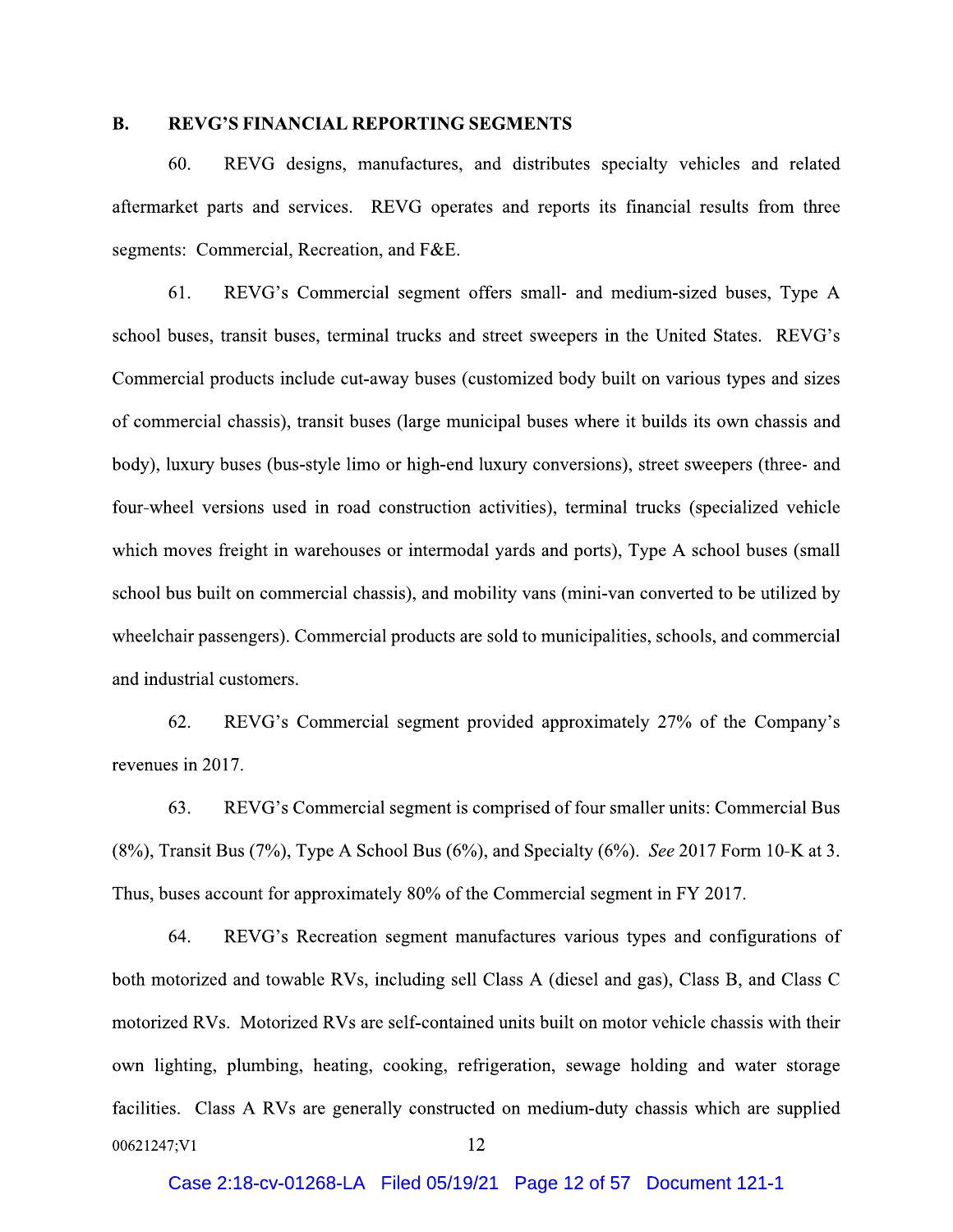complete with engine and drivetrain components by major motor vehicle manufacturers. REVG designs, fabricates and installs the living area and driver's compartment of these motorized RVs. Class B RVs are built on a consumer van chassis with the entire living area contained within the existing van frame. Class C RVs are built on consumer truck or van chassis, which include an engine, drivetrain and a finished cab section. In Class Cs, REVG designs, fabricates and installs the living area to connect to the driver's compartment and the cab section. Super Class C RVs are motorhomes built on a commercial truck or van chassis.

The Company's Recreation segment provided approximately 29% of the 65. Company's revenues in 2017.

66. REVG's F&E segment manufactures a range of fire apparatus and ambulance products. The F&E segment sells fire apparatus equipment under the Emergency One (E-ONE) and Kovatch Mobile Equipment (KME) brands, and ambulances under the American Emergency Vehicles (AEV), Horton Emergency Vehicles (Horton), Leader Emergency Vehicles (Leader), Marque, McCoy Miller, Road Rescue, Wheeled Coach and Frontline brands. F&E products are sold to municipal fire departments and private fleets, typically purchasing through dealers.

67. F&E provided approximately 44% of the Company's revenues in 2017.

#### $\mathbf{C}$ . **EARNINGS GROWTH WAS CENTRAL TO REVG'S VALUE**

68. From FY 2015 through FY 2017, REVG had meteoric growth. REVG's Adjusted Net Income was \$34 million, \$53 million and \$76 million for fiscal years 2015, 2016 and 2017, respectively – representing a compound annual growth rate ("CAGR") of 49%. The Company's Adjusted EBITDA for the same periods was \$90 million, \$123 million and \$163 million, which represents a CAGR of 34%.

69. Analysts viewed REVG as a growth story. Thus, they paid close attention to REVG's strong growth. For example, a December 19, 2017 Wells Fargo report stated that the 13 00621247;V1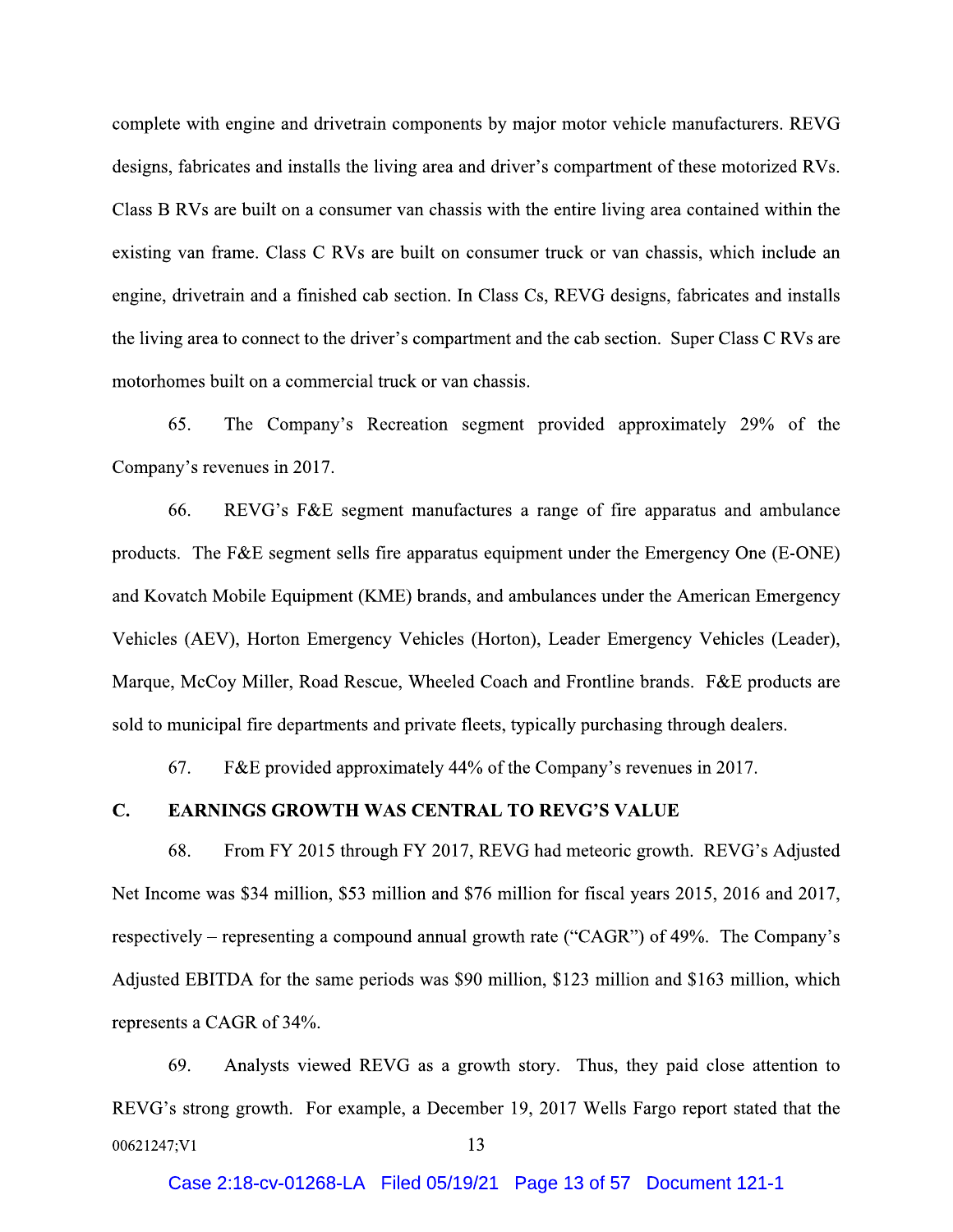"company realized significant growth yr/yr. Looking forward, management expects growth to continue..." A December 20, 2017 Deutsche Bank report stated that "1) F&E organic growth accelerated to  $+14\%$  Y/Y on tougher comps, 2) Recreation organic growth also accelerated to +19% Y/Y, and 3) Recreation margins improved 420bps Y/Y; this level of improvement seems sustainable into 2018."

70. On October 10, 2017, REVG issued a press release providing a full-year outlook for FY2018. In the press release, REVG stated that FY2018 net income would be in the range of \$85 million to \$100 million and FY2018 adjusted EBITDA would be in the range of \$200 million to \$220 million.

 $71.$ The October 10, 2017 release also stated that "REV group is forecasting growth in all three of its reportable segments [Commercial, Recreation, and F&E] in fiscal 2018 ...."

72. On December 19, 2017, Sullivan reaffirmed the FY2018 guidance and told investors that he was "pleased to report that all three of our segments [Commercial, Recreation, and F&E] continue to have strong outlooks. We plan to continue this trajectory of earnings growth in excess of sales growth into next year. In summary, it was a strong quarter and year, we are well positioned for continued growth in fiscal 2018 and we will continue to make progress towards our enterprise-wide EBITDA margin goal of 10 percent."

## **DEFENDANTS KNEW THE BACKLOG DID NOT SUPPORT THE FY2018** D. **EARNINGS GUIDANCE**

### **REVG'S Backlog Provided Clear Visibility Into FY2018** 1. **Net Income and Adjusted EBITDA**

73. REVG manufacturing facilities record the vehicle's sale price in backlog at the date of sale. As the vehicle moves through the production line, the backlog period for that vehicle decreases to a period of zero days on the date the vehicle is shipped.

```
00621247;V1
```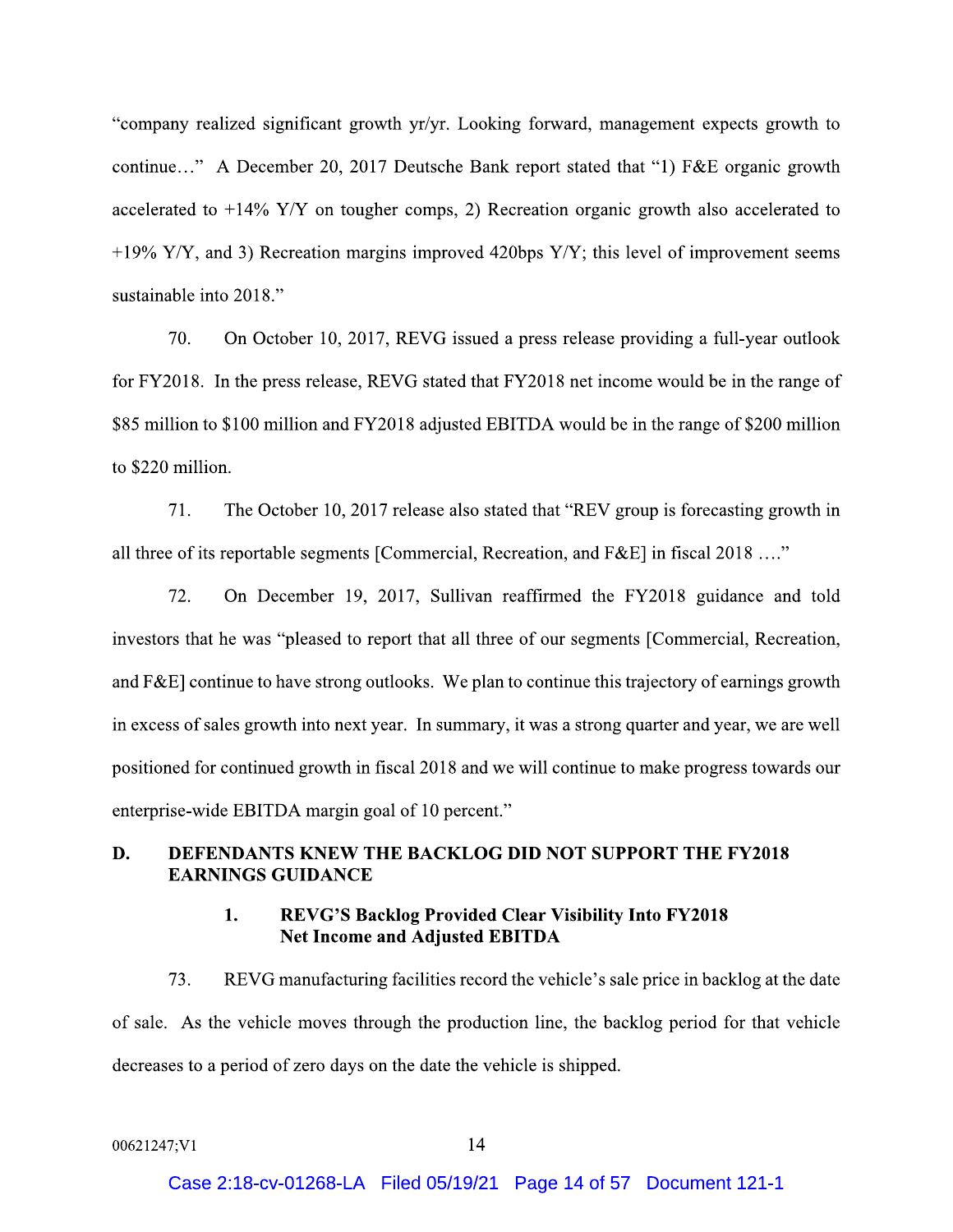74. All of REVG's vehicles have substantial lead times. REVG continually claimed that these long lead times gave the Company strong visibility into future financial results.

75. The amount of time that a REVG vehicle remained in backlog was a function of the size and complexity of the vehicle. Large and customized vehicles, such as large commercial buses, custom fire apparatus and certain RVs (such as Class A vehicles), bus and ambulance products, take longer to build and, thus, remain in backlog for a longer period of time.

76. In a March 8, 2017 conference call, Sullivan stated that "[i]f you look at our backlog on fire right now, both KME and E1 [2 of REVG's fire companies] are out almost 12 months."

77. In a prospectus filed in connection with the Company's October 12, 2017 secondary public offering, Defendants stated that "[REVG's] business carries a high-quality backlog which enables strong visibility into future net sales which ranges from two to twelve months depending on the product and market. This visibility into future production needs and net sales enables us to more effectively plan and predict our business."<sup>2</sup>

78. In a December 20, 2017 conference call, Sullivan stated:

We're really managing that well, because, as you know, there is a lot of pent-up demand in Fire, and we don't like our backlogs out that far. When we're running backlogs out to August, September [i.e., 8-9 months], that's not healthy, and they got to be less than that.

79. In a December 21, 2017, FY 2017 Form 10-K, REVG repeated that "[o]ur business carries a high-quality backlog which enables strong visibility into future net sales which ranges from two to twelve months depending on the product and market. This visibility into future production needs and net sales enables us to more effectively plan and predict our business."

<sup>&</sup>lt;sup>2</sup> Net sales is total revenue, less the cost of sales returns, allowances, and discounts.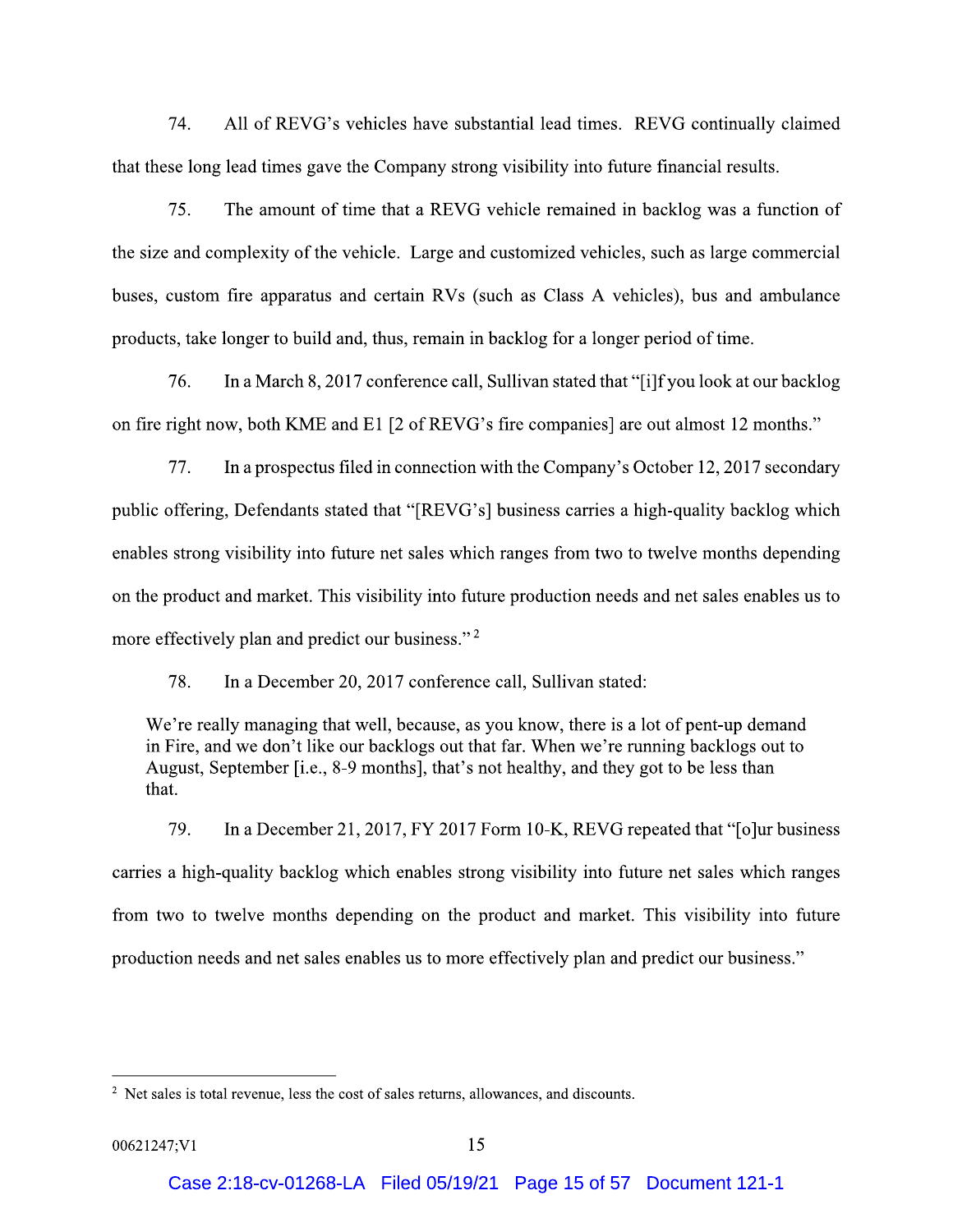80. By touting visibility from "two to twelve months" in the SPO Prospectus and the FY 2017 Form 10-K, Defendants represented they had clear visibility into revenues and, by extension, earnings to October 2018 and December 2018, respectively.

81. During a January 16, 2018 REVG Investor Day, Sullivan stated that "[o]ur backlogs are all out about 9 to 10 months now on all of Fire...."

82. Later during the same presentation, Sullivan stated that "[w]e just completed the acquisition of Lance [Lance Camper Manufacturing Corporation, which became part of REVG's RV Recreation segment] on Friday.... They flew out back to California yesterday afternoon to work off their 12-month backlog.... They have an adjacent building. I think it's over 100,000 square feet. So we can double the capacity of what we're building, start whittling down that 12month backlog."

83. On a June 7, 2018 conference call, Defendant Sullivan stated that REVG had "long[] lead times" on fire and bus vehicles  $-8$  months for fire and 17-19<sup>3</sup> for buses:

Fire is actually sold out through the end of the calendar year into  $-$  literally, we're starting to sell into the first part of the second quarter of fiscal 2019 [February 2019]. So Fire is set. We know very well what we have in Fire for the rest of the year. It's locked and loaded. As crazy as this sounds, because the transit buses have been a challenge for us this year, we already know what our backlog in transit buses looks like for '19 and the latter part of this year. So where we've got the longer lead times, we've got great visibility,...

84. REVG stated that "value-added units" (which had long lead times) – the High-Margin Vehicles – were high margin sales and generated the most net income and earnings for the Company. REVG's December 21, 2017 Form 10-K stated that "[o]ur units represent a wide range of products at various price points, with higher value-added units at higher price points typically

<sup>&</sup>lt;sup>3</sup> Sullivan made his statement in June 2018. REVG's fiscal year ends October 31<sup>st</sup>. If Sullivan was referring to REVG's fiscal year, then he stated that the lead time for buses was 17 months. If Sullivan was referring to a calendar year, then he stated that the lead time for buses was 19 months.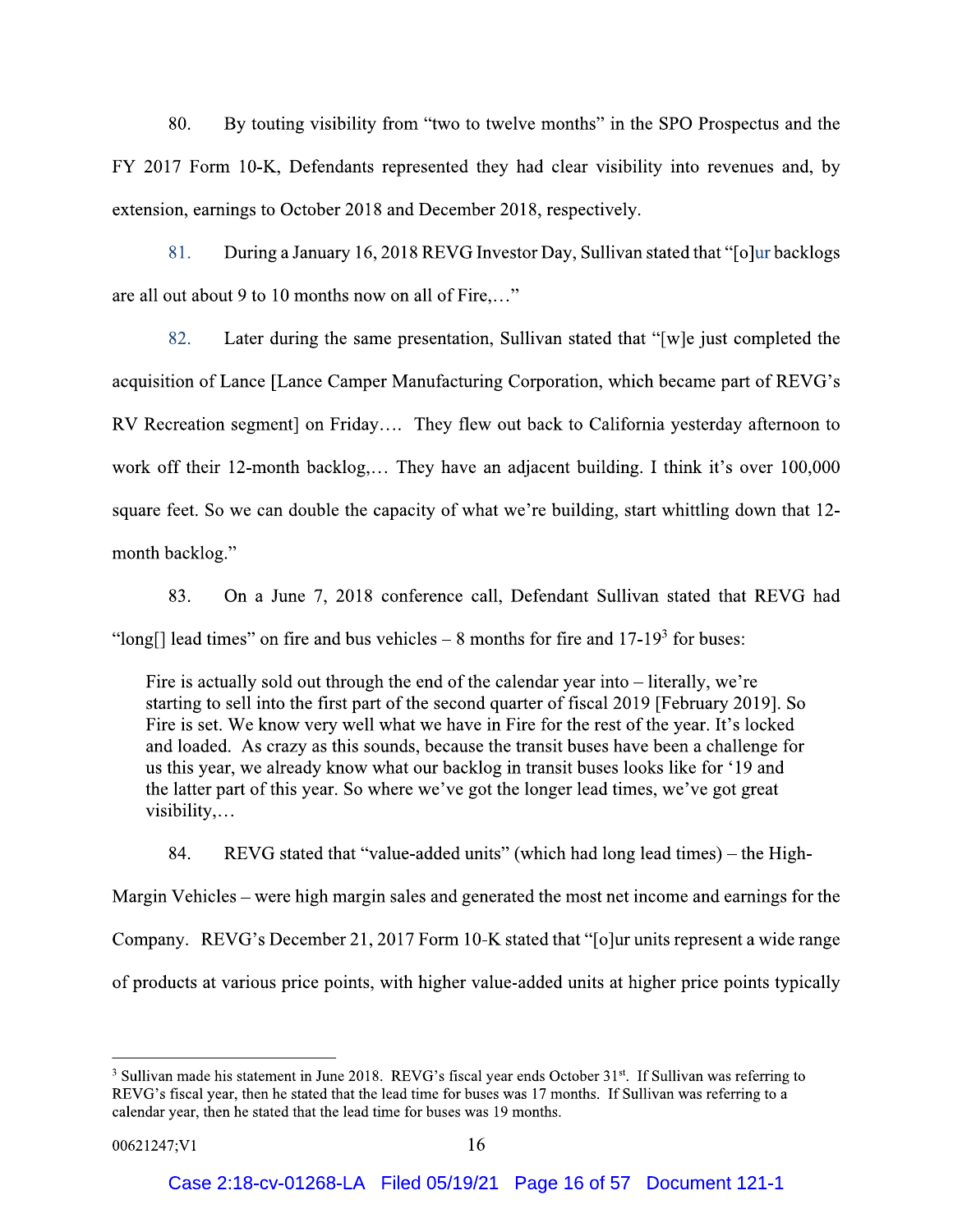resulting in higher gross margins. Additionally, large orders of similar units typically provide operational efficiencies that contribute to higher gross margins."

## A Former Senior REVG Employee Reports That REVG  $2.$ **Carefully Tracked Backlog**

85. CW1 worked as a finance manager at REVG's ElDorado Bus and Mobility subsidiary from May 2017 to mid-November 2017. ElDorado is one of REVG's eight brands in its Recreation segment. CW1 was based at REVG's Salina, Kansas production plant. CW1 ran the business department at ElDorado and supervised the controller, two accounts payable clerks, one accounts receivable clerk, one cost accountant, and the Information Technology department.

86. CW1 stated that at REVG's ElDorado subsidiary, backlog was tracked on a monthly basis through a program called OneStream. CW1 described OneStream as similar to Microsoft Excel, with various fields in which to enter data. CW1 inputted data each month into OneStream, including into fields such as "work in progress," "backlog," "finished goods," and "inventory." CW1 had to input such data by the  $10<sup>th</sup>$  of every month. When a vehicle was finished, it would go from "work in progress" to "finished goods." "Work in progress" provided a total showing how far along towards completion the vehicles in the manufacturing facility were. Senior management could tell what vehicles were being built, and how far along they were, because each manufacturing facility built only certain vehicles. In other words, when OneStream listed a certain number of vehicles from one REVG manufacturing facility, it was clear that those vehicles were of a certain kind, e.g., buses, ambulances, etc.

87. CW1 stated that senior management in Milwaukee used the OneStream data from the various REVG manufacturing facilities when making projections. Every three months, senior REVG management would give specific projections to each of REVG's manufacturing facilities.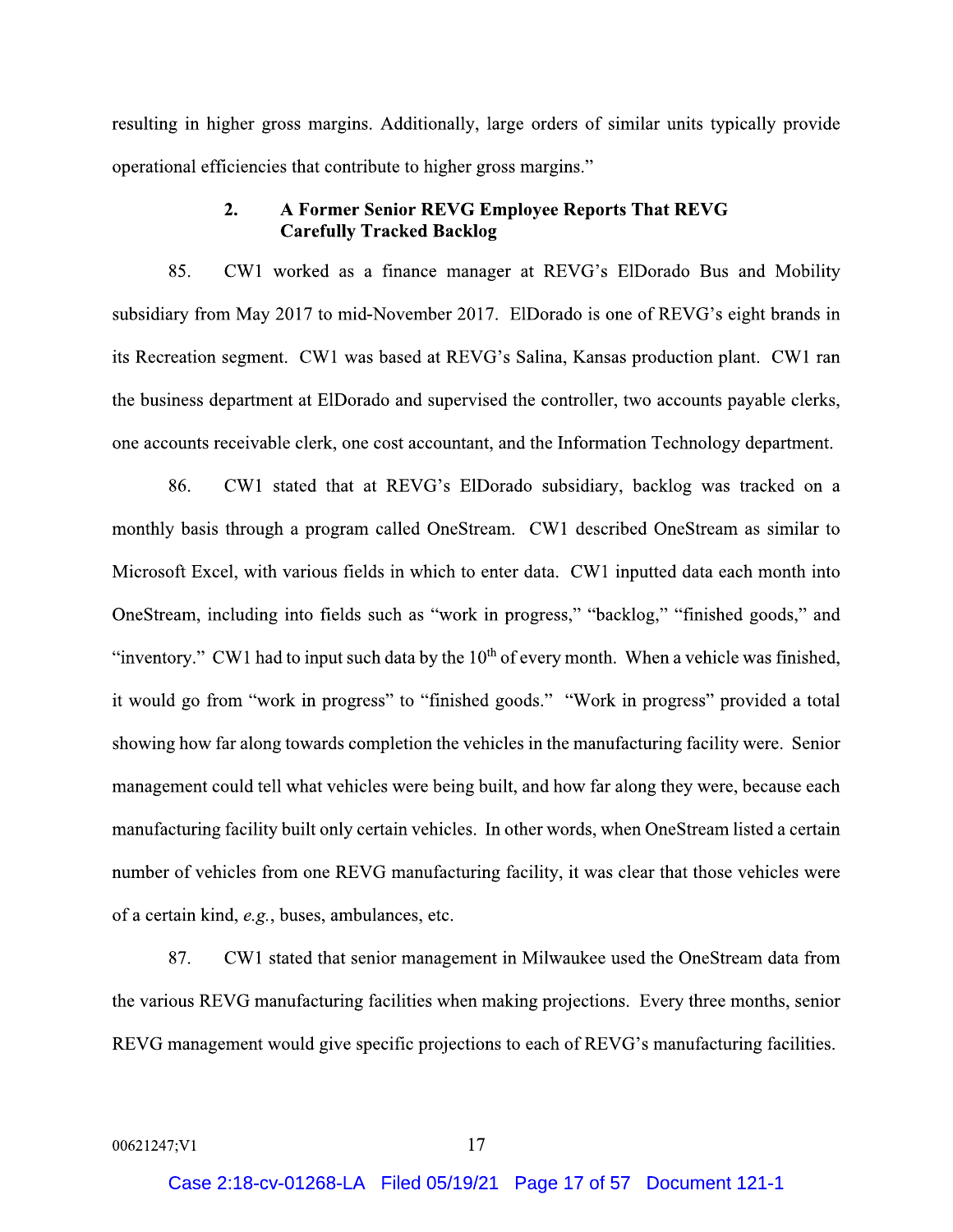88. CW1 stated that, after receiving these projections from CW1's general manager Colby Bertrand, it was CW1's responsibility to update the projections by adding three months to the existing, rolling 12-month projections. CW1 would also have to show how CW1's facility would meet the projection.

89. CW1 stated that the projections which CW1's facility received from corporate headquarters in Milwaukee were regularly unreachable. For example, CW1 stated that senior management's FY2018 projections for CW1's manufacturing facility demanded that it grow its production by 5-10% while reducing its costs by the same amount. CW1 stated that this was impossible because CW1's facility was already operating at maximum production level – and with serious inefficiencies, including large amounts of overtime and resulting mushrooming costs. Because REVG carefully tracked backlog through OneStream at its corporate headquarters in Milwaukee, Defendants knew the sales mix for REVG's vehicles in production.

## E. **FORMER SENIOR REVG EMPLOYEES REPORTED THAT REVG FACILITIES WERE INEFFICIENT AND SULLIVAN WAS WELL AWARE OF** THE CHAOTIC STATE OF REVG'S MANUFACTURING FACILITIES

90. Several former senior REVG employees stated that the Company's facilities had serious efficiency problems.

 $91$ CW2 worked as a brand manager for REVG's Wheeled Coach Industries from December 2015 to April 2017. Wheeled Coach is one of the eight ambulance brands within REVG's F&E segment. CW2 was based at REVG's Winter Park, Florida facility. CW2 reported to the Senior Vice President of Sales for the REV Ambulance Group. CW2's role as a brand manager for REV Ambulance Group Orlando's Wheeled Coach line was primarily focused on sales. CW2 served as an account manager for several Wheeled Coach dealerships.

92. CW2 reported many inefficiencies at the Winter Park facility. For example, CW2 stated that information was often not accurately transferred from sales to engineering to 18 00621247;V1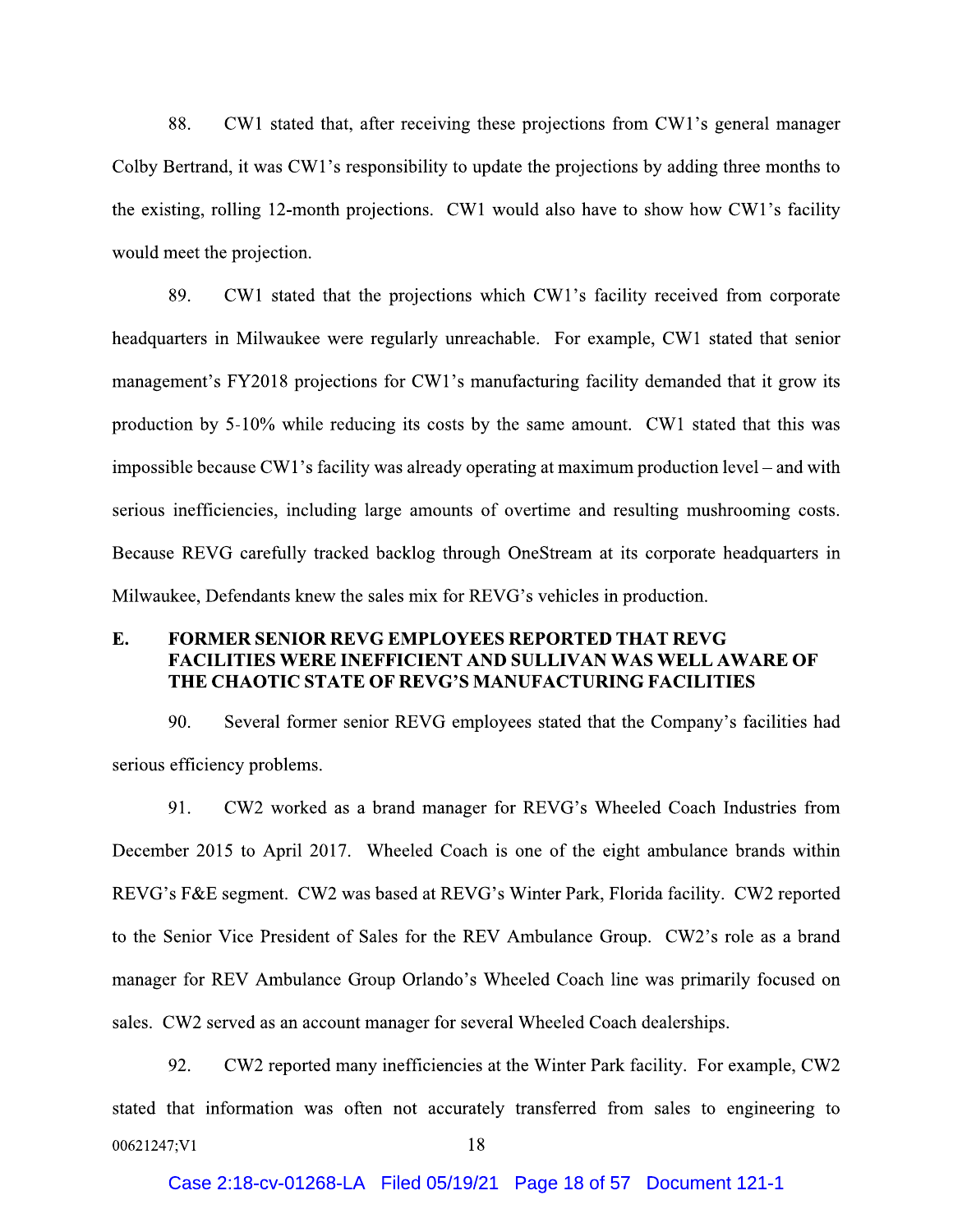production. As a result, workers would regularly not build vehicles to specification. This caused delays in production because workers would have to go back and re-build. CW2 also stated that CW2 would sometimes have to ask customers if they would accept the vehicle with specifications different than they had ordered for a discounted price.

93. CW2 also stated that, to keep the production line fed, Wheeled Coach opted to prebuild ambulances that had not yet been ordered to specification. CW2 stated that this way of working frequently led to costly rework when the detailed requirements were received. CW2 also stated that REVG's Ambulance lines often competed with each other on deals.

94. CW2 reported other inefficiencies at the Winter Park facility. CW2 stated that there was a constant "burn and churn" of both skilled workers and returned ambulances at the ambulance production facility in the Winter Park facility.

95. CW2 also reported that ongoing labor problems increased chassis costs significantly per unit due to repainting. CW2 stated that paint quality was always off. "We were trying to keep up [with] painting and paint rework," CW2 said. "But it was not a new problem, not an event. It's abnormal there, if you look at the production line and the paint facility." CW2 said the workers at the paint facility were asked to do too much in too little time, resulting in frequent and costly errors. "You can tell the workers to work harder, then you have tired workers who make mistakes," CW2 said. "You continually require rework." "I don't think there was a labor shortage in the area, there was a lack of willingness to hire." "It was a burn and churn environment: hire, fire."

96. CW3 worked as a design engineer for the REVG's Specialty Products division, part of the REVG's Commercial segment, from March 2017 to October 2017. CW3 was recruited to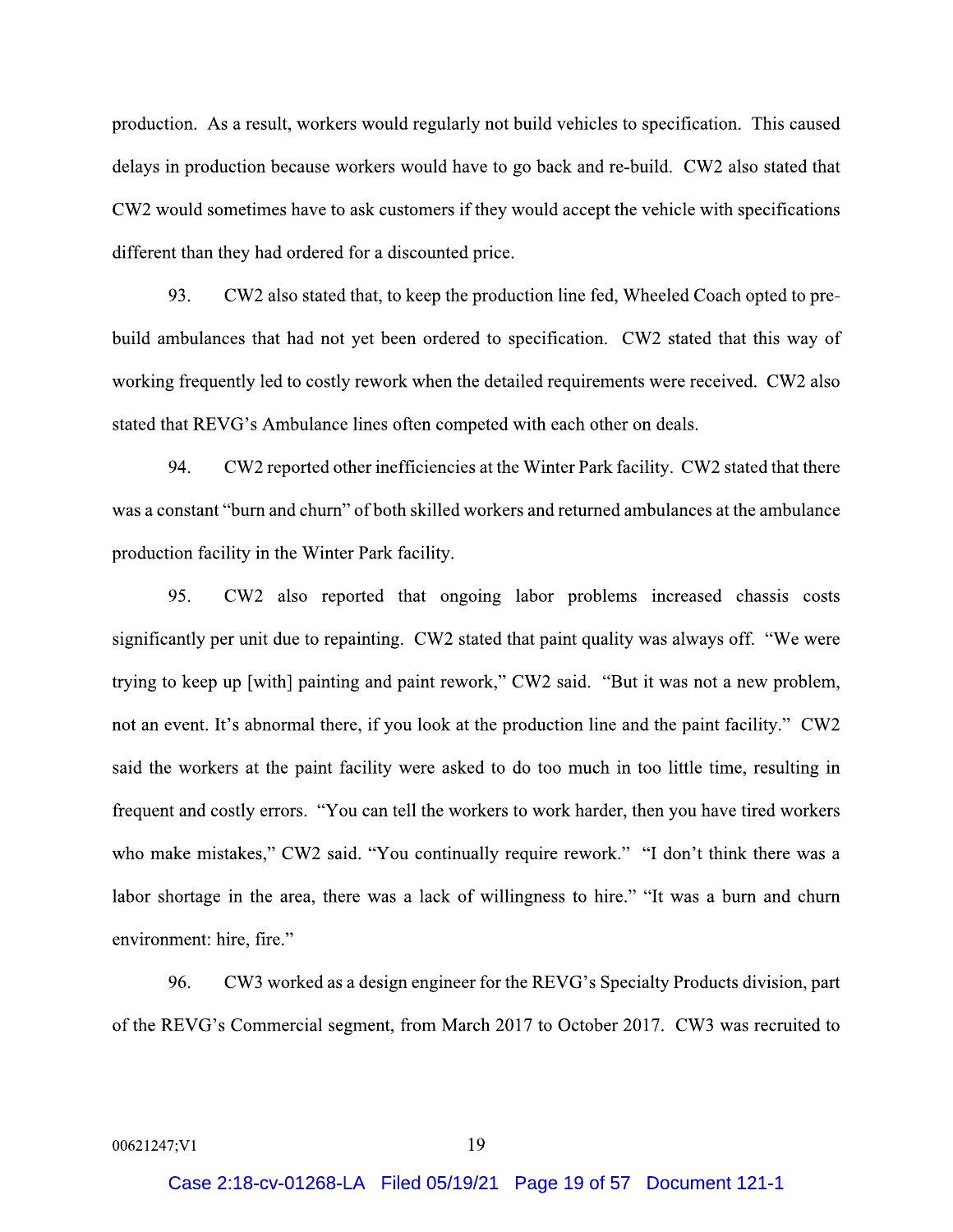work for REVG by Defendant AIP. Based in Longview, Texas, CW3 reported to Director of Engineering Specialty Products, Andrew Cooper.

97. CW3 directed one senior designer, as well as other designers and drafters. It was CW3's responsibility to interpret the project's design goals and set design objectives for each project. CW3 provided initial design layouts and follow-up, and helped prepare renderings of products. CW3 conferred regularly with his colleagues on the shop floor to ensure his design concepts made sense from a manufacturing perspective. CW3 was designing products for the specialty product division, which was part of REVG's Commercial segment.

98. Like CW2, CW3 described profound inefficiencies at REVG. CW3 stated that "the whole thing was inefficient, from getting the parts to putting the parts in." Even after desperately needed items arrived at the plant, no one ever seemed to know where the deliveries were located, CW3 recalled. "We had the parts arrive, but no one could attack because the inventory system was so bad."

99. CW3 reported other serious problems. When CW3 started work for REVG, CW3 reported to an engineering manager who was suddenly either fired or laid off a couple months into his tenure. After the manager left the company, CW3 was simply instructed to report to the director of engineering instead. After moving to a new location, CW3 was dismayed to find that the work environment was miserable, with high turnover and low employee morale. "It was a bad work environment," CW3 recalled. "Low pay, high stress, and lots of responsibility, but no authority to make anything happen."

CW3 said that after CW3 left REVG, the Company never issued his final paycheck  $100.$ or the balance of his remaining vacation time. After giving the Company the requisite two weeks notice, CW3 never received any additional compensation.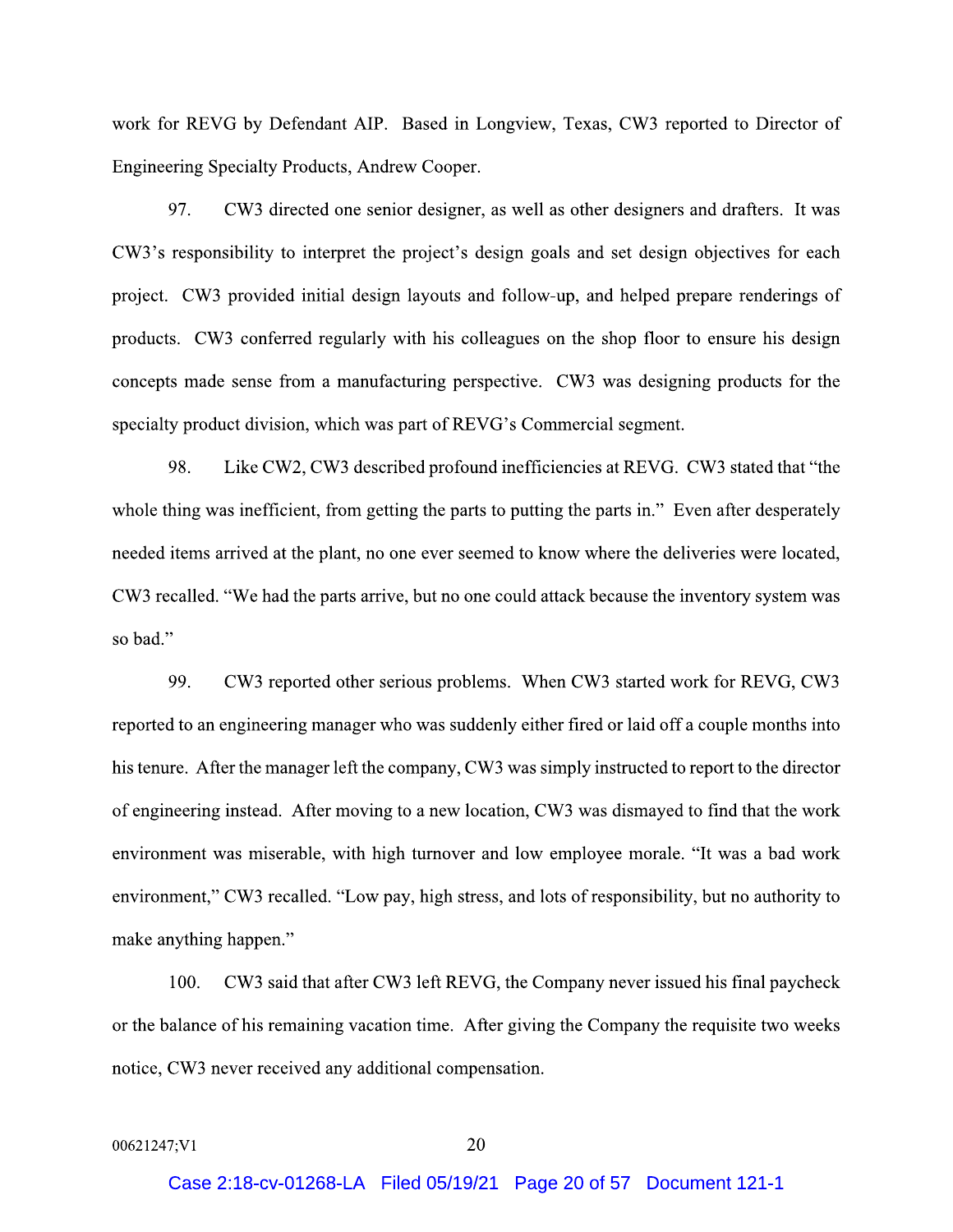$101.$ The same thing happened to a few of CW3's engineer colleagues, CW3 said. Like CW3, the colleagues had relocated to work at the REV Group facility in Longview, Texas after being recruited, but gave notice within months after the work environment became increasingly difficult to tolerate.

CW3 stated that CEO Timothy Sullivan was a hands-on chief executive who made 102. occasional stealthy stops to observe the Longview manufacturing operation first-hand. CW3 stated that Sullivan was involved in the day-to-day operations of its REVG facilities. CW3 was told by supervisors on occasion that Sullivan had stopped by. CW3 stated that Sullivan "visited" unannounced a couple times." "Management knew he was coming, but no one said anything."

### $\mathbf{F}$ . BY MARCH 2018, DEFENDANTS KNEW THAT STEEL TARIFFS WOULD **FURTHER HURT REVG'S EARNINGS GROWTH**

103. On March 1, 2018 – one month into REVG's second quarter – The New York Times reported that President Trump would impose tariffs of 25% on steel and 10% on aluminum under Section 232 of the Trade Expansion Act of 1962. On March 8, 2018, President Trump signed proclamations for the new steel and aluminum tariffs.

104. Many news outlets reported that, in addition to causing an increase in the price of foreign steel, the tariffs would also cause an increase in demand for U.S. steel (and thus, U.S. steel prices) because U.S. steelmakers would – very predictably and acting in an economically rational manner – seize the pricing opportunity created by foreign steel makers' prices rising because of the 25% steel tariff. For example, on March 1, 2018, the day President Trump announced the tariff increase, American Metal Market published an article by Millicent Dent entitled "Steel mixed on 232 [referring to the law concerning the tariffs, see ¶ 103], prices seen rising." That article provided, in pertinent part:

Steel industry participants had mixed reactions President to Donald Trump's announcement that the United States will impose tariffs of 25%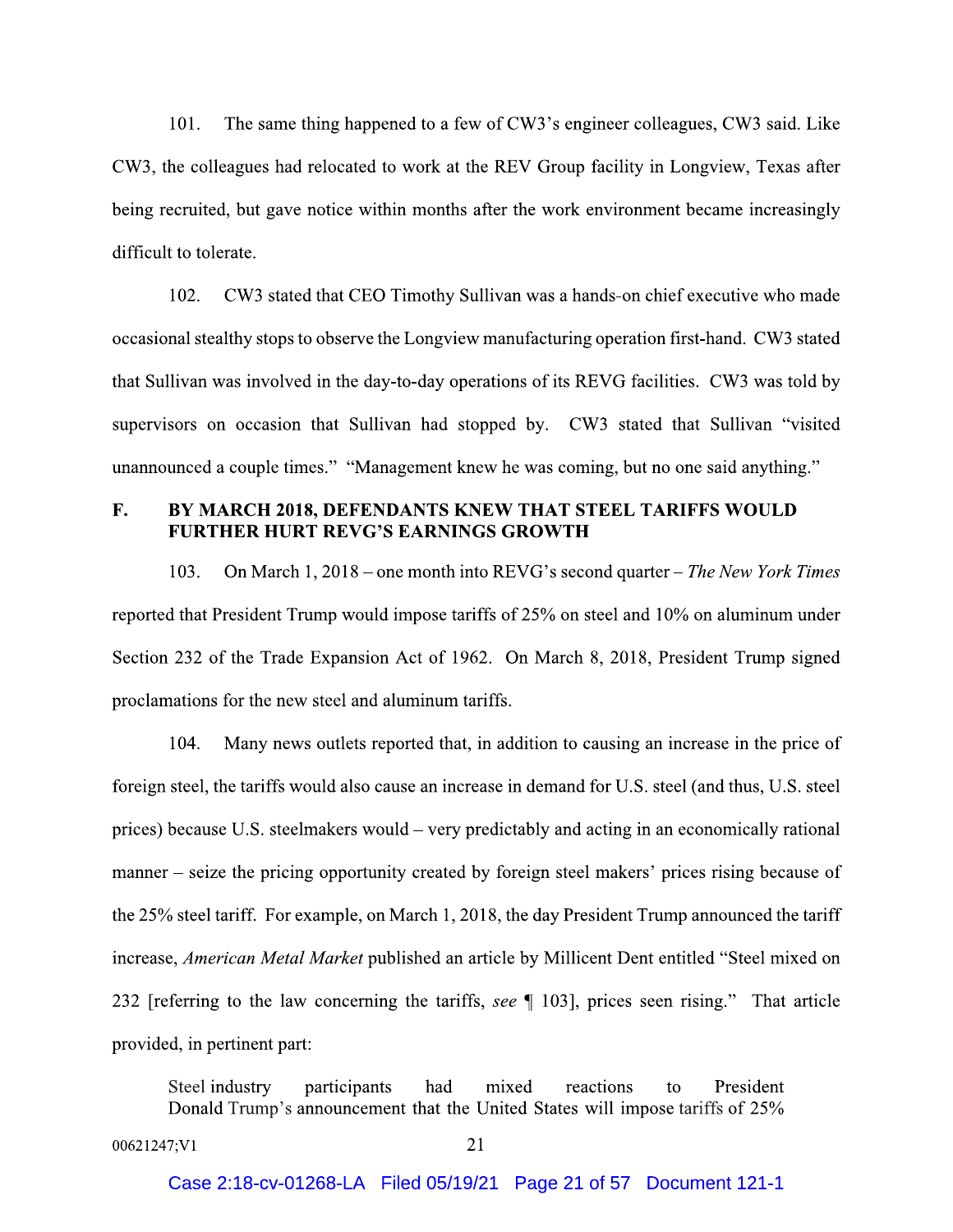on steel product imports next week, with many anticipating higher prices as a  $result...$ 

Assuming a 25% tariff on all or almost all steel imports, "US steel prices should *continue to* rally until imports are again cost competitive as consumers scramble to secure volumes not produced domestically at present," Seth Rosenfeld, an equity analyst at New York-based Jefferies, said in a March 1 research note.

"The tariffs will lead to the US once again becoming an island of *high steel prices*, resulting in our customers simply importing the finished part," Roy Hardy, president of the Precision Metalforming Association, and Dave Tilstone, president of the National Tooling and Machining Association, said in a joint statement, adding that "thousands of jobs" will be threatened. (Emphasis added).

 $105.$ Indeed, shares of U.S. steel companies rose on news of the tariffs. A March 1, 2018

Reuters article entitled "U.S. Steel, Aluminum Stocks Up On Trump's Tariffs, But Other Industries

Fear Price Rises" reported:

Last week, Caterpillar's director of investor relations, Amy Campbell, said the majority of the steel that CAT uses for manufacturing comes from the United States. Yet, she expects the tariffs to pose a challenge as they would cause domestic steel prices to rise along with prices of imported steel, because the tariffs would give U.S. makers pricing power, putting Caterpillar at a competitive disadvantage vis-à-vis their non-U.S. competitors.

The industrial metal companies, the domestically focused ones, are probably going to benefit from this, said Art Hogan, chief market strategist at B. Riley FBR in Boston, who saw the broad impact as negative, with a possible impact on the ongoing renegotiations of the North American Free Trade Agreement. (Emphasis added).

 $106.$ A March 6, 2018 *metalbulletin.com* article entitled "U.S. Section 232 Tariffs Could

Send HRC Prices to \$1,000/t, Hurt Buyers" by Michael Cowden also reported that U.S. domestic

steel prices would increase:

Tariffs would increase the price of foreign hot-rolled coil by \$150 per ton (\$7.50) per hundredweight) - enabling US mills to raise prices by the same amount or more when they open May order books,.... (Emphasis added).

A March 6, 2018 article in the *Australian Advertiser* entitled "Producers Steeled"  $107.$ 

For Trump's Tariffs" by Edward Boyd agreed: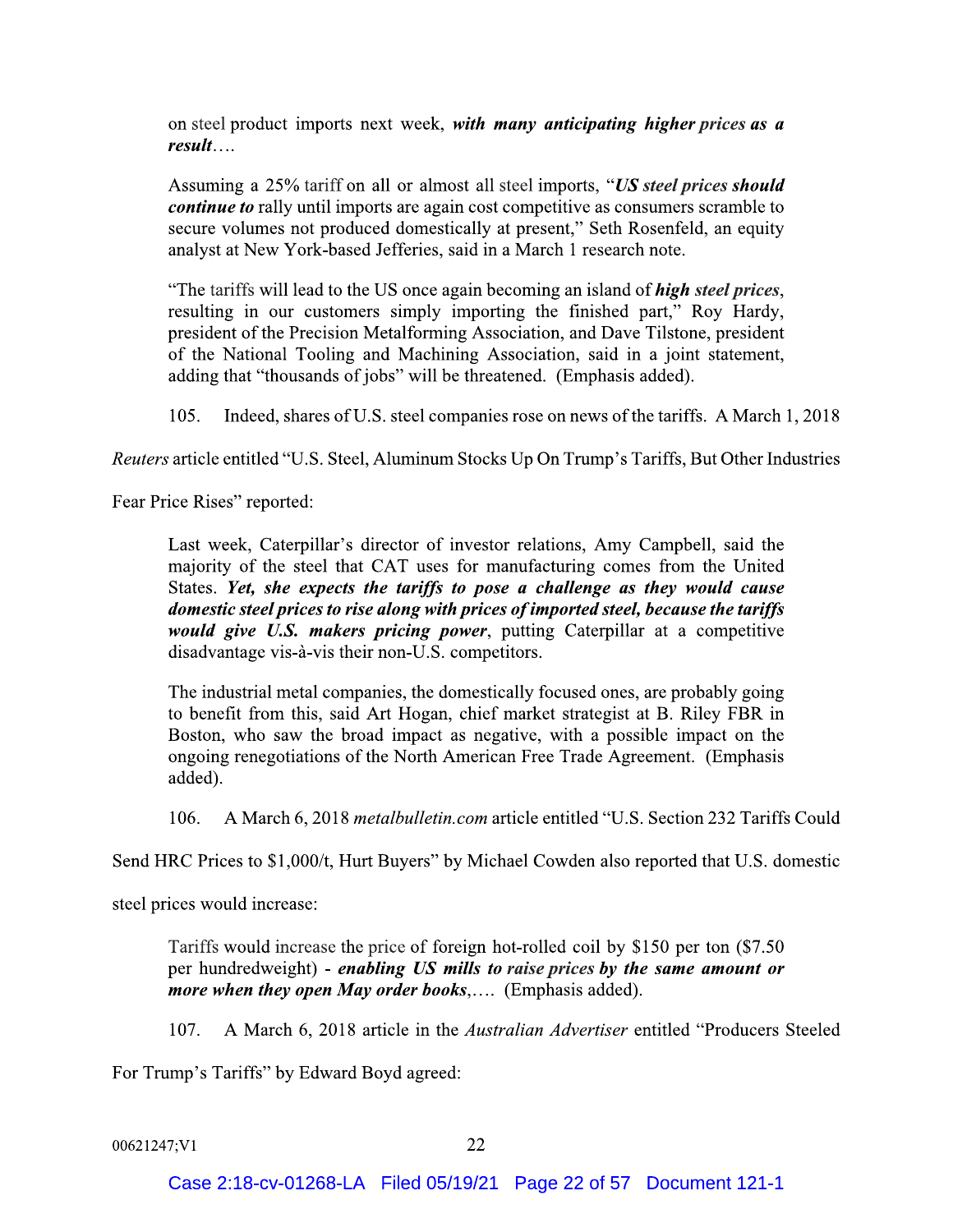In the short term, you are going to see steel prices go up because US producers will not be able to meet the greater demand for steel, Mr. [Comm. Sec. Chief Economist Craig James] James said.

In contrast, iron ore prices fell 2.4 per cent yesterday to \$US77.65 a tonne on concerns the US tariffs could weigh on global steel demand. While the tariffs are expected to be formalised this week or next week at the latest, we don't expect the impact to be that disruptive to steel and iron ore markets," Commonwealth Bank associate director of mining and energy commodities Vivek Dhar said in a research note. "We expect US steel prices to increase as a result of the tariffs, but the rest of the world should be able to absorb the excess steel, particularly in south East Asia."

108. Thus, Defendants knew that the steel tariff would cause both foreign and domestic steel prices to rise because the tariffs gave U.S. steel companies pricing power to raise their prices to match the newly-raised foreign steel prices. Defendants also knew that REVG would be harmed by the tariffs because the Company needed steel chassis to build its vehicles and increased steel prices would increase REVG's steel costs, cause delays in REVG's procuring chassis, and negatively affect earnings.

News outlets also reported that the tariffs would cause an increase in prices for  $109.$ other commodities. For example, an article on March 3, 2018 (four days before REVG's 1Q18 conference call) in the San Diego Union-Tribune entitled "Tariffs Spark Reprisal Threat  $- U.S.$ Trading Partners Vow To Retaliate Against Trump Plan With Levies on American-made Products" quoted Robert Shanks, Ford Motor's Chief Financial Officer, as stating that "commodities markets" had already started to price in increases for steel and aluminum on the expectation that Trump would impose the tariffs."

110. A March 1, 2018 article by Nikhil Kurian Nainan in Reuters Australia entitled "Aussie Shares Weaken On Trump's Tariff Plans; NZ Down", stated that "President Donald" Trump's plans to impose tariffs on steel and aluminum imports hit commodity prices and sparked fears of a trade war."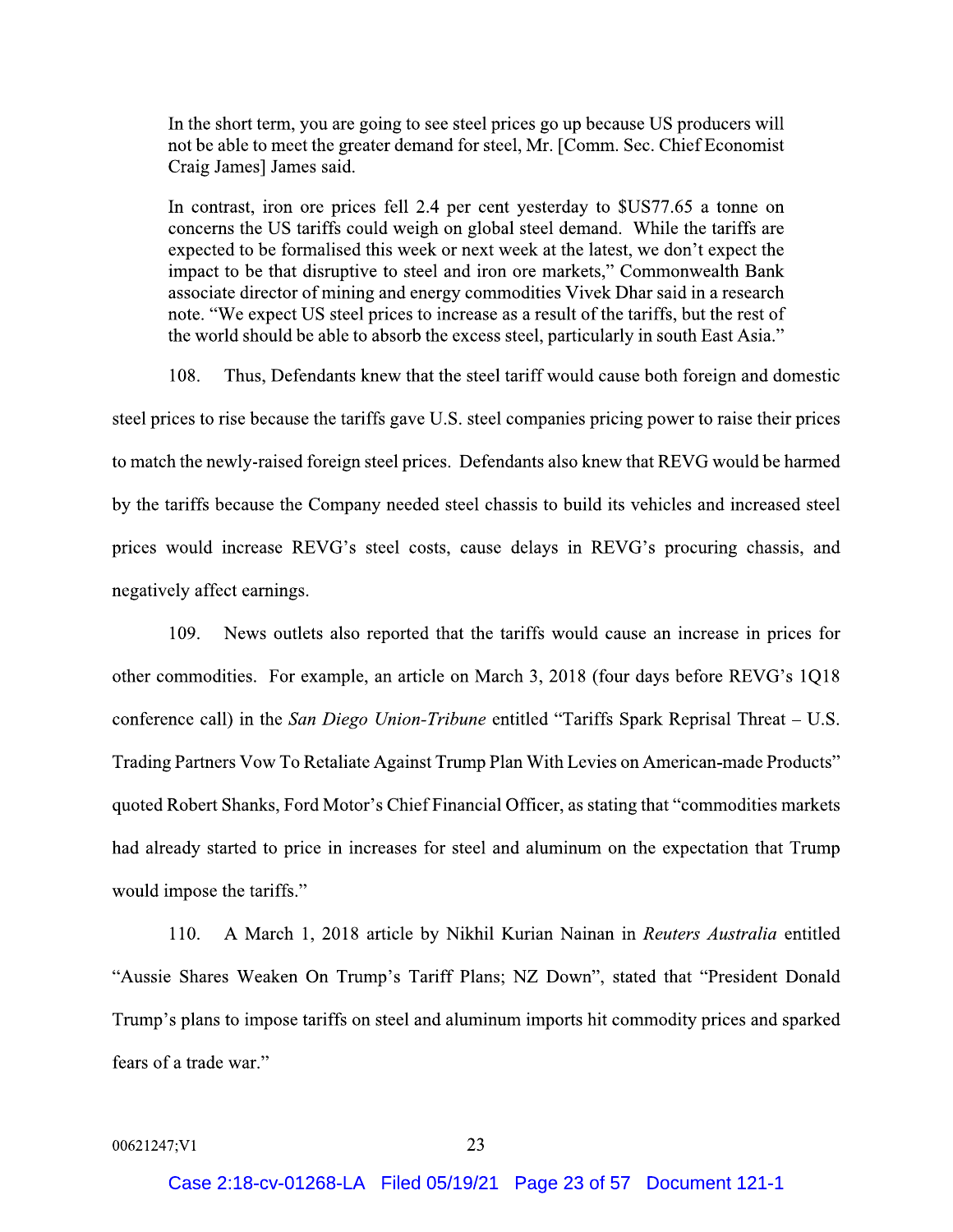Similarly, a March 2, 2018 Reuters article by David Shepardson entitled "More  $111.$ Automakers Warn Trump Metal Tariffs Would Boost Car Prices" stated that "[m]ore automakers on Friday warned that U.S. President Donald Trump's announced steel and aluminum tariffs would boost car prices by hiking commodities costs for manufacturers."

A March 2, 2018 Plus Company Updates entitled "Auto & Transport Roundup",  $112.$ likewise, quoted UBS analysts as stating that "tariffs would 'add more commodity risk' for auto makers and suppliers."

 $113.$ Defendant Sullivan later admitted on a June 7, 2018 conference call that "[a]s soon as tariffs were suggested [at least by March 1, 2018], there was a run on many of the commercial chassis we purchase and convert. We are paying extra freight charges to get the chassis we need for the second half shipments. Over the  $60 \text{ day} - \text{ the last } 60 \text{ days alone, this has resulted in}$ approximately a \$1 million additional cost. We now need to get certain chassis shipped via truck due to railcar shortages based on what we believe to be abnormal and artificial demand."

#### G. THE MARKET LEARNS THAT REVG'S FY2018 NET INCOME AND ADJUSTED EBITDA FORECASTS WERE FALSE AND MISLEADING

On March 7, 2018, REVG announced 1Q18 financial results. Although REVG hit 114. its expected revenue figures (see March 7, 2018 Credit Suisse report, stating that "[t]he top line was in line with expectations at \$515M vs the street at \$513M"), REVG surprised the market by revealing that, for the first time since its IPO five quarters prior, its margins and growth rates had contracted. REVG stated that the margin contraction was a result of poor product mix in its Commercial and F&E segments, and poor timing of shipments. By this disclosure, REVG began to reveal that its prior growth assertions were coming undone.

Though REVG increased its net income guidance and assured the market that it 115. would not be affected by the steel tariffs or chassis shortages in 2Q18, analysts penalized the stock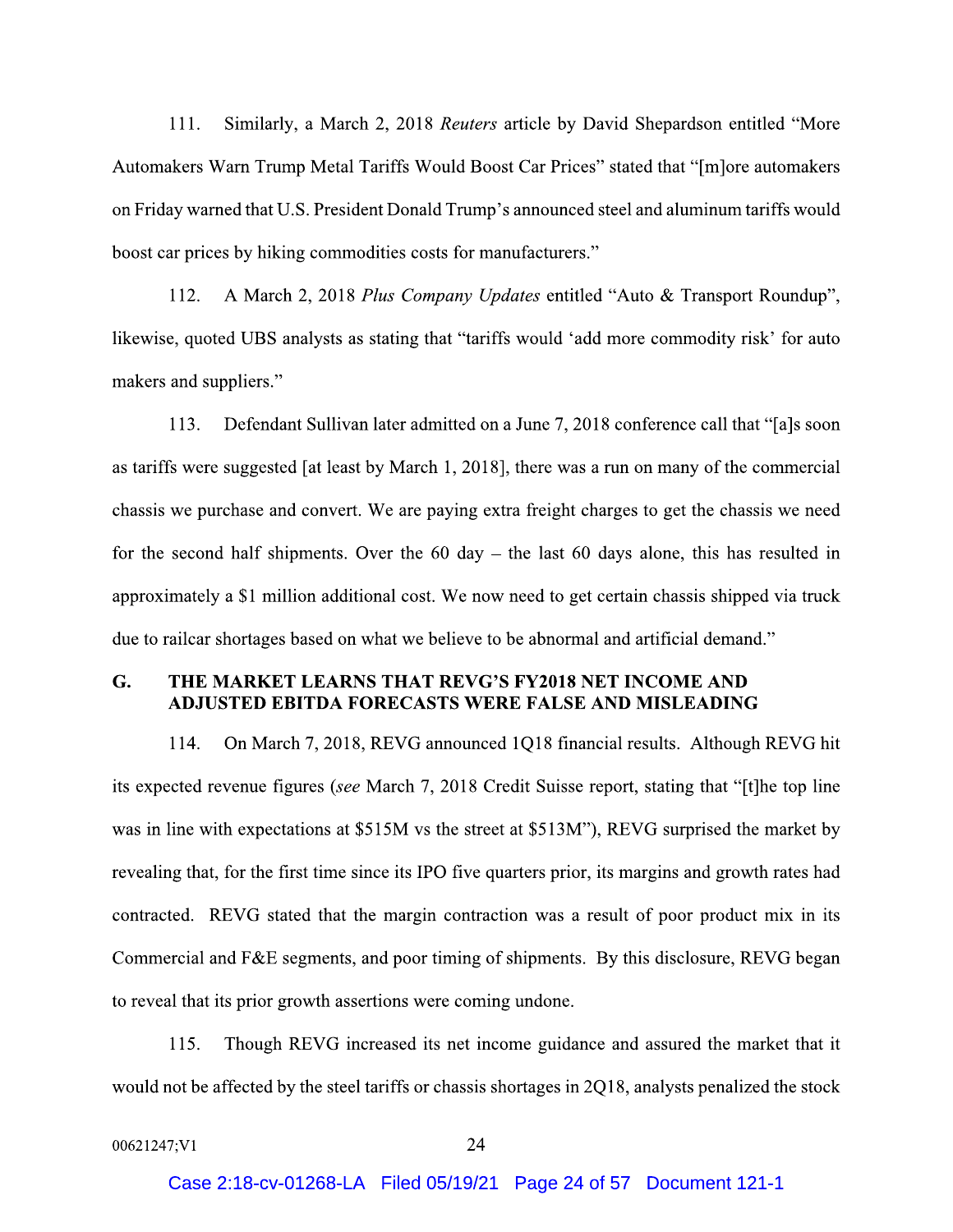price because REVG's year over year earnings growth did not appear to be materializing. As a result, the stock price of REVG dropped 12% on March 8, 2018 to \$23.85 per share.

116. Finally, on June 6, 2018, REVG admitted that it could not meet its FY2018 Net Income and Adjusted EBITDA guidance.

117. REVG reduced guidance and advised investors that among the main reasons for the revision were expected shortfalls in earnings at the Commercial and Recreation segments.

118. On this news, the price of REVG stock fell \$3.39 per share or nearly 20% to close at  $$14.52$  per share.

119. On December 19, 2018, REVG issued its FY2018 results, including Net Income of only \$73 million – well below its initial October 2017 guidance of \$85 million to \$100 million; and Adjusted EBITDA of \$148 million – over 30% below REVG's Class Period 2018 Adjusted EBITDA projection of \$200 to \$220 million.

120. After reporting Net Income of \$34 million, \$53 million and \$76 million for fiscal years 2015, 2016, and 2017, respectively, as well as Adjusted EBITDA of \$90 million, \$123 million, and \$163 million for the same periods, REVG's Net Income and Adjusted EBITDA for FY 2018 were only \$73 million and \$148 million, respectively. Thus, FY 2018 was REVG's first year without growth in four years.

#### H. **DEFENDANTS' MISLEADING STATEMENTS**

In the January 26, 2017 IPO Prospectus, Defendants touted the Company's 121. production efficiencies, stating that "[w]e believe that our factories are among some of the most efficient and lowest cost production facilities in each of our markets due to the production processes that we employ, our purchasing scale and the high unit volume throughput relative to most of our competitors."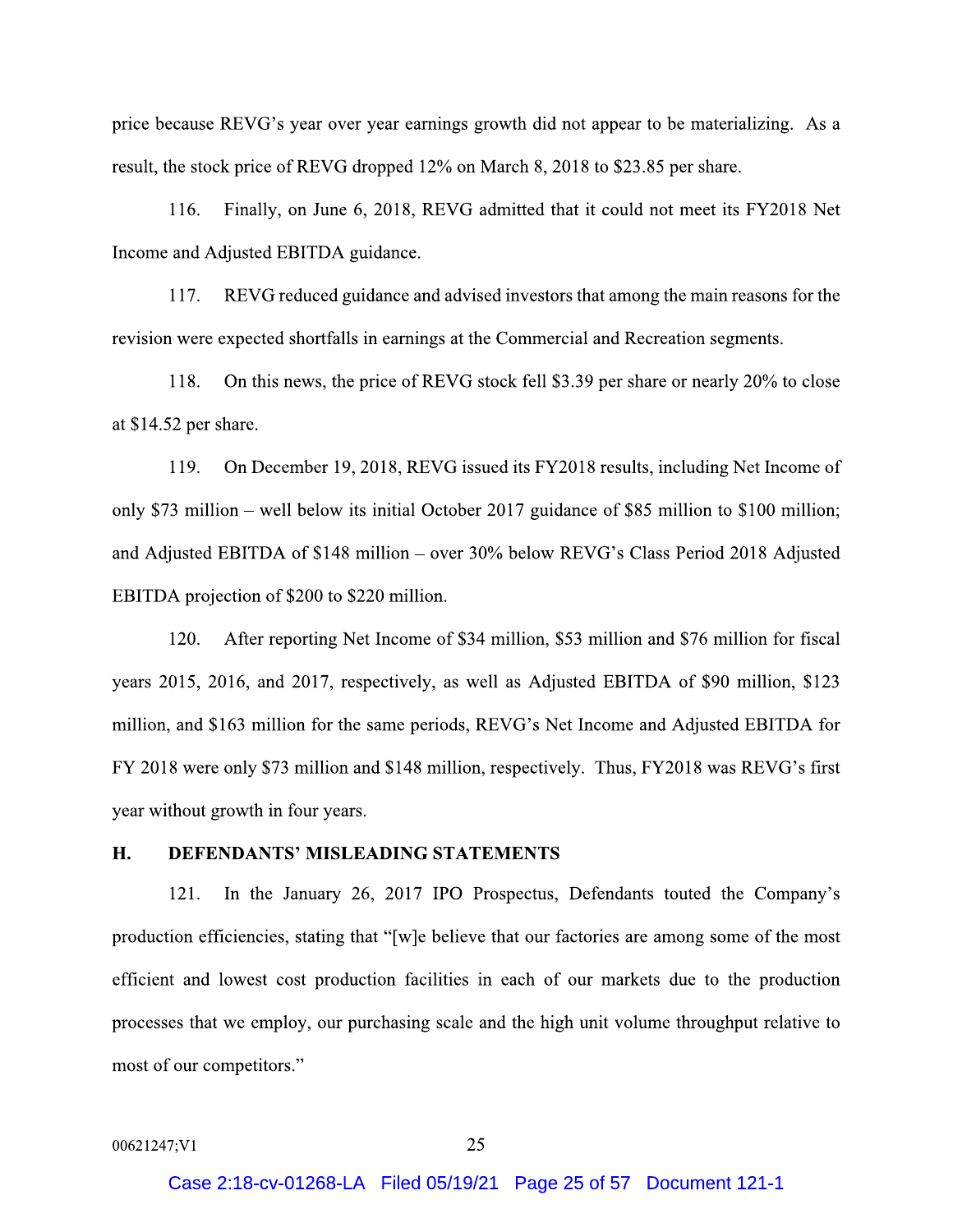122. The statements in ¶121 were materially false and misleading when made because REVG's factories had materially inefficient production processes (see ¶¶90-102). These inefficiencies were part of the reason why (i) the Company's growth began to stall in  $1Q18$ ; and (ii) REVG could not reach its FY2018 guidance.

123. On October 10, 2017, REVG issued a press release providing a full-year outlook for its FY2018 earnings guidance. In the press release, REVG stated that FY2018 net income would be in the range of \$85 million to \$100 million and FY2018 Adjusted EBITDA would be in the range of \$200 million to \$220 million.

124. The October 10, 2017 release also stated that "REV Group is forecasting growth in all three of its reportable segments [Commercial, Recreation, and F&E] in fiscal 2018, and it remains comfortable with achieving the midpoint of its previously announced net income and Adjusted EBITDA guidance ranges for full-year fiscal 2017...."

125. The statements in  $\P$ 123-124 were materially false and misleading when made because (i) REVG's backlog showed that the Company's growth would contract in 1Q18 (which covered November 2017 through January 2018, a period starting just one month after these statements), and would continue to do so in 2Q18 (see  $\P$  $73-89$ ); (ii) just five months after these statements (on March 7, 2018, and also on June 6, 2018), REVG admitted that poor sales mixes and lower profit margins had caused a growth contraction – something Sullivan and Nolden knew of in October 2017 because of REVG's "high quality" backlog, which gave the Company two to twelve months of visibility into revenues (see  $\P$  $[73-89, 114)$ ; and (iii) since the Company met its 1Q18 revenue projections, it knew what vehicles were sold, knew the profit margins on those vehicles, and knew the FY2018 earnings guidance was unachievable (see \[86, 114; see also \[\]] \] 89).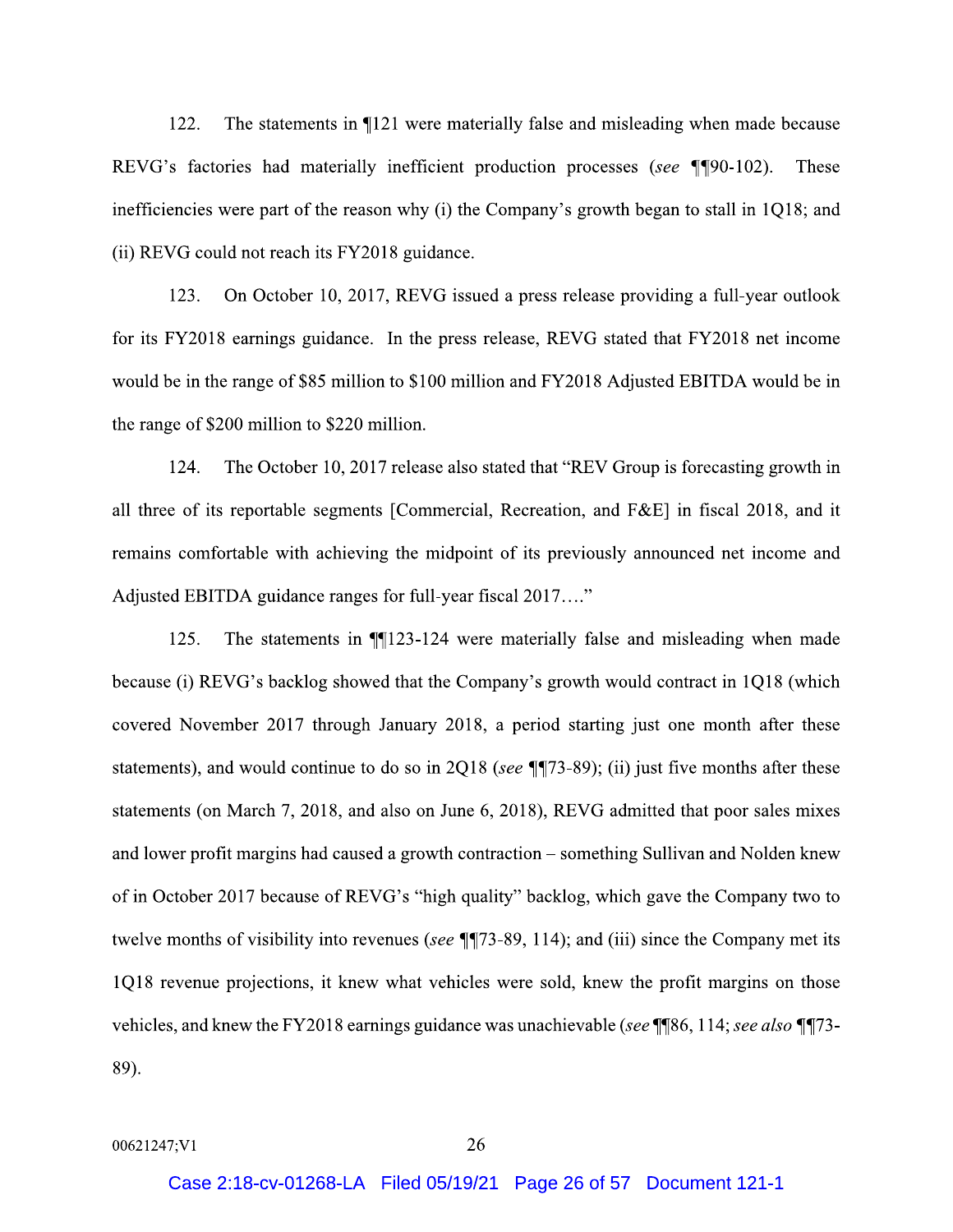On October 13, 2017, in the SPO Prospectus, Defendants touted the Company's  $126.$ production efficiencies, stating that "[w]e believe that our factories are among some of the most efficient and lowest cost production facilities in each of our markets due to the production processes that we employ, our purchasing scale and the high unit volume throughput relative to most of our competitors."

127. The statements in ¶126 were materially false and misleading when made because

REVG's factories had materially inefficient production processes (see ¶[90-102). These

inefficiencies were part of the reason why (i) the Company's growth began to stall in  $1Q18$ ; and

(ii) REVG could not reach its FY2018 guidance.

128. The SPO Prospectus also stated:

## **Our Growth Strategies**

We plan to pursue several strategies to grow our earnings, expand our market share and further diversify our revenue stream, including:

Drive Margin Expansion Through Controllable Operational Initiatives-Our focus on driving operational improvement initiatives across the organization has enabled the increase of our net income and Adjusted EBITDA margins by 148 basis points and 280 basis points, respectively, from fiscal year 2014 to fiscal year 2016.

 $* * *$ 

## **Commercial Markets**

REV's Commercial segment addresses a broad variety of products and end markets. The transit and shuttle bus market includes applications such as airport car rental and hotel/motel shuttles, paramedical transit vehicles for hospitals and nursing homes, tour and charter operations, daycare and student transportation, mobility vans for wheelchair users, and numerous other applications. According to industry sources, shipments of cutaway buses (those buses that are up to 35 feet in length) were approximately 14,400 units in 2016. We believe the commercial bus markets we serve will sustain positive long-term growth supported by growing levels of urbanization which will require increasing commercial bus usage, increased government transportation spending as shown in the chart below, an aging and growing U.S. population driving demand for shuttle buses and mobility vans, a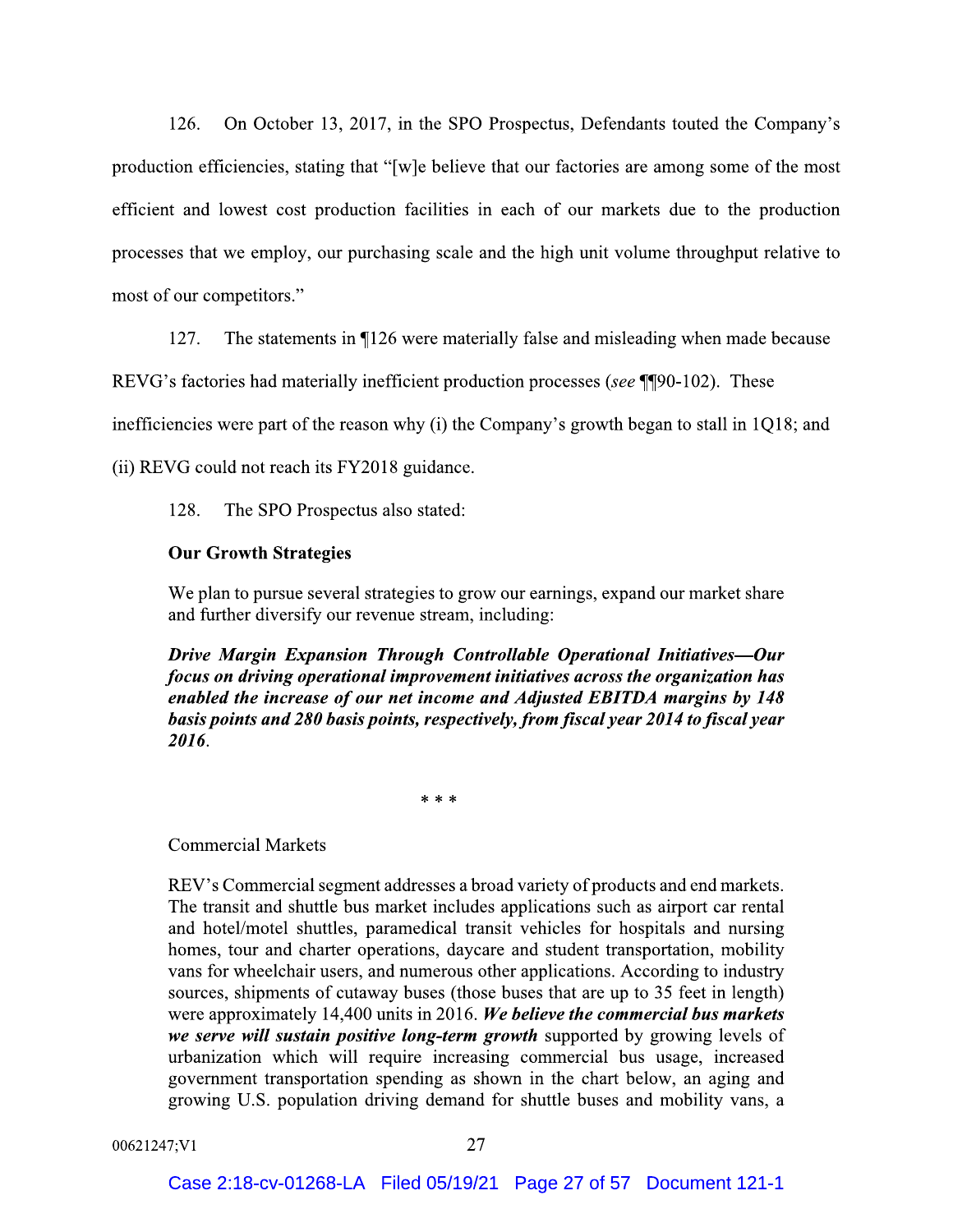necessary replacement cycle of public and private bus customers and the introduction of new bus products." (Emphasis added).

The statements in 1128 were materially false and misleading when made because 129. (i) REVG's backlog showed that the Company's growth would contract in 1Q18 (which covered November 2017 through January 2018, a period starting just one month after these statements), and would continue to do so in 2Q18 (see  $\P$  $[73-89)$ ; (ii) just five months after these statements (on March 7, 2018 and also on June 6, 2018), REVG admitted that poor sales mixes and lower profit margins had caused a growth contraction – something Sullivan and Nolden knew of in October 2017 because of REVG's "high quality" backlog, which gave the Company two to twelve months of visibility into revenues  $(\P\P 73-89, 114)$ ; and (iii) since the Company met its 1Q18 revenue projections, it knew what vehicles were sold, knew the profit margins on those vehicles, and knew the FY2018 earnings guidance was unachievable (see ¶¶86, 114; see also ¶¶73-89).

130. On December 19, 2017, the Company issued a press release that reported FY 2017

Fourth Quarter and Full Year Results. The release stated:

We are reaffirming our REV Group full-year fiscal 2018 outlook that was released in early October. We expect full-year 2018 revenues of \$2.4 to \$2.7 billion and Adjusted EBITDA of \$200 to \$220 million. We are also reaffirming our expectation for full year 2018 net income to be in the range of \$85 to \$100 million, said Sullivan. "This outlook does not include any impact from potential changes in U.S. tax policy and rates, which we believe will be beneficial.

The December 19, 2017 release quotes Sullivan as stating: 131.

I am proud to report 18 percent sales growth and 32 percent growth in Adjusted EBITDA in 2017, but even more importantly, I am pleased to report that all three of our segments [Commercial, Recreation, and  $F\&E$ ] continue to have strong outlooks. We plan to continue this trajectory of earnings growth in excess of sales growth into next year. In summary, it was a strong quarter and year, we are well positioned for continued growth in fiscal 2018 and we will continue to make progress towards our enterprise-wide EBITDA margin goal of 10 percent.

132. On December 20, 2017, REVG held its 4Q17 conference call. In the call,

Defendant Sullivan reiterated the FY2018 earnings guidance: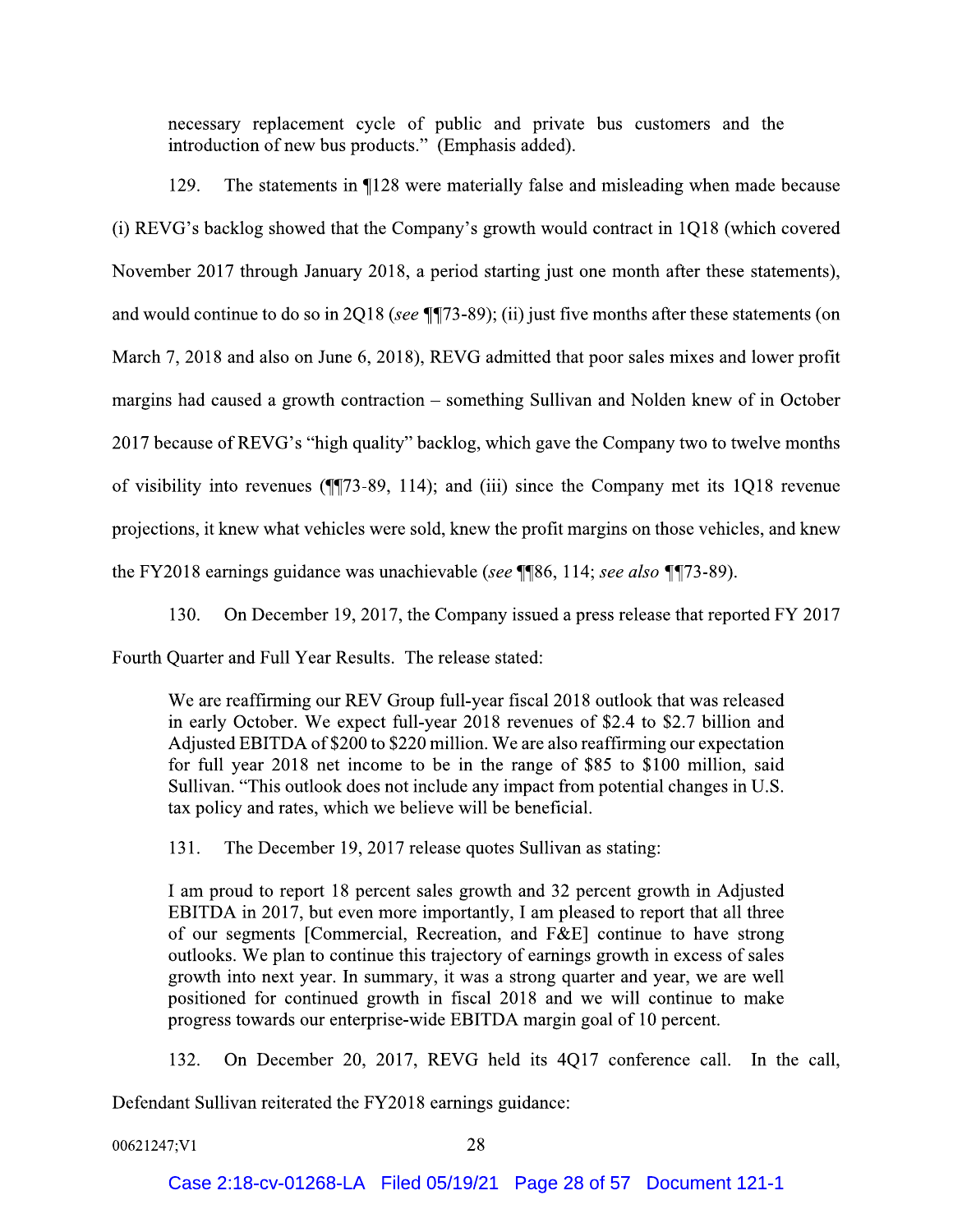First and foremost, we are reiterating, today, guidance that we presented in October during our follow-on, which is net sales of \$2.4 billion to \$2.7 billion and adjusted EBITDA of \$200 million to \$220 million for full year fiscal 2018. This is now 3 years in a row of revenue growth exceeding 15% and adjusted EBITDA growth exceeding 30%.

The statements in 1130-132 were materially false and misleading when made 133. because (i) REVG's backlog showed that the Company's growth would contract in 1Q18 (which covered November 2017 through January 2018, a period starting almost two months before this statement), and would continue to do so in 2Q18 (see  $\P$  $73-89$ ); (ii) less than three months after these statements (on March 7, 2018 and also on June 6, 2018), REVG admitted that poor sales mixes and lower profit margins had caused a growth contraction – something Sullivan and Nolden knew of in October 2017 because of REVG's "high quality" backlog, which gave the Company two to twelve months of visibility into revenues (see ¶[73-89, 114); and (iii) since the Company met its 1Q18 revenue projections, it knew what vehicles were sold, knew the profit margins on those vehicles, and knew the FY2018 earnings guidance was unachievable (see ¶¶86, 114; see also  $\P$  $(73-89)$ .

On the call, the first question from an analyst was about the Company's guidance, 134. growth and margins:

Mircea Dobre - Robert W. Baird & Co. Incorporated, Research Division - Senior **Research Analyst:** 

My first question is really surrounding guidance.  $I - I'm$  wondering if maybe you can help us refine our assumptions a little bit at segment level. I'm curious as to how you're thinking of segment level growth versus your 12.5% overall growth guidance. And also some color by segment on margin progression.

Defendant Sullivan responded:

I think we're going to have more the same, obviously, in 2018. We had a very strong Fire  $&$  Emergency performance in '17. That's going to continue. As a matter of fact, our Fire backlog is significantly higher at this time than it was last year even at this time. I think all other segments [Commercial and RV], quite frankly, are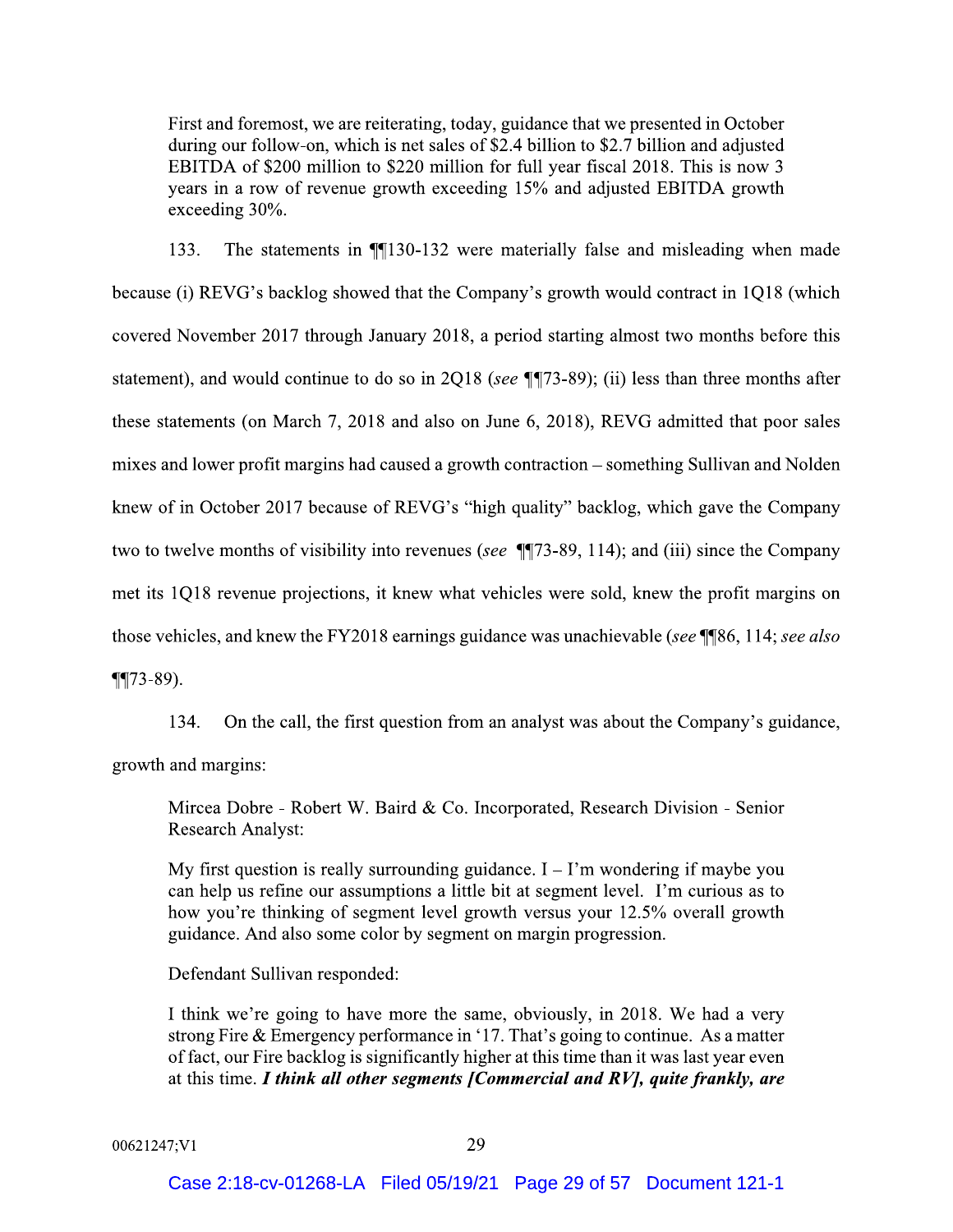# up, and they're going to be up, obviously, reflecting the type of guidance we gave. (Emphasis added).

The statements in ¶134 were materially false and misleading when made because  $135.$ (i) REVG's backlog showed that the Company's growth would contract in 1Q18 (which covered November 2017 through January 2018, a period starting almost two months before this statement), and would continue to do so in 2Q18 (see  $\P$  $73-89$ ); (ii) less than three months after these statements (on March 7, 2018 and also on June 6, 2018), REVG admitted that poor sales mixes and lower profit margins had caused a growth contraction – something Sullivan and Nolden knew of in October 2017 because of REVG's "high quality" backlog, which gave the Company two to twelve months of visibility into revenues (see  $\P$  $[73-89, 114)$ ; and (iii) since the Company met its 1Q18 revenue projections, it knew what vehicles were sold, knew the profit margins on those vehicles, and knew the FY2018 earnings guidance was unachievable (see ¶86, 114; see also ¶73-89).

136. On December 21, 2017, REVG filed its 2017 Annual Report on Form 10-K, which was signed by Sullivan, Nolden, and the Individual Securities Act Defendants. In the 2017 Form 10-K, Defendants touted the Company's production efficiencies, stating that "[w]e believe that our factories are among some of the most efficient and lowest cost production facilities in each of our markets due to the production processes that we employ, our purchasing scale and the high unit volume throughput relative to most of our competitors."

137. The statements in ¶136 were materially false and misleading when made because REVG's factories had materially inefficient production processes (see ¶[90-102). These inefficiencies were part of the reason why (i) the Company's growth began to stall in 1Q18; and (ii) REVG could not reach its FY2018 guidance.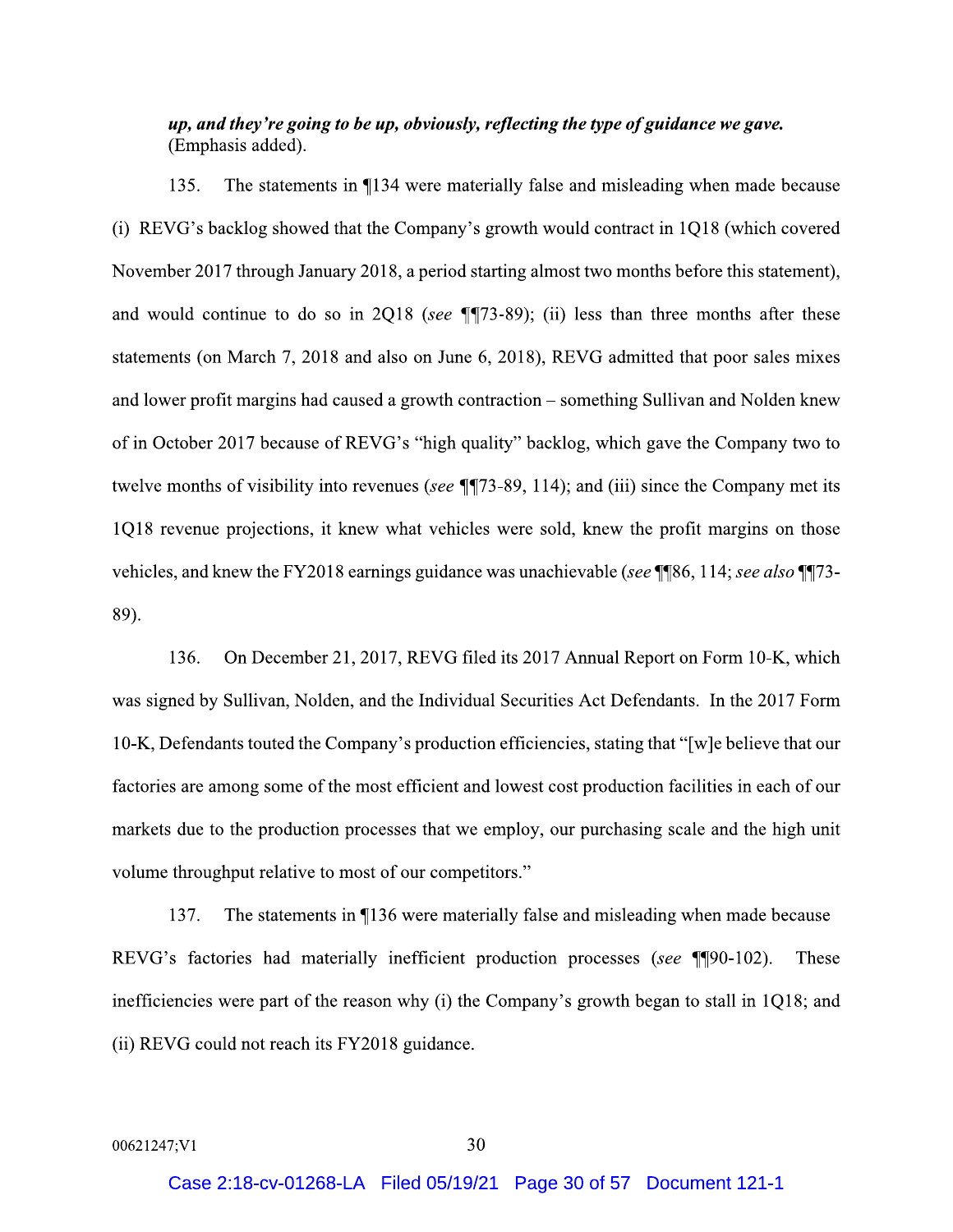The 2017 Form 10-K reiterated REVG's growth strategy, which was based on 138.

continually expanding margins:

## **Our Growth Strategies**

We plan to continue pursuing several strategies to grow our earnings, expand our market share and further diversify our revenue stream, including:

Drive Margin Expansion Through Controllable Operational Initiatives-Our focus on driving operational improvement initiatives across the organization has enabled the increase of our net income, Adjusted Net Income and Adjusted EBITDA margins by 6 basis points, 139 basis points and 197 basis points, respectively, from fiscal year 2015 to fiscal year 2017.

 $**$ 

## **Commercial Markets**

REV's Commercial segment addresses a broad variety of products and end markets. The transit and shuttle bus market includes applications such as airport car rental and hotel/motel shuttles, paramedical transit vehicles for hospitals and nursing homes, tour and charter operations, daycare and student transportation, mobility vans for wheelchair users, and numerous other applications. According to industry sources, shipments of cutaway buses (those buses that are up to 35 feet in length) were approximately 14,400 units in 2016. We believe the commercial bus markets we serve will sustain positive long-term growth supported by growing levels of urbanization which will require increasing commercial bus usage, increased government transportation spending as shown in the chart below, an aging and growing U.S. population driving demand for shuttle buses and mobility vans, a necessary replacement cycle of public and private bus customers and the introduction of new bus products." (Emphasis added).

139. The statements in 1138 were materially false and misleading when made because

(i) REVG's backlog showed that the Company's growth would contract in 1Q18 (which covered November 2017 through January 2018, a period starting almost two months before these statements), and would continue to do so in 2Q18 (see  $\P$  $73-89$ ); (ii) less than three months after these statements (on March 7, 2018 and also on June 6, 2018), REVG admitted that poor sales mixes and lower profit margins had caused a growth contraction – something Sullivan and Nolden knew of in October 2017 because of REVG's "high quality" backlog, which gave the Company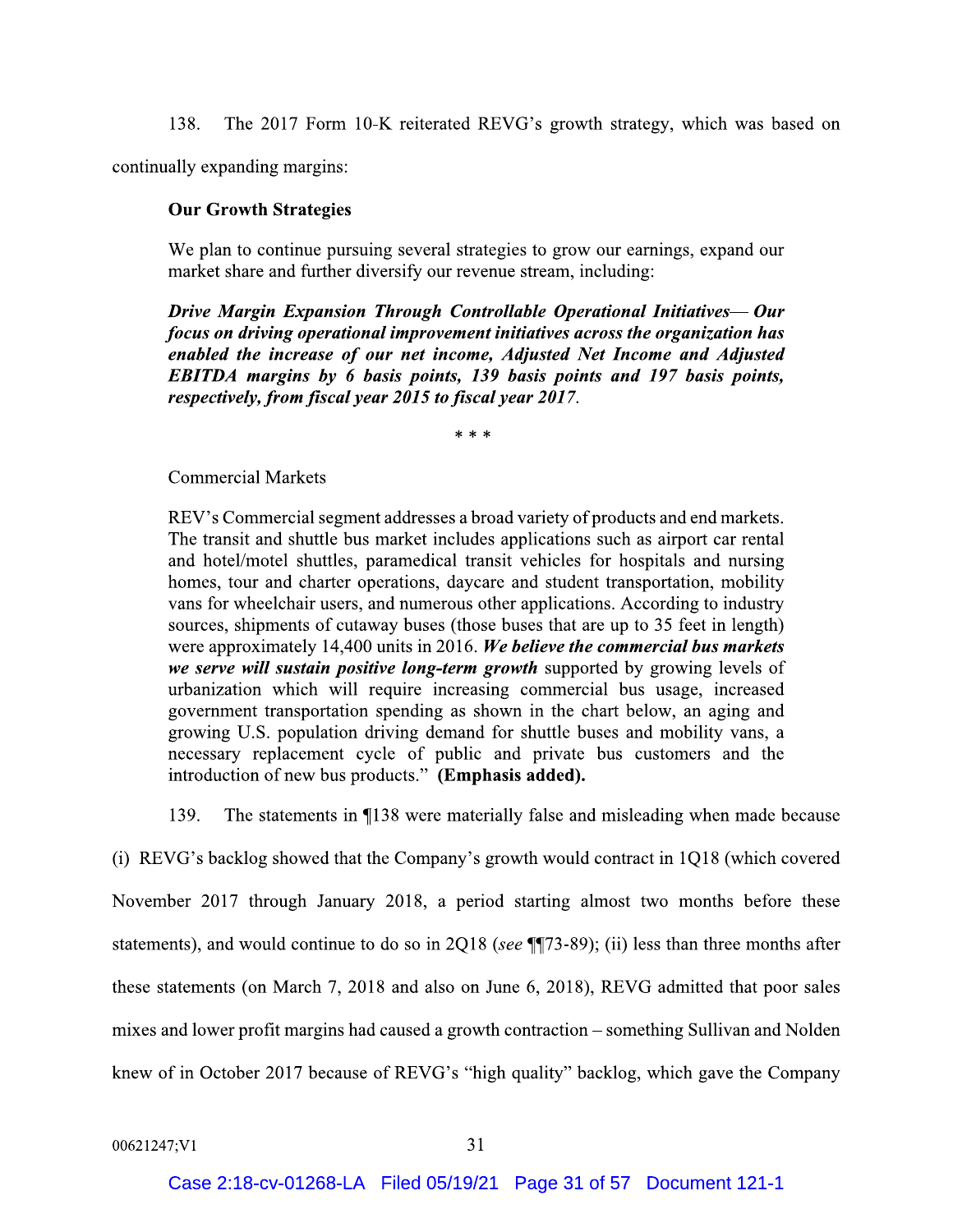two to twelve months of visibility into revenues (see ¶[73-89, 114); and (iii) since the Company met its 1Q18 revenue projections, it knew what vehicles were sold, knew the profit margins on those vehicles, and knew the FY2018 earnings guidance was unachievable (see \[\epsilongs\$6, 114; see also  $\P$  $(73-89)$ .

### L **DEFENDANTS BEGIN TO REVEAL THAT REVG'S GROWTH STORY WAS ENDING BUT MISLEADINGLY INCREASED NET INCOME GUIDANCE**

140. On March 7, 2018, the Company disclosed that its growth narrative was coming undone. On that date, REVG announced its financial results for 1Q18, which ended on January 31, 2018. These results offered the first year-over-year quarterly comparison with the quarter ended January 28, 2017, the quarter during which REVG conducted its IPO. REVG surprised the market by revealing that rather than margin growth, the Company experienced – for the first time since the REVG's IPO five quarters prior – margin contraction in its  $F&E$  (REVG's segment with the longest backlog) and Commercial segments stemming from poor timing on shipments and a sales mix with low numbers of high margin vehicles. Commercial posted an adjusted EBITDA margin of 3.4% of net sales in the first quarter of 2018, compared to 6.3% in the first quarter of 2017 – representing a 290-basis-point year-over-year decline. F&E posted an adjusted EBITDA margin of 8.4% of net sales in the first quarter of 2018, compared to 9% in the first quarter of 2017, representing approximately a 60-basis-point year-over-year decline.

Analysts understood the significance of the margin contraction REVG revealed on 141. March 7, 2018 because the Company had made margins central in its growth narrative since the Company's IPO. Deutsche Bank wrote in a March 8, 2018 report entitled "In the Penalty Box For 2H Hockey Stick: Margins deteriorated Y/Y...doesn't bode well for a margin story":

The clear problem here is that margins deteriorated 60bps  $Y/Y$ , which is a problem for a company that has been positioned as a margin expansion story. Although Recreation profitability showed impressive improvement  $(+270$ bps  $Y/Y$ ), both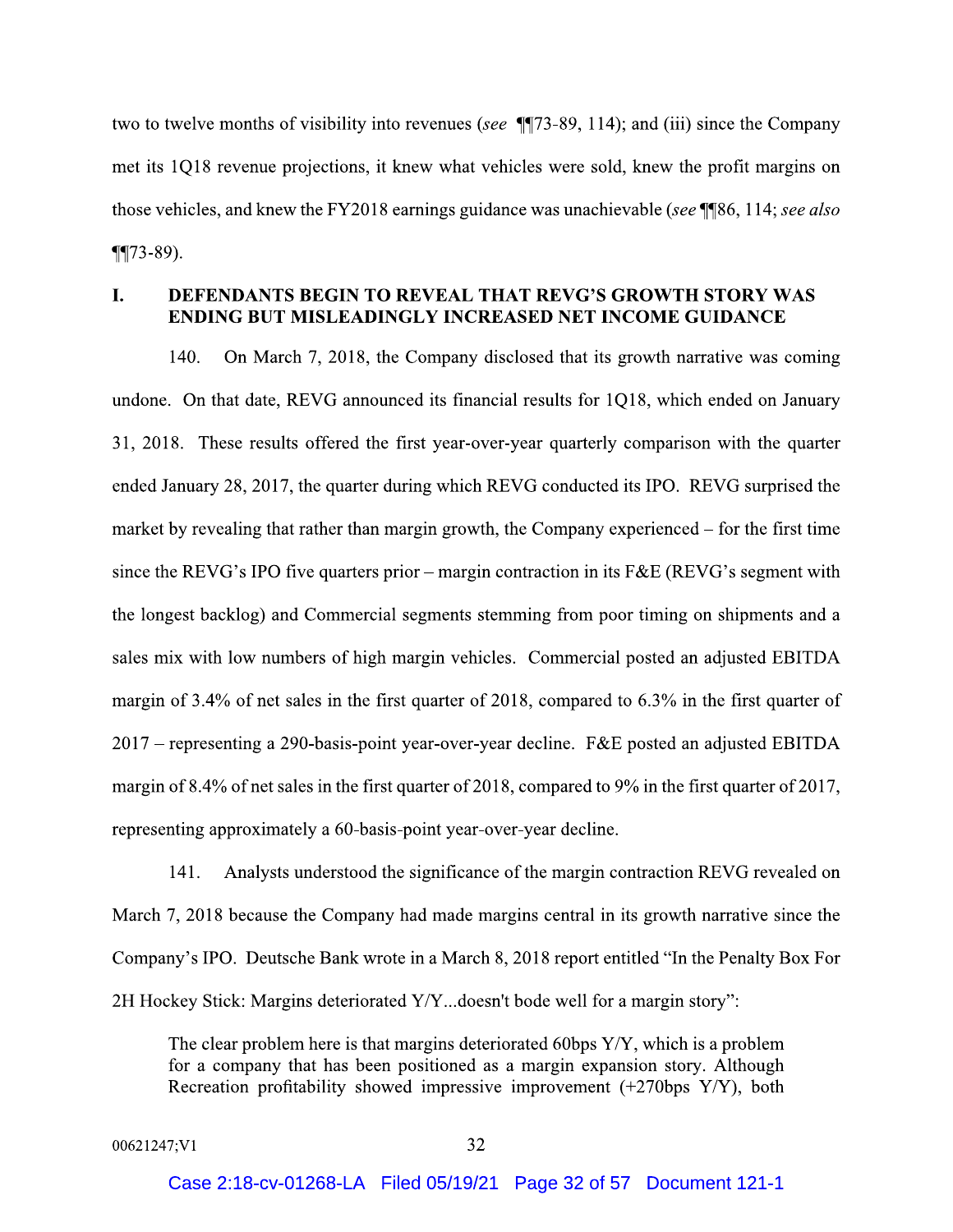F&E (8.4%, -60bps Y/Y) and Commercial (3.4%, -290bps Y/Y) margins declined Y/Y.

142. Similarly, a March 8, 2018 Jefferies report entitled "F1Q18 Model Update:

Communication Breakdown" stated:

[C]learly the market was not expecting the significant margin weakness (offset by below the line items) and shares traded down 12% on the report. While management execution has been good, *communication has not*, as *investors were* not prepared for the combination of seasonality and weak margins so soon after **REVG's recent analyst day.** As a newly public company with a heavily seasonal business model, management needs to do a better job of helping investors understand the details of margin and revenue cadence. (Emphasis added).

143. On March 8, 2018, REVG stock fell to a closing price of \$23.85 per share from a

March 7, 2018 closing price of \$27.15. The losses would have been greater but for Defendants'

decision to continue to mislead investors.

On March 7, 2018, REVG reaffirmed its FY2018 Adjusted EBITDA guidance and 144.

increased REVG's FY2018 net income outlook to a range of \$90 to \$110 million (from a range of

\$85 million to \$100 million).

 $145.$ The March 7, 2018 release stated:

Fiscal year 2018 is off to a good start as we saw continued growth across most of our product categories and we remain on track to meet our full year objectives, said Tim Sullivan, CEO REV Group, Inc. We continue to remain highly focused on the execution of our commercial, product and operating strategies to improve profitability as we work towards our long-term goal of an enterprise-wide **EBITDA** margin in excess of 10 percent. Additionally, we continued to execute on our disciplined capital allocation strategy with the acquisition of Lance Camper this quarter, which enables our entry into the large and fast growing towables RV market. With a strong backlog of \$1.24 billion we expect to continue to see improving operating leverage in the business and thus expect earnings growth to exceed sales growth in fiscal year 2018.

146. The release further quoted Sullivan:

First quarter results were in-line with our expectations and our view of end market demand and macro conditions remains consistent with prior expectations. Therefore, we are reaffirming our prior guidance and are still expecting full fiscal year 2018 revenues of \$2.4 to \$2.7 billion and Adjusted EBITDA of \$200 to \$220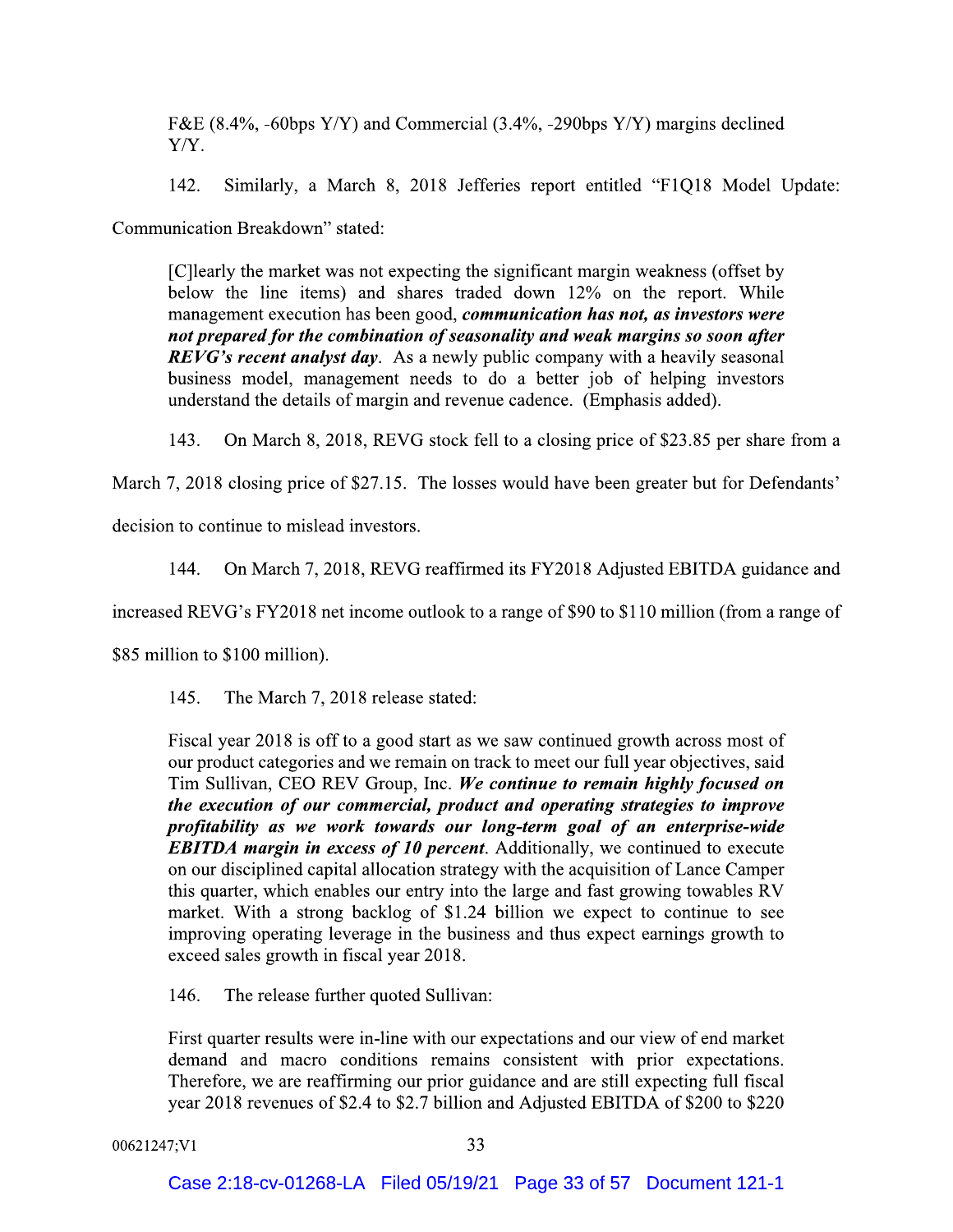million. Based on first quarter results, we are updating our expectation of full fiscal year 2018 net income to be in the range of \$90 to \$110 million and Adjusted Net Income to be in the range of \$110 to \$125 million.

147. The statements in **1144-146** were materially false and misleading when made because (i) REVG's backlog showed that the Company's growth would contract in 1018 (which covered November 2017 through January 2018, a period starting over four months before these statements), and would continue to do so in 2Q18 (see ¶[73-89); (ii) the day of this statement, REVG admitted that poor sales mixes and lower profit margins had caused a growth contraction – something Sullivan and Nolden knew of in October 2017 because of REVG's "high quality" backlog, which gave the Company two to twelve months of visibility into revenues (see \[\mum{173-89}]. 119); and (iii) since the Company met its 1Q18 revenue projections, it knew what vehicles were sold, knew the profit margins on those vehicles, and knew the FY2018 earnings guidance was unachievable (see ¶[86, 114; see also ¶[73-89).

148. REVG held its 1018 conference call on March 7, 2018. On the call, Wells Fargo analyst Andrew Casey asked Defendant Sullivan whether issues with chassis would affect REVG's FY2018 guidance (which the Company had just increased as to net income) and Sullivan stated that for the second quarter 2018, everything was "fine":

Andrew Millard Casey - Wells Fargo Securities, LLC, Research Division - Senior **Machinery Analyst:** 

Kind of a question back in line with Jamie's question. We're starting to see some lengthening in order-to-delivery lead times from some of your chassis providers. First, are you seeing that? And then, if so, does that further impact the timing of how you expect to achieve the updated '18 goals?

Defendant Sullivan responded:

It's a current situation that we hope does not get worse. But for instance, Mercedes Sprinter chassis have not been EPA approved yet. So there's a bit of delay in receiving those. We do work off a backlog of chassis. So in the near term, by near term I mean, our second quarter, we're fine. But as you can imagine, with our backend-loaded plan, we need a lot of chassis in here in Q3 and Q4. So we have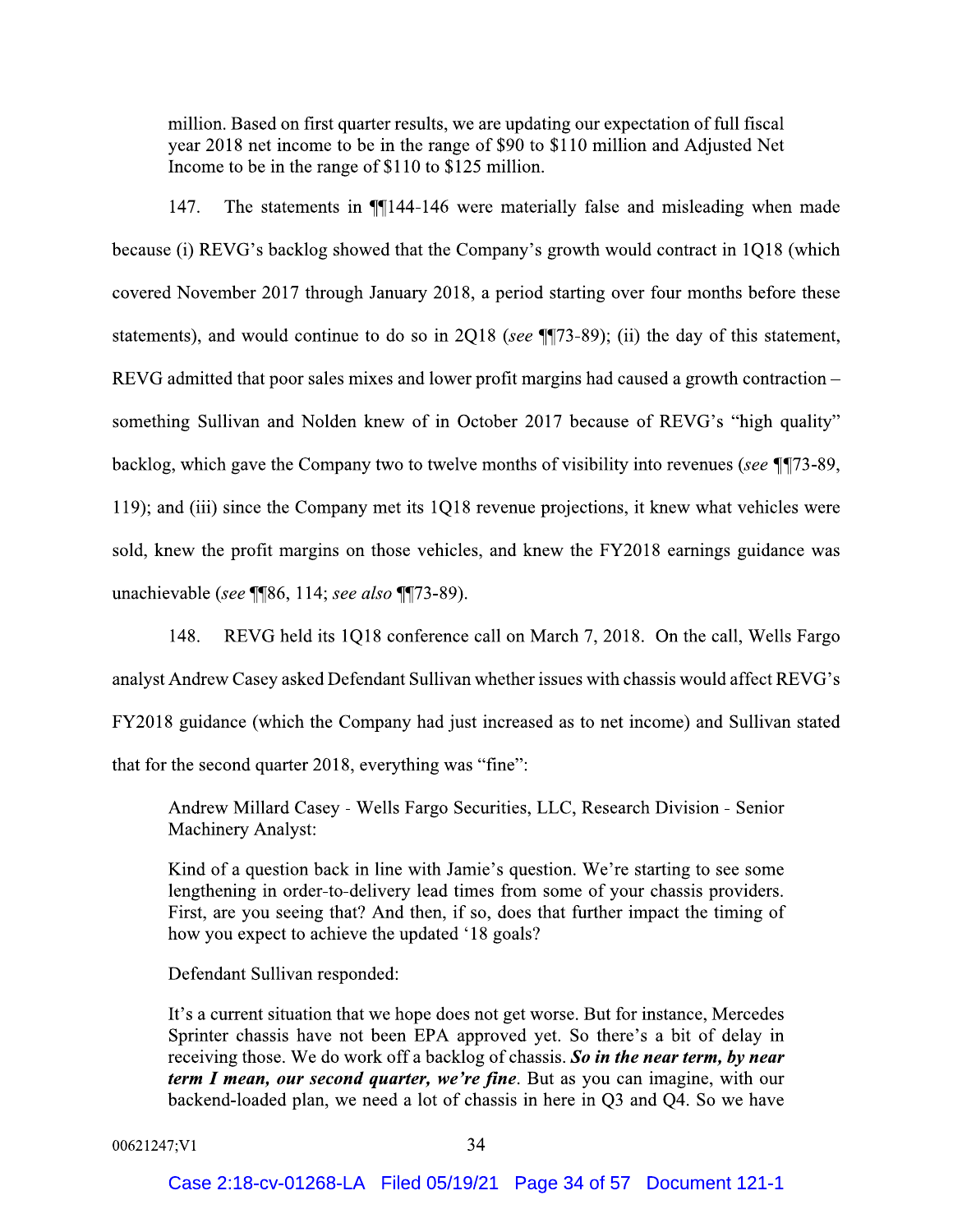time to react to it. But there's noise with GM also. There's a little bit noise with Ford. It's something that we manage on a regular basis. But we've got some time to react, and we plan to. But right now, we don't see that that's going to negatively impact our fiscal year. (Emphasis added).

149. After Wells Fargo analyst Casey raised additional specific concerns over increased

steel prices and their effects on chassis purchases, Defendant Sullivan dismissed his concerns,

claiming that REVG had "warnings of any cost adjustments on chassis well in advance of what's

happening":

Casey:

Okay, Tim. And then in the context of higher input costs that could affect some of the component purchases and even some of those chassis purchases, can you, kind of, remind us about how you price your products, and if you're expecting the – what appears to be a rising material cost environment to impact your ability to achieve the margin expectations not only this year but next year?

Defendant Sullivan responded:

Yes. This is a top question of everyone in the last few days. Steel and aluminum, which, obviously, are the topics of the day, are less than 5% of our direct spend. And the vast majority, I mean, a very high percentage of what we buy in both steel and aluminum, we get from U.S. suppliers. So our exposure to foreign suppliers of steel or aluminum is very low. And our actual percentage of our total material cost is very low as well. And the other plus that we do have is, we've got aluminum pricing locked in for the remainder of this year. And we've been doing that the last couple of years in aluminum, just because we wanted to make sure that we didn't succumb to some volatility there. The bigger issues is the one that you really addressed, and that's the chassis. We will be extremely diligent on chassis' costs as we move through fiscal 2018. That's where we're going to see the issues. The good news is, I think, is, we can stay ahead of those, we purchase far enough in advance. And if you understand how chassis work, it's kind of  $a - it$ 's a pool effect that we buy into. So we have warnings of any cost adjustments on chassis well in advance of what's happening. (Emphasis added).

 $150.$ The statements in  $\P$ [148-149 were materially false and misleading when made

because Defendant Sullivan knew that steel tariffs had been announced on March 1, 2018 and that such tariffs would cause increased costs and chassis unavailability for the second quarter of 2018, which would cause REVG to miss analyst 2Q18 estimates and the Company's own FY2018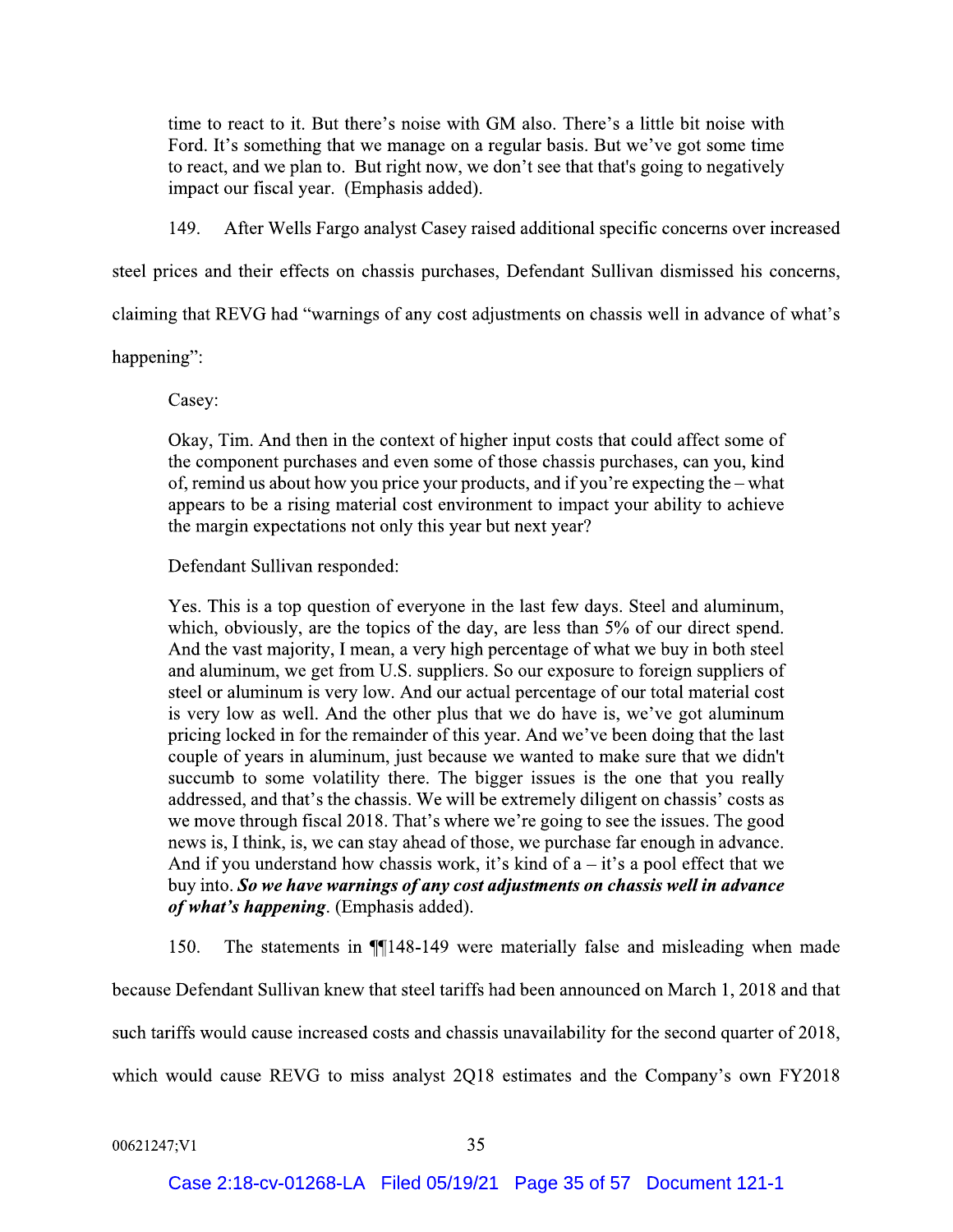guidance. See ¶103-113. Indeed, Sullivan admitted on June 7, 2018 that "*[a]s soon as* tariffs were suggested [on March 1, 2018], there was a run on many of the commercial chassis we purchase and convert..."

#### **REVG REVEALS THAT ITS FY2018 EARNINGS GUIDANCE WAS** J. **MATERIALLY FALSE AND MISLEADING**

On June 6, 2018, after market close, REVG announced its 2Q18 financial results 151. and revised its FY2018 earnings guidance. The Company reported adjusted net income of only \$15.6 million for 2Q18, or \$0.24 per diluted share, a decline of 17.9% from the second quarter of 2017. Similarly, REVG reported adjusted EBITDA of only \$34.1 million for the quarter, a decrease of 9.2% compared to the prior year quarter and about 25% below analysts' estimates of approximately \$45 million.

152. REVG significantly reduced its FY2018 earnings guidance. The Company cut Adjusted EBITDA about 15% to \$175 to \$185 million (from \$200 to \$220 million) and cut net income about 20% to \$72 to \$87 million (from \$85 to \$100 million).

153. The June 6, 2018 press release announcing the 2Q18 results stated that the causes of the substantial earnings miss and steep guidance reduction were "near term commodity price inflation, supply chain constraints, and shortfalls in our Commercial Segment." The release also stated that the cost increases stemmed from the steel tariffs, related chassis unavailability, and an unfavorable sales mix caused by lower sales of high margin vehicles:

Our fiscal second quarter results were below our expectations and were impacted by a number of factors.... In particular, cost inflation across many of the commodities and services we buy was significant in the quarter and due to the length of our backlogs we were not able to mitigate these increases. We estimate the cost inflation will have an approximate \$19 million impact on our current fiscal year. Additionally, production and sales at several of our business units were adversely impacted by the availability of chassis. Finally, margins were impacted by lower-than-expected sales of certain higher-content product categories including custom fire apparatus, large commercial buses, and Class A RVs.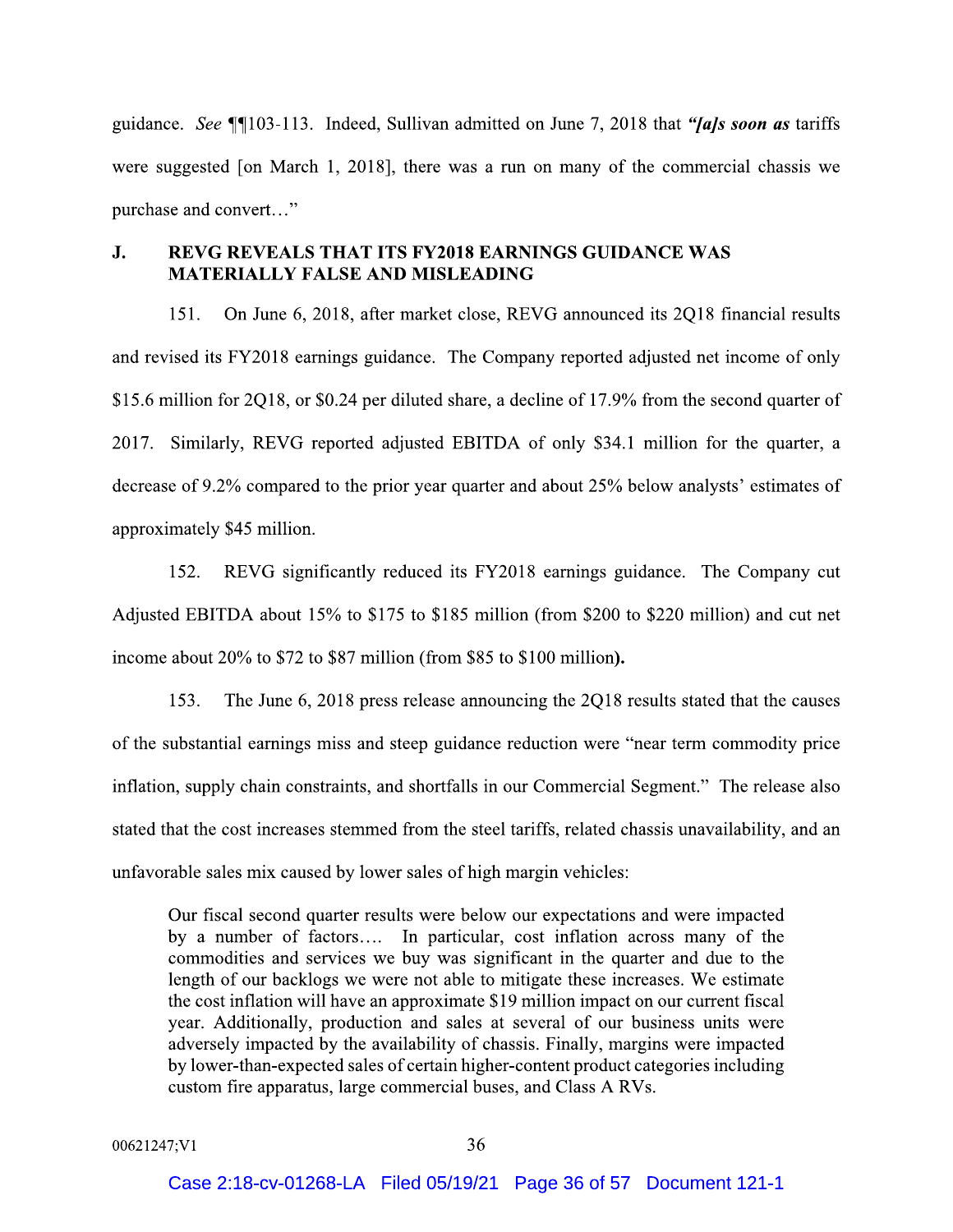154. The June 6, 2018 release also elaborated on issues relating to REVG's bus business:

Commercial segment Adjusted EBITDA was \$9.5 million in the second quarter 2018 compared to \$14.7 million in the second quarter 2017. This decrease was due to reduced volumes of transit and school bus units sold compared to the prior year, and certain higher material and freight costs. Adjusted EBITDA margin was 6.0% of net sales in the second quarter 2018 compared to 9.2% in the second quarter 2017.

The decline in sales and profitability experienced during the second quarter were largely the result of a timing lag between two major contracts in our transit bus business...

155. During a June 7, 2018 conference call (the day after the earnings release), Sullivan

stated that part of the reason for the reduced FY2018 earnings guidance was a canceled contract

with Collins Bus:

Now for the challenges. 2 of our higher-quality business units struggled in the first 2 quarters this year. In our Commercial segment, our Collins school bus business declined to participate in a very large pre-bid requested by one of our school bus contractors. This adversely affected our first half 2018 performance, but we believe this was ultimately the right decision for the business, and we believe we can recover and get close to plan by the end of fiscal 2018 with new traditional school bus and contractor sales opportunities.

156. On the same call, Defendant Nolden made it clear that revenue from lower-margin

vehicles – of which Defendants were well aware through REVG's backlog, which was updated

monthly through the Company's OneStream program – was part of the reason for the slashed

guidance:

These circumstances have contributed to this volatility in mix such as the sales profile for our ambulance division in the second quarter was skewed towards lowermargin vehicles. In addition, the mix of fire apparatus sales in the quarter were skewed toward lower content fire apparatus in the form of more retail custom trucks versus larger custom pumpers and aerials.

157. Defendant Sullivan also admitted on the June 7, 2018 call (see supra 113) that

immediately after the tariffs were announced – which was March 1,  $2018$  – there was a run on

chassis: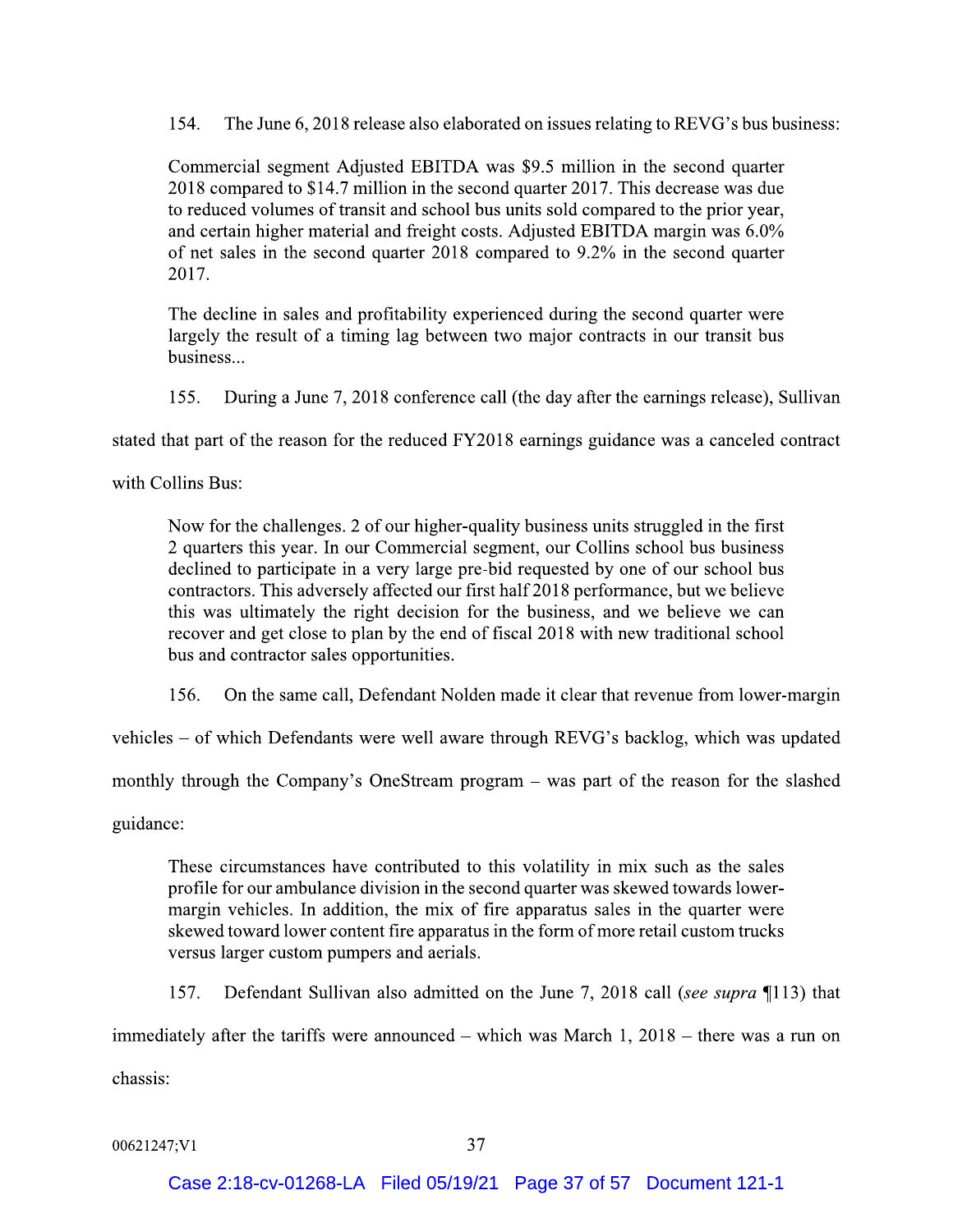The tariffs have also created unintended – unpredicted consequences. As soon as tariffs were suggested, there was a run on many of the commercial chassis we purchase and convert. We are paying extra freight charges to get the chassis we need for the second half shipments. Over the  $60 \text{ day}$  – the last  $60 \text{ days}$  alone, this has resulted in approximately a \$1 million additional cost. We now need to get certain chassis shipped via truck due to railcar shortages based on what we believe to be abnormal and artificial demand.

158. As alleged above, it was well-understood that higher U.S. – not just foreign – steel

and commodity prices were imminent. See ¶[103-113.

Also during the June 7, 2018 call, Sullivan admitted that his 10% EBITDA margin 159.

goal for FY2019 was impossible to reach:

Andrew Millard Casey - Wells Fargo Securities, LLC, Research Division - Senior **Machinery Analyst:** 

First, a couple of questions. First, your new adjusted EBITDA margin guide, 7.2% at the midpoint. In the past, and you kind of alluded to it earlier, you've outlined fiscal '19 adjusted margin target of about 10% without a lot of market growth. The internal initiatives that you announced you had took in the second quarter seem to be likely to add about 100 basis points on a carryover basis. So it leaves about 200 to get to the 10%. Are the in-place initiatives still supportive to boost EBITDA margins to that 10% next year?

Defendant Sullivan responded:

We're not going to get to 10% next year. I think 2 things. Obviously, you're experiencing a pretty healthy speed bump that's slowed us down on that path to 10% here in the second quarter. But the other part, the other element to getting to the 10% is a meaningful contribution from spare parts, and we're lagging in spare parts. We plan to continue to move in the right direction. Our goal has not changed. But I can guarantee that we will not get to 10% in 2019, which was our initial goal 2 years ago  $-2.5$  years ago. But we will get there. And I don't – we'll have more visibility, I guess, on that come fiscal 2019, but it's a goal. We think we can get there. We need some things to happen in a positive way. (Emphasis added).

On June 7, 2018, REVG shares fell \$3.39 per share or nearly 20% to close at \$14.52  $160.$ 

per share.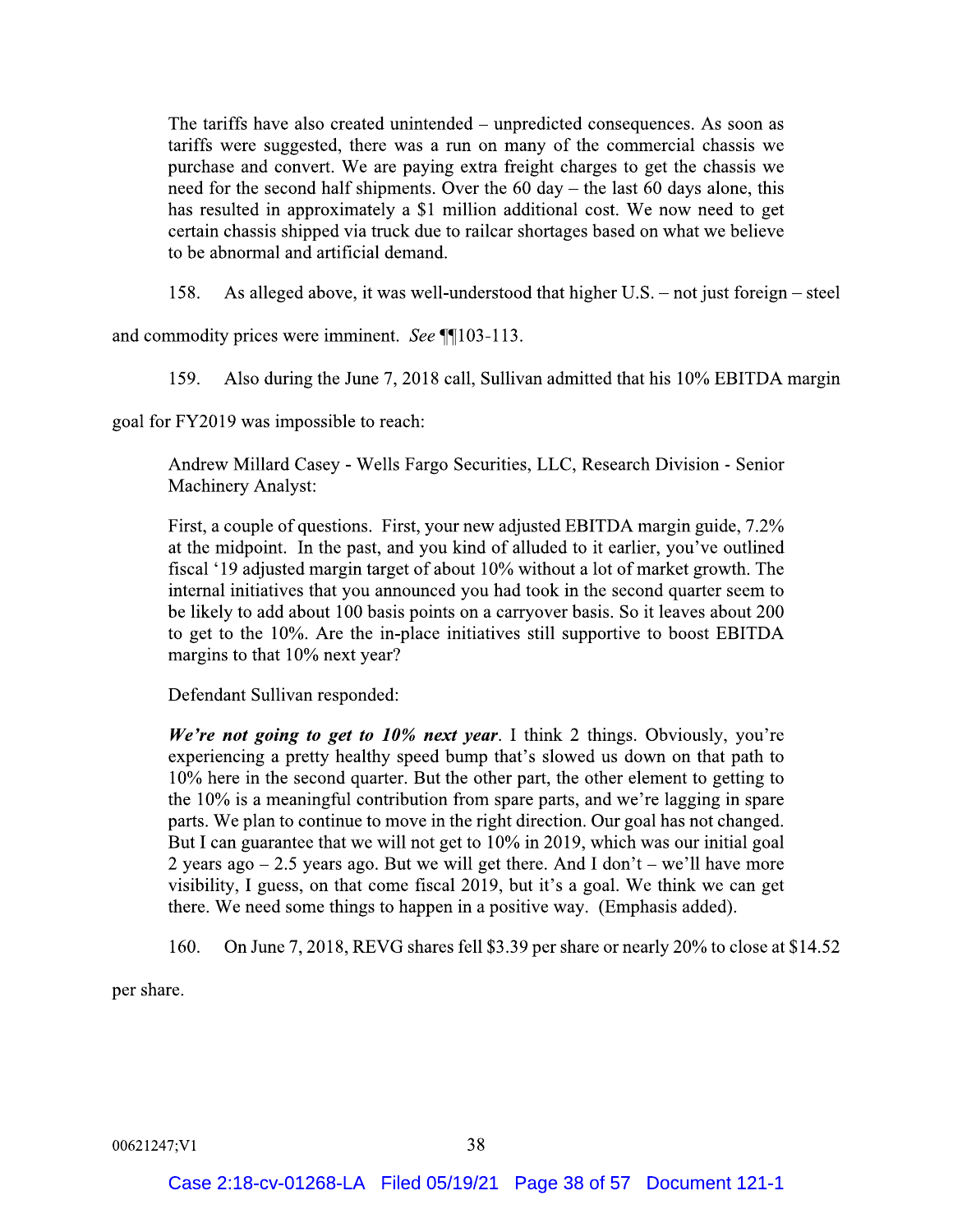Following the June 6, 2018 disclosures, numerous analysts slashed price targets and  $161.$ downgraded the stock. A June 6, 2018 SunTrust Robinson report took REVG to task for misleading the market about chassis and steel issues in the 2Q18 conference call:

The cost inflation and chassis availability are somewhat surprising given management's commentary on the 1Q18 earnings call in March where it was noted that steel and aluminum are less than 5% of direct spend with "vast majority" purchased from US suppliers. Additionally, aluminum price was said to be locked in for the remainder of the year. With regards to chassis, while cited as a potential issue, the commentary implied it was manageable and that cost adjustments were telegraphed "well in advance".

162. Morgan Stanley agreed, writing in a June 6, 2018 analyst report that "this [second]

quarter commentary is particularly disappointing following management's commentary on the

1Q call that aluminum prices were locked in for the year and chassis cost inflation would be

signaled well in advance."

 $163.$ BMO Capital Markets published a report on June 6, 2018 calling the quarter a

"Multiple-Alarm Fire." That report stated:

Bottom Line: REV Group reported diluted FY2Q18 EPS of \$0.24 (adj.) versus \$0.35 consensus. Adjusted EBITDA of \$34 million (margin, 5.6%) was also well below the Street at \$44 million (margin, 7.1%), as was total revenue at \$609 million  $(+11.7\% \text{ y/y})$ versus \$628 million consensus. Meanwhile, management lowered its full-year guidance metrics across the board: sales, \$2.4–2.6 bn from \$2.4–2.7 bn; adjusted EBITDA, \$175– 185mm from \$200–220 mm; and adjusted net income, \$94.1–105.1 mm from \$110–125 mm.

#### K. **ADDITIONAL SCIENTER/FALSITY ALLEGATIONS**

164. As alleged herein, the Exchange Act Defendants acted with scienter in that they knew, or recklessly disregarded, that the public documents and statements they issued and disseminated to the investing public in the name of the Company or in their own name during the Class Period were materially false and misleading. These additional scienter allegations do not pertain to Plaintiffs' Securities Act claims.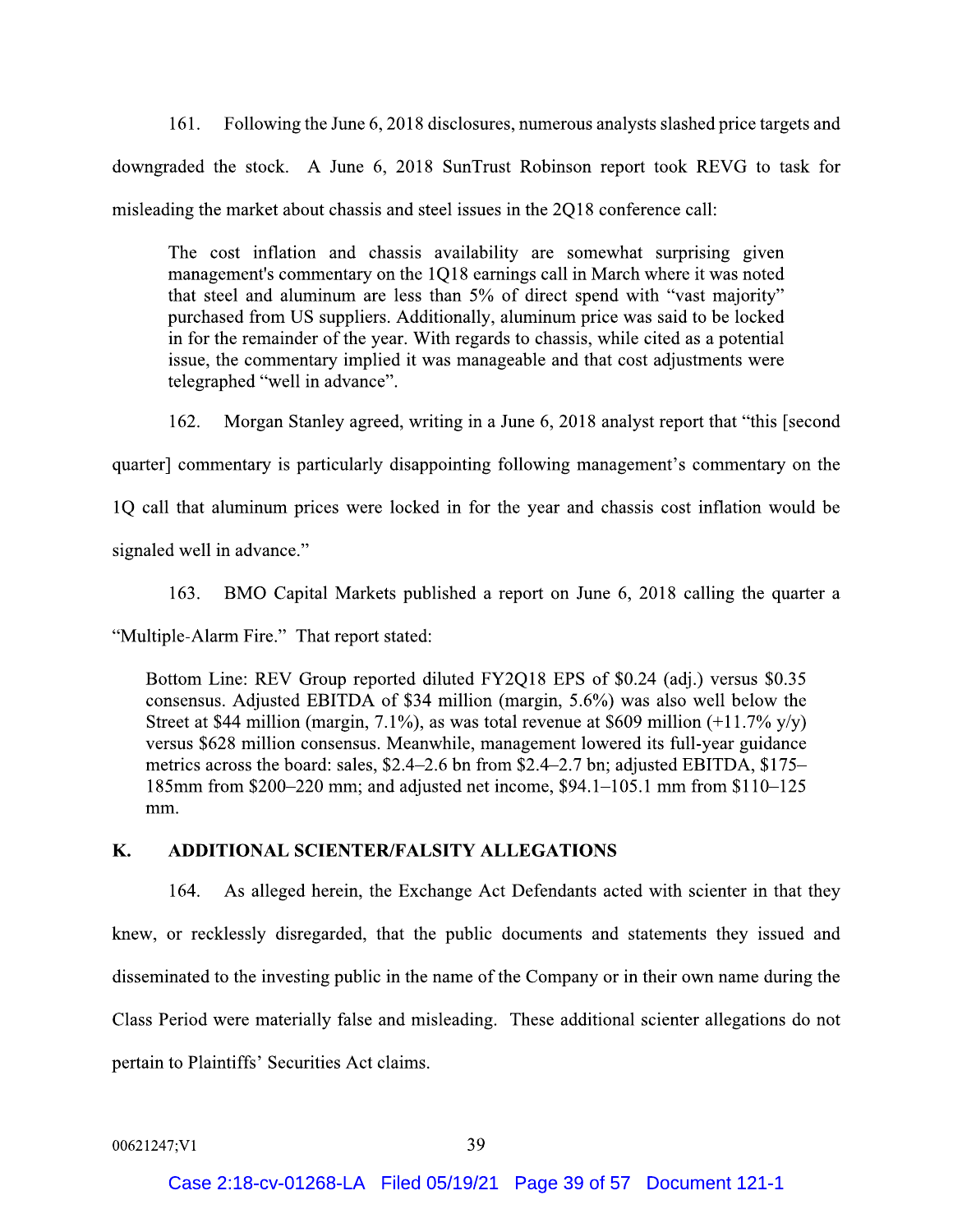The Exchange Act Defendants knowingly and substantially participated or  $165.$ acquiesced in the issuance or dissemination of such statements and documents as primary violations of the federal securities laws.

166. The Exchange Act Defendants, by virtue of their receipt of information reflecting the true facts regarding REVG's FY2018 guidance, backlog, chassis availability, margins, efficiency, and growth, their control over, and/or receipt and/or modification of REVG's allegedly materially misleading misstatements, were active and culpable participants in the fraudulent scheme alleged herein.

167. The Exchange Act Defendants knew and/or recklessly disregarded the falsity and misleading nature of the information that they caused to be disseminated to the investing public. The fraudulent scheme described herein could not have been perpetrated during the Class Period without the knowledge and complicity or, at least, the reckless disregard of the personnel at the highest levels of the Company, including the Exchange Act Individual Defendants.

168. The Exchange Act Individual Defendants, because of their positions with REVG, made and/or controlled the contents of the Company's public statements during the Class Period. Each Exchange Act Individual Defendant was provided with or had access to the information alleged herein to be false and/or misleading prior to or shortly after their issuance and had the ability and opportunity to prevent their issuance or cause them to be corrected. Because of their positions and access to material non-public information, these defendants knew or recklessly disregarded that the adverse facts specified herein had not been disclosed to and were being concealed from the public and that the positive representations that were being made were materially false and misleading. As a result, each of these defendants is responsible for the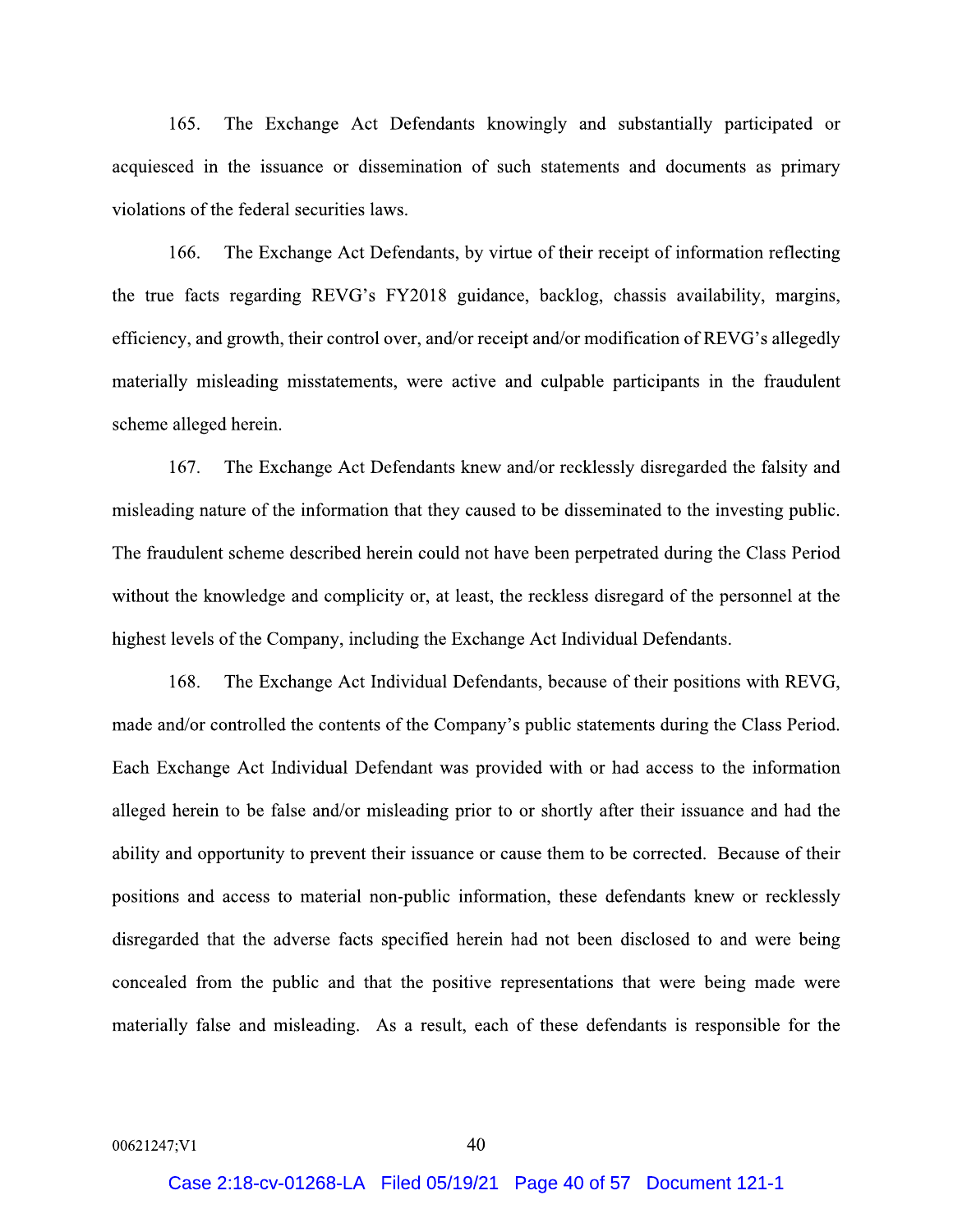accuracy of REVG's corporate statements and is therefore responsible and liable for the representations contained therein.

## 1. REVG Carefully Tracked Backlog Every Month

169. As alleged above, REVG tracked the Company's backlog through its monthly updated OneStream program. OneStream gave the Exchange Act Defendants the ability to see what vehicles were in REVG's backlog and how far along they were in the production schedule. Because the data contained in OneStream was reported from each individual REVG manufacturing facility – which generally only manufactured one kind of vehicle with set margins – the Exchange Act Defendants knew the profit margins on the vehicles in backlog.

# 2. Insiders Unloaded Over \$300 Million Dollars in REVG **Stock**

While REVG's stock price was artificially inflated due to Defendants' false and  $170.$ misleading statements, REVG insiders sold large amounts of Company stock.

171. On October 17, 2017 – just one week after REVG issued its unachievable FY2018 guidance (as well as in the over-allotment SPO shares sold on October 27, 2017) – REVG stockholders sold over 11,000,000 shares at \$27.25 per share in the SPO.

AIP sold over \$294 million of REVG stock in connection with the  $SPO - about$ 172. 25% of its REVG holdings.

173. Five defendants are members of AIP – defendants Bamatter, Cusumano, Fish, Marvin, and Rotroff.

174. Also on October 17, 2017, Defendants Cusumano and Marvin sold about 25% of their individual REVG holdings for proceeds of over \$1.2 million each.

In total, insiders sold over \$300 million worth of Company stock while in 175. possession of material, adverse, and nonpublic information.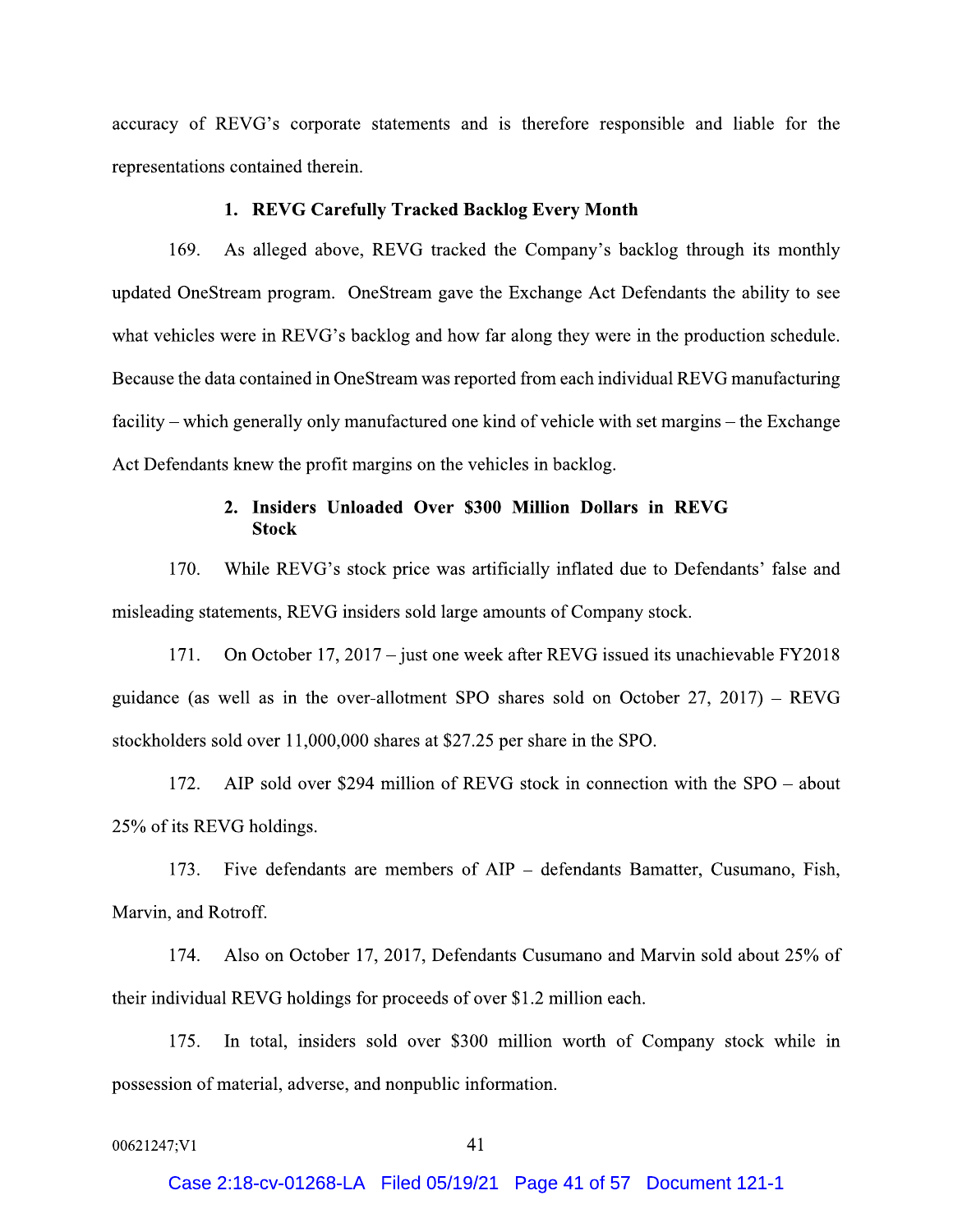## 3. Defendant Sullivan Also Knew the Statements Were False and Misleading Because He Was a Hands-on CEO

Defendant Sullivan was well aware of the material operational inefficiencies at 176. REVG's facilities.

177. CW2 stated that CEO Timothy Sullivan was a hands-on leader who made occasional stealthy stops to observe the Longview manufacturing operation first-hand. CW2 stated that Sullivan was involved in the day-to-day operations of its subsidiaries. CW2 was told by supervisors on occasion that Sullivan had stopped by. CW2 stated that Sullivan "visited unannounced a couple times." "Management knew he was coming, but no one said anything." See ¶102.

#### PRESUMPTION OF RELIANCE: FRAUD ON THE MARKET L.

178. At all relevant times, the market for REVG common stock was an efficient market for the following reasons, among others: (1) the common stock was listed and actively traded on the NYSE, a highly efficient market; (2) as an issuer of securities, REVG filed periodic public reports on Form 10-K and Form 10-Q with the SEC; (3) REVG regularly issued press releases that were carried by the national news wires, were publicly available and entered the public marketplace.

179. As a result, the market for the securities promptly digested current information regarding REVG from all publicly available sources and reflected such information in REVG's stock price.

180. Under these circumstances, all purchasers of REVG common stock during the Class Period suffered similar injury through their purchases at artificially inflated prices and a presumption of reliance applies.

#### **LOSS CAUSATION / ECONOMIC LOSS** М.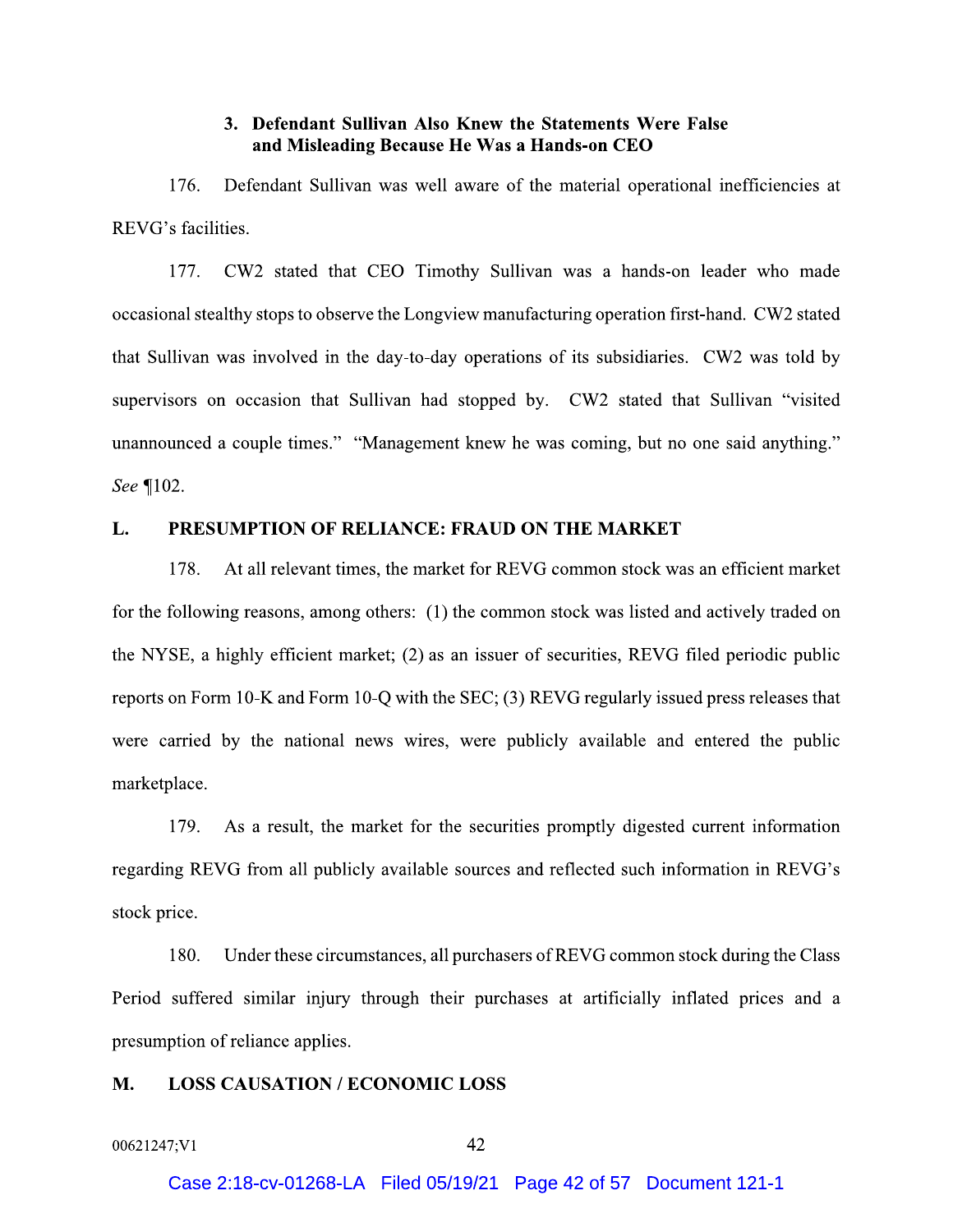During the Class Period, as detailed herein, REVG common stock was artificially  $181.$ inflated due to Defendants' misleading public statements. When Defendants' prior misrepresentations were disclosed and became apparent to the market, the price of REVG common stock fell as the prior artificial inflation came out.

As a result of their purchases of REVG securities during the Class Period, Plaintiffs 182. and the other Class members suffered economic loss, i.e., damages, under the federal securities laws.

183. The declines in the price of REVG common stock after the corrective disclosures on March 7, 2018 and June 6 and 7, 2018 were a direct result of Defendants' misrepresentations being revealed to investors and the market.

184. The declines in the price of REVG common stock were also the result of the materialization of the concealed investment risks concerning REVG.

185. Defendants' materially false and misleading statements relate to the Company's margins, growth, FY2018 earnings estimates, and chassis availability.

186. The corrective disclosure on March 7, 2018 revealed that REVG's growth narrative was coming to an end. On that date, REVG disclosed that its margins – for the first time since the Company's IPO – had contracted as a result of poor shipment timing and an unfavorable sales mix.

After the adverse March 7, 2018 announcement, REVG common stock common 187. fell on March 8, 2018 to a closing price of \$23.85 per share from a March 7, 2018 closing price of  $$27.15.$ 

188. After the March 7, 2018 partial disclosure, REVG common stock remained artificially inflated because Defendants did not reveal that REVG's FY2018 guidance was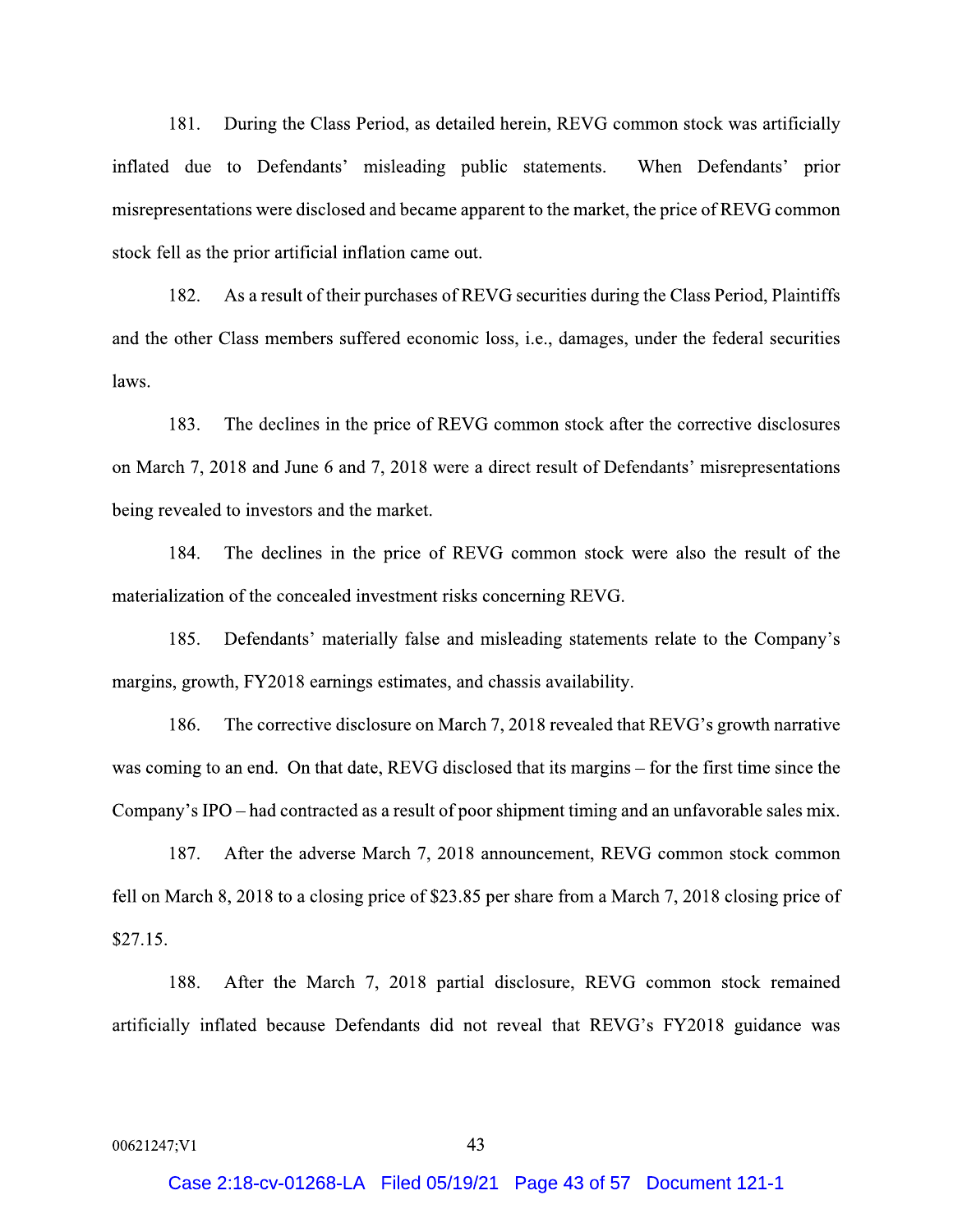unachievable, nor that they were concealing problems relating to chassis unavailability, increased costs, and production inefficiencies.

189. The corrective disclosure on June 6, 2018 revealed that (i) REVG's previouslyissued FY2018 guidance was unachievable; (ii) contrary to Defendant Sullivan's claims, steel tariffs caused chassis availability problems and commodity, including steel, price hikes that materially undermined FY2018 guidance; and (iii) REVG's growth story was fundamentally called into question.

190. REVG also revealed more of the truth in its June 7, 2018 conference call. See  $\P$ [155-159.

 $191.$ After these disclosures, on June 7, 2018, REVG shares fell \$3.39 per share or nearly 20% to close at \$14.52 per share.

192. These disclosures caused the rest of the concealed investment risk about REVG to materialize.

193. The timing and magnitude of the price decline in REVG securities negate any inference that the loss suffered by Plaintiffs and the other Class members was caused by changed market conditions, macroeconomic or industry factors or Company-specific facts unrelated to Defendants' statements. The economic loss, i.e., damages, suffered by Plaintiffs and the other Class members was a direct result of Defendants' misstatements and omissions and the subsequent significant decline in the value of REVG securities when Defendants' misrepresentations were revealed.

## **CLASS ACTION ALLEGATIONS**

194. This is a class action pursuant to Rules  $23(a)$  and  $(b)(3)$  of the Federal Rules of Civil Procedure on behalf of a Class of behalf of all persons who purchased or otherwise acquired REVG common stock between January 27, 2017 and June 7, 2018, inclusive, including those who 44 00621247;V1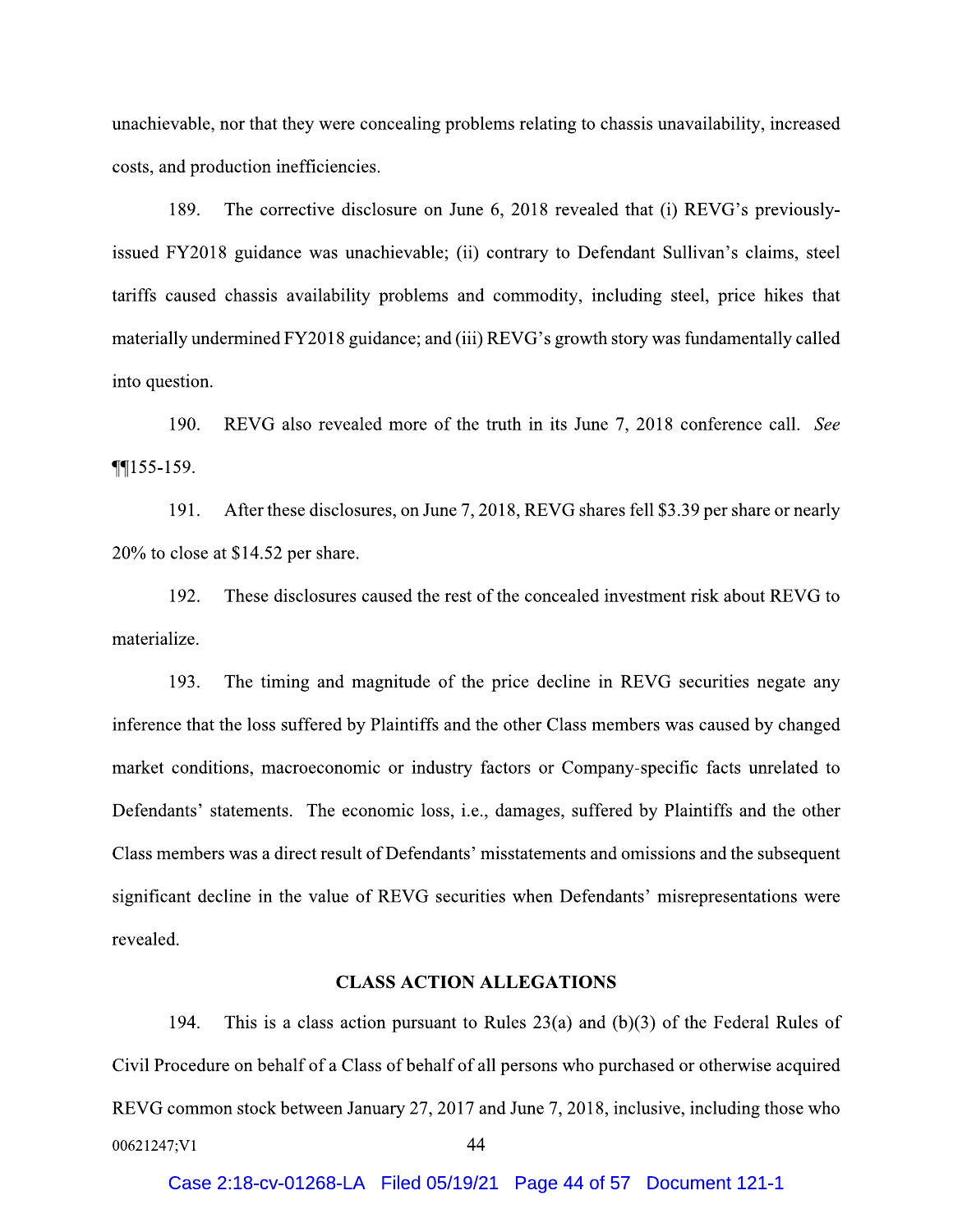purchased REVG common stock pursuant and/or traceable to the Company's IPO or SPO. Excluded from the Class are (1) REVG, and its officers, directors, employees, affiliates, legal representatives, predecessors, successors and assigns, and any entity in which any of them have a controlling interest or are a parent; and (b) all Defendants, their immediate families, employees, affiliates, legal representatives, heirs, predecessors, successors and assigns, and any entity in which any of them has a controlling interest.

195. The members of the Class are so numerous that joinder of all members is impracticable. Throughout the Class Period, REVG common stock traded on the NYSE under the ticker symbol "REVG." While the exact number of Class members is unknown to Plaintiffs at this time and can only be obtained through appropriate discovery, Plaintiffs believes that there are thousands of Class members located throughout the United States. Record owners and other members of the Class may be identified from records maintained by REVG and/or its transfer agents and may be notified of the pendency of this action by mail, using a form of notice similar to that customarily used in securities class actions.

196. Common questions of law and fact exist as to all members of the Class and predominate over any questions affecting solely individual members of the Class. The questions of law and fact common to the Class include (1) whether Defendants violated the Exchange Act; (2) whether Defendants violated the Securities Act; (3) whether Defendants issued materially false or misleading statements; and (4) the extent to which members of the Class have sustained damages and the proper measure of any such damages.

As purchasers or acquirers of REVG common stock in the IPO, SPO, and/or the 197. Class Period, Plaintiffs' claims are typical of the claims of other Class members, as members of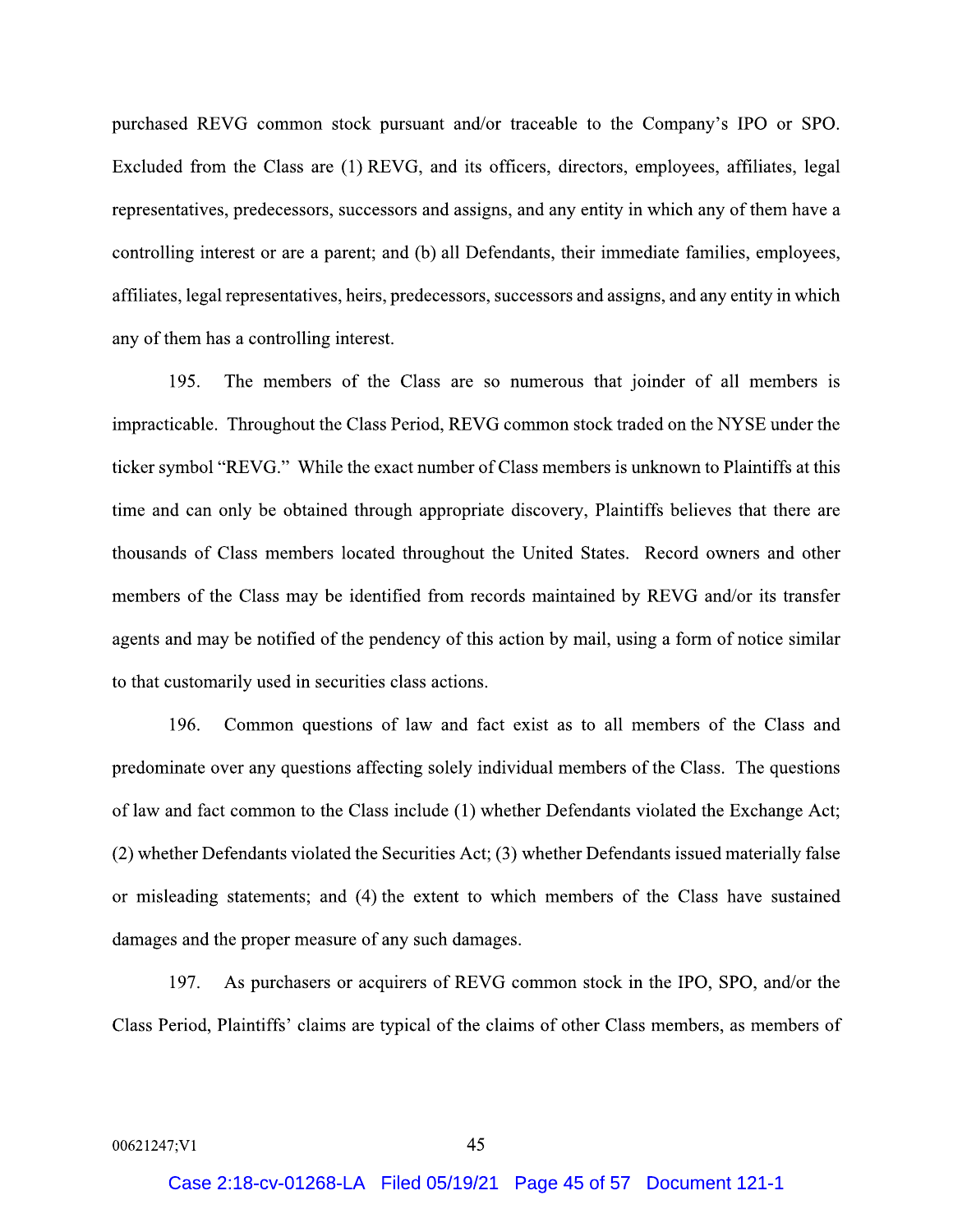the Class were similarly affected by Defendants' wrongful conduct in violation of federal laws as complained of herein.

198. Plaintiffs will fairly and adequately protect the interests of the members of the Class and has retained counsel that is competent and experienced in class and securities litigation. Plaintiffs have no interest in conflict with, or otherwise antagonistic to the interests of the other Class members.

199. A class action is superior to all other available methods for the fair and efficient adjudication of this controversy since joinder of all members is impracticable. Furthermore, as the damages suffered by individual Class members may be relatively small, the expense and burden of individual litigation make it impossible for members of the Class to individually redress the wrongs done to them.

 $200.$ There will be no difficulty in management of this action as a class action.

## **COUNT I**

## **VIOLATIONS OF SECTION 11 OF THE SECURITIES ACT AGAINST** REVG, THE SECURITIES ACT INDIVIDUAL DEFENDANTS, AND THE **UNDERWRITER DEFENDANTS**

201. Plaintiffs repeat and reallege each and every allegation contained in each of the foregoing paragraphs as if set forth fully herein, to the extent such allegations do not allege fraud or the intent to defraud Plaintiffs or members of the Class.

202. This Cause of Action is brought pursuant to §11 of the Securities Act, 15 U.S.C. §77k, on behalf of the Class against REVG, the Individual Defendants and the Underwriter Defendants.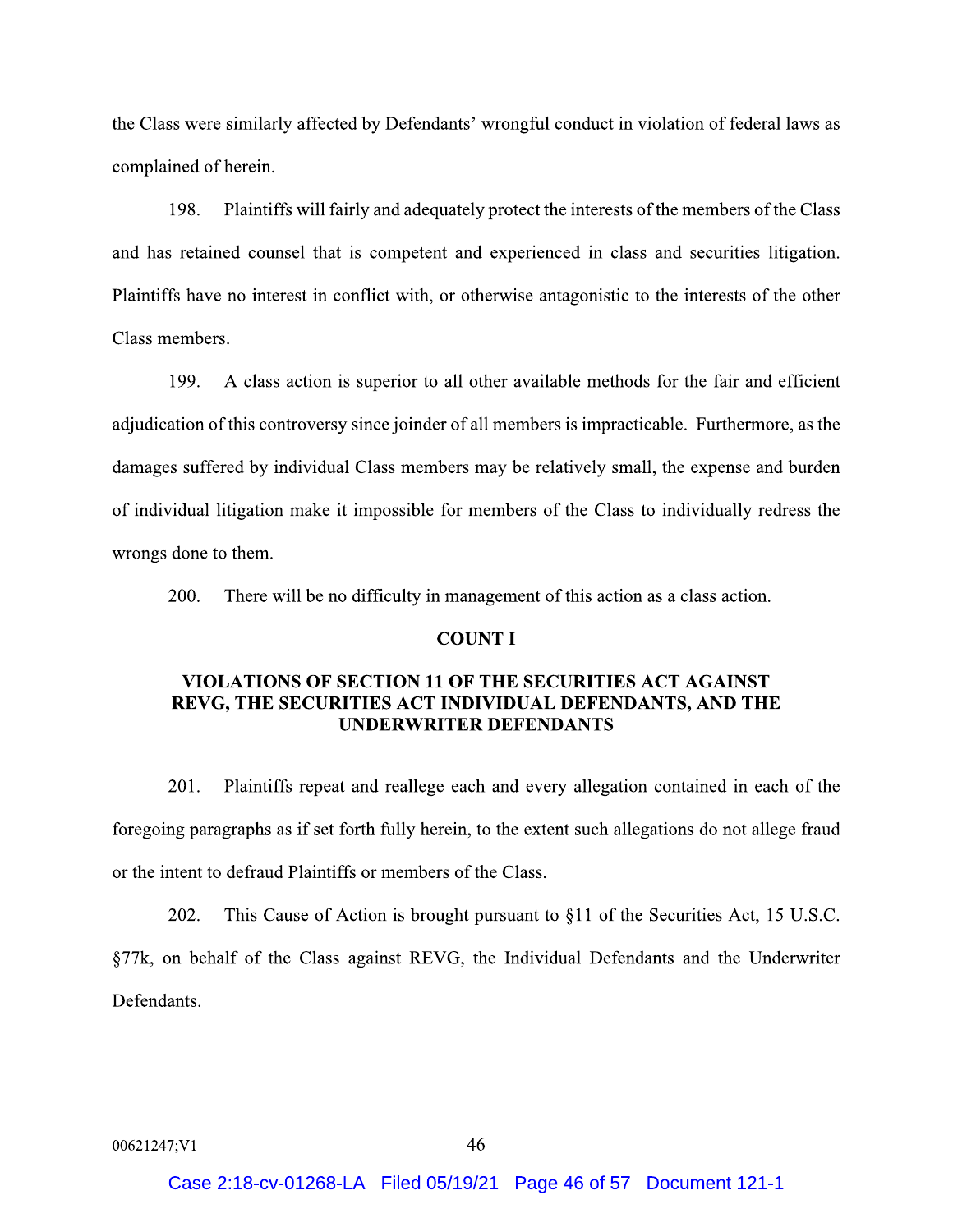$203.$ This Cause of Action does not sound in fraud, and Plaintiffs expressly disavow any averments of fraud. Plaintiffs do not allege that defendants had scienter or fraudulent intent, which are not elements of a §11 claim.

The IPO Prospectus and the SPO Prospectus were inaccurate and misleading, 204. contained untrue statements of material fact, omitted to state other facts necessary to make the statements made not misleading and omitted to state material facts required to be stated therein.

 $205.$ REVG is the registrant and issuer for the common stock sold in the IPO and the SPO. As issuer of the common stock, REVG is strictly liable to Plaintiffs and the Class for the misstatements and omissions in the Prospectus and the SPO Prospectus.

206. The defendants named herein were responsible for the contents and dissemination of the IPO Prospectus and the SPO Prospectus.

207. None of the defendants named herein made a reasonable investigation or possessed reasonable grounds for the belief that the statements contained in the IPO Prospectus and the SPO Prospectus were true and without omissions of any material facts and were not misleading.

208. By reason of the conduct alleged herein, each defendant named herein violated, and/or controlled a person who violated, §11 of the Securities Act.

209. Plaintiffs purchased REVG common stock pursuant to the IPO Prospectus and the SPO Prospectus.

Plaintiffs and the Class have sustained damages. The value of REVG common 210. stock has declined substantially subsequent to and due to the violations of defendants named in this count.

211. At the time of their purchases and acquisitions of REVG common stock, Plaintiffs and other members of the Class were without knowledge of the facts concerning the wrongful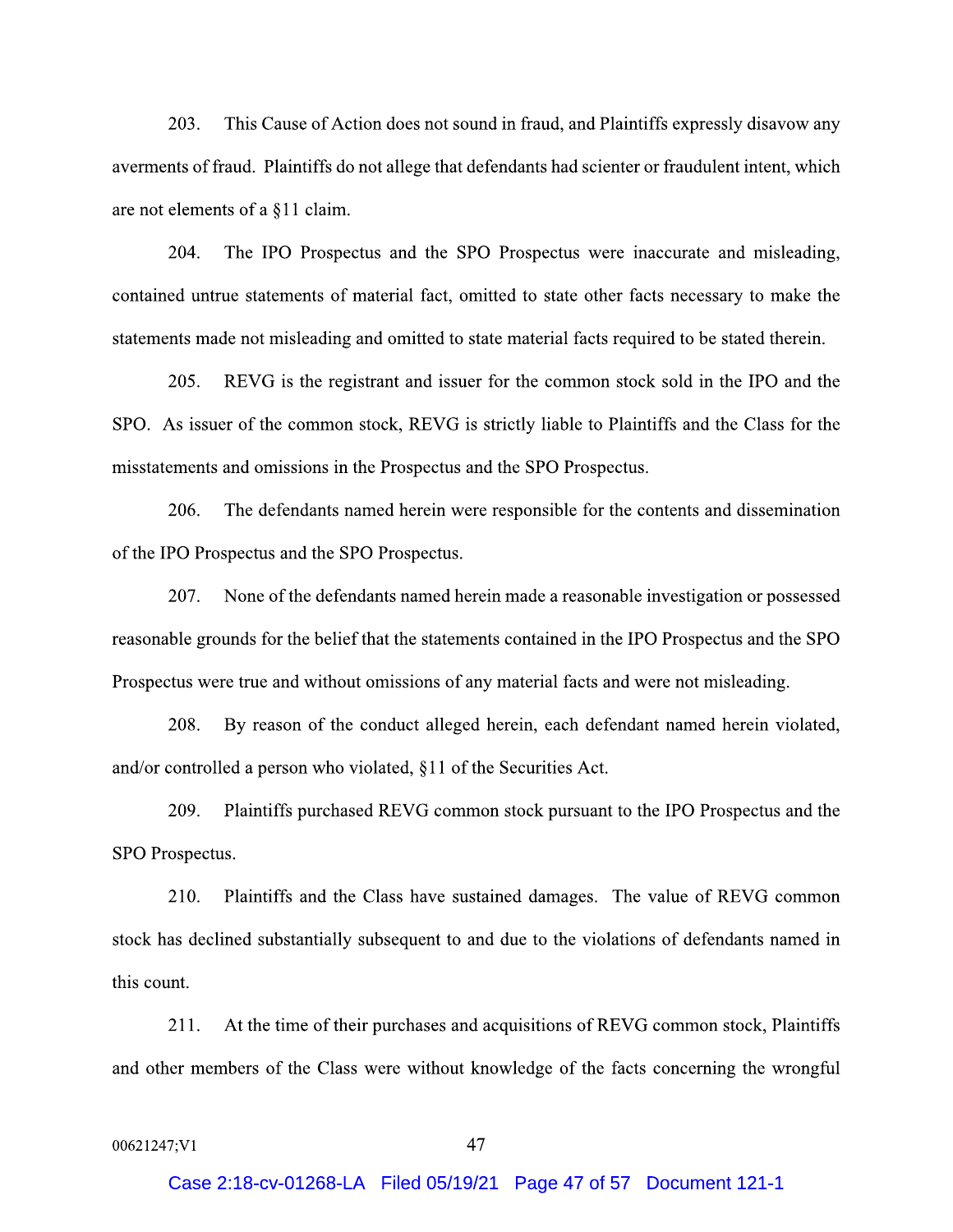conduct alleged herein. Less than one year has elapsed from the time that Plaintiffs discovered, or reasonably could have discovered, the facts upon which this complaint is based to the time that Plaintiffs filed this complaint. Less than three years has elapsed between the time that the securities upon which this Cause of Action is brought were offered to the public and the time Plaintiffs filed this complaint.

212. By virtue of the foregoing, Plaintiffs and the other members of the Class are entitled to damages under §11 from these defendants, and each of them, jointly and severally.

# **COUNT II VIOLATIONS OF SECTION 12(a)(2) OF THE** SECURITIES ACT AGAINST REVG, THE SECURITIES ACT INDIVIDUAL DEFENDANTS, AND THE UNDERWRITER DEFENDANTS

213. Plaintiffs repeat and reallege each and every allegation contained in each of the foregoing paragraphs as if set forth fully herein, to the extent such allegations do not allege fraud or the intent to defraud Plaintiffs or members of the Class.

214. This Cause of Action is brought pursuant to  $\S 12(a)(2)$  of the Securities Act, 15 U.S.C.  $\S77l(a)(2)$ , on behalf of the Class, against all defendants.

215. This Cause of Action does not sound in fraud, and Plaintiffs expressly disavow any averments of fraud. Plaintiffs do not allege that these defendants had scienter or fraudulent intent, which are not elements of a  $\S 12(a)(2)$  claim.

216. By means of the defective IPO Prospectus and the defective SPO Prospectus, these defendants promoted and sold REVG common stock to Plaintiffs and other members of the Class for the benefit of themselves and their associates.

217. The IPO Prospectus and the SPO Prospectus contained untrue statements of material fact and concealed and failed to disclose material facts, as detailed above. These defendants owed Plaintiffs and other members of the Class who purchased REVG common stock

```
00621247;V1
```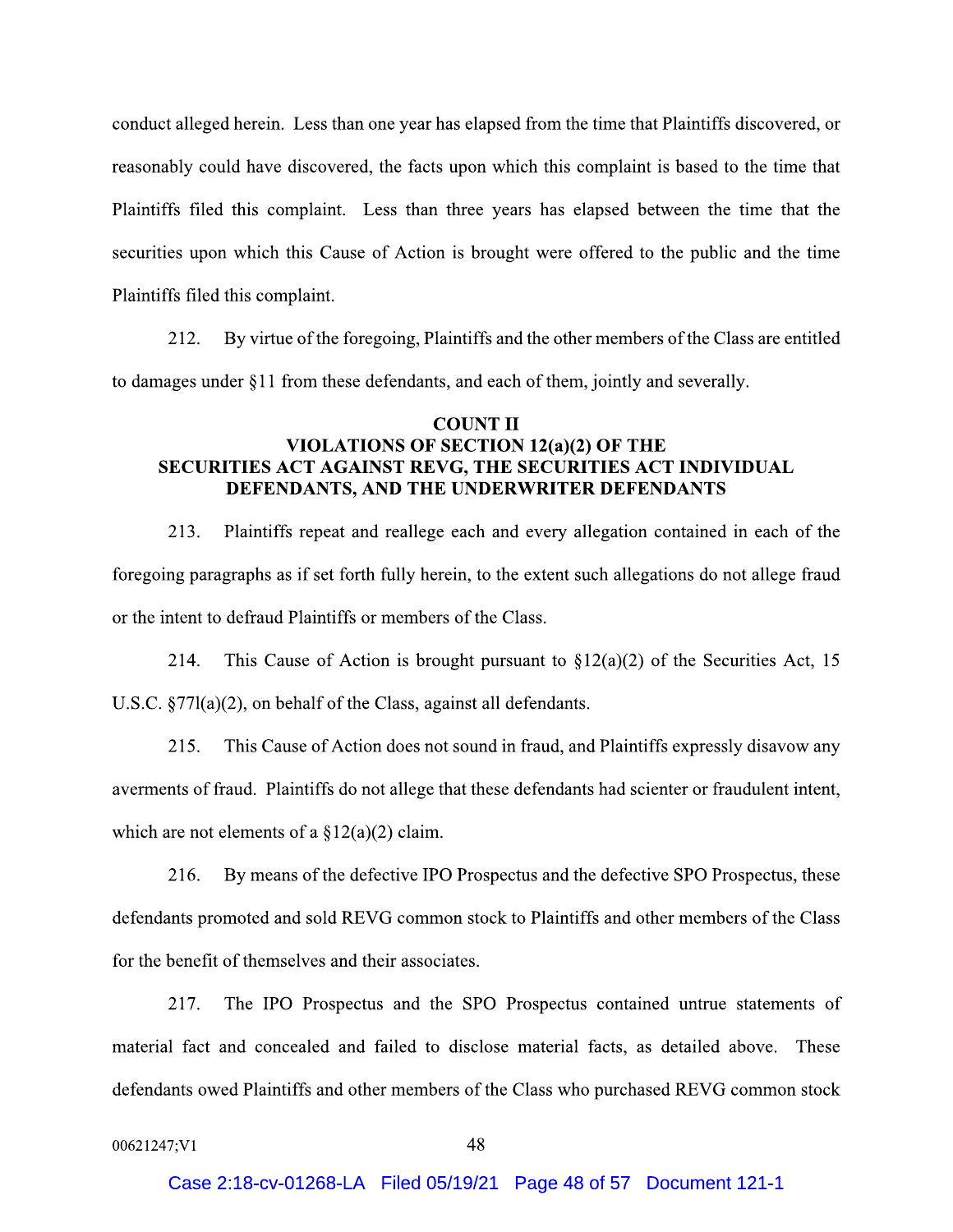pursuant to the IPO Prospectus and the SPO Prospectus the duty to make a reasonable and diligent investigation of the statements contained in the IPO Prospectus and the SPO Prospectus to ensure pursuant to the IPO Prospectus and the SPO Prospectus the duty to make a reasonable and diligent<br>investigation of the statements contained in the IPO Prospectus and the SPO Prospectus to ensure<br>that such statements were tr the IPO Prospectus and the SPO Prospectus as set forth above. that such statements were true and that there was no omission of a material fact required to be stated in order to make the statements contained therein not misleading. These defendants, in the exercise of reasonable care,

ectus and the SPO Prospectus at the time Plaintiffs and other Class members purchased

218. Plaintiffs and the other members of the Class did not know, nor in the exercise of<br>reasonable diligence could they have known, of the untruths and omissions contained in the IPO<br>Prospectus and the SPO Prospectus at th reasonable diligence could they have known, of the untruths and omissions contained in the IPO<br>Prospectus and the SPO Prospectus at the time Plaintiffs and other Class members purchased<br>REVG common stock.<br>219. By reason of urchased REVG common stock pursuant to the IPO Prospectus and the SPO Prospectus sustained substantial damages. Accordingly, Plaintiffs and the other members REVG common stock.<br>
219. By reason of the conduct alleged herein, these defendants violated §12(a)(2) of the<br>
Securities Act. As a direct and proximate result of such violations, Plaintiffs and the other<br>
members of the Cl ursuant to the IPO Prospectus and the SPO Prospectus have the right to rescind and recover the consideration pa Securities Act. As a direct and proximate result of such violations, Plaintiffs and the other<br>members of the Class who purchased REVG common stock pursuant to the IPO Prospectus and<br>the SPO Prospectus sustained substantial

# $\frac{1}{100}$  ermitted by law.<br>COUNT III VIOLATIONS OF SECTION 15 OF THE SECURITIES ACT AGAINST REVG, THE SECURITIES ACT INDIVIDUAL DEFENDANTS, AND AIP

220. Plaintiffs repeat and reallege each and every allegation contained in each of the toregoing paragraph damages to the extent permitted by law.<br> **COUNT III**<br> **EEVG, THE SECURITIES ACT INDIVIDUAL DEFENDANTS, AND AIP**<br>
220. Plaintiffs repeat and reallege each and every allegation contained in each of the<br>
foregoing paragraphs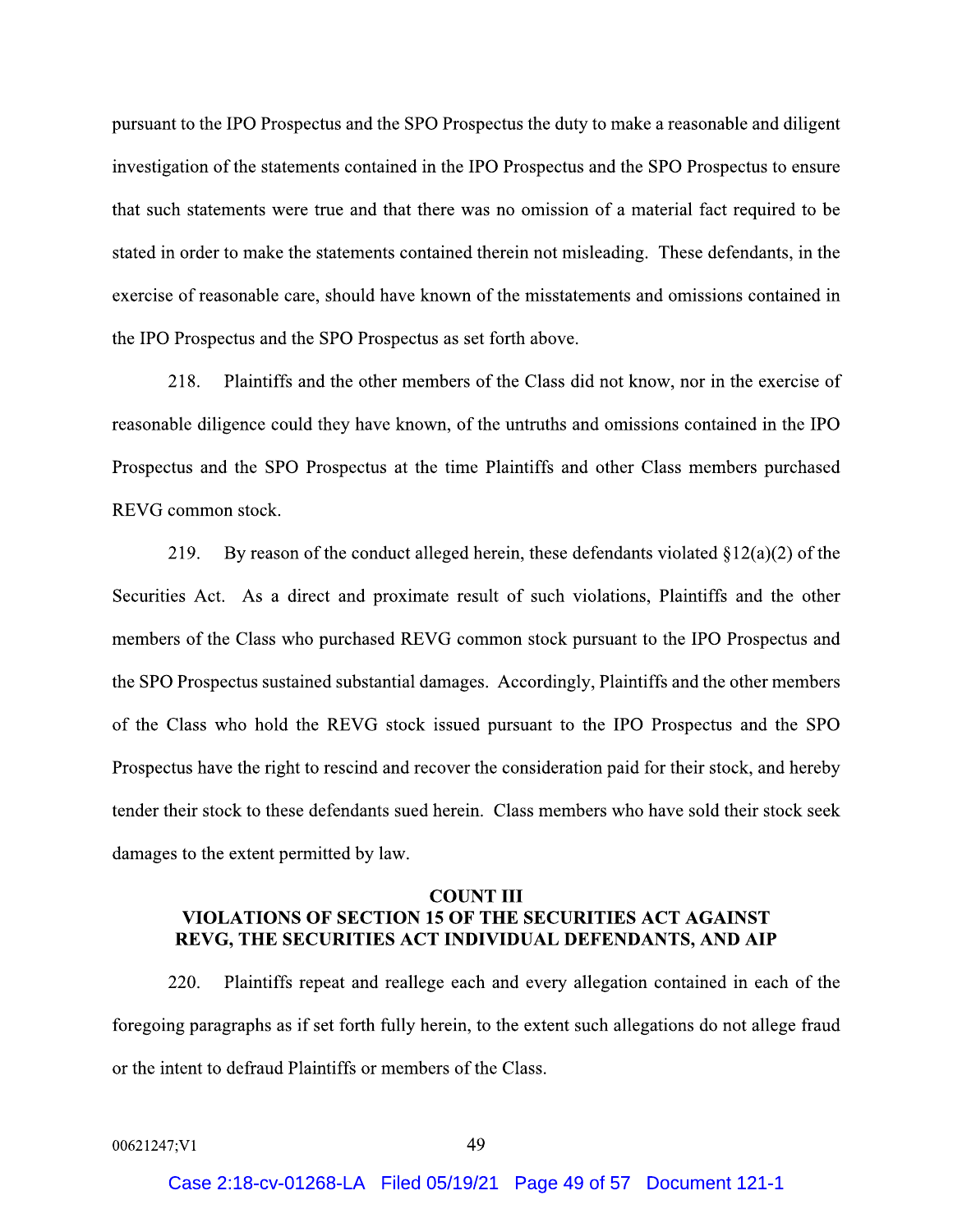This Cause of Action is brought pursuant to §15 of the Securities Act against  $221.$ REVG, the Securities Act Individual Defendants and AIP.

222. The Individual Defendants were each control persons of REVG by virtue of their positions as shareholders, directors and/or senior officers of REVG. The Individual Defendants each had a series of direct and/or indirect business and/or personal relationships with other directors and/or officers and/or major shareholders of REVG. The Company controlled the Individual Defendants and all of its employees.

223. AIP had control over REVG before, during and after the IPO and the SPO by virtue of its control over a majority of the voting stock of the Company, a majority of the Company's Board, and certain rights provided to it pursuant to a shareholders agreement. The IPO and SPO Offering Documents state that REVG is a controlled company, which is controlled by AIP. AIP also orchestrated the IPO and the SPO, exercised control and influence over the drafting and dissemination of the IPO and SPO Offering Documents, and reaped hundreds of millions of dollars in proceeds from its sale of REVG common stock in the SPO.

224. These defendants were culpable participants in the violations of  $\S$ [11 and 12(a)(2) of the Securities Act alleged in the Causes of Action above, based on their having signed or authorized the signing of the IPO Registration Statement and the SPO Registration Statement and having otherwise participated in the process that allowed the issuance and sale of REVG common stock in the IPO and the SPO to be successfully completed.

## **COUNT IV**

# VIOLATIONS OF SECTION 10(B) OF THE EXCHANGE ACT AND RULE 10B-5 PROMULGATED THEREUNDER AGAINST THE EXCHANGE ACT DEFENDANTS

Plaintiffs repeat and reallege each and every allegation contained above as if fully 225. set forth herein.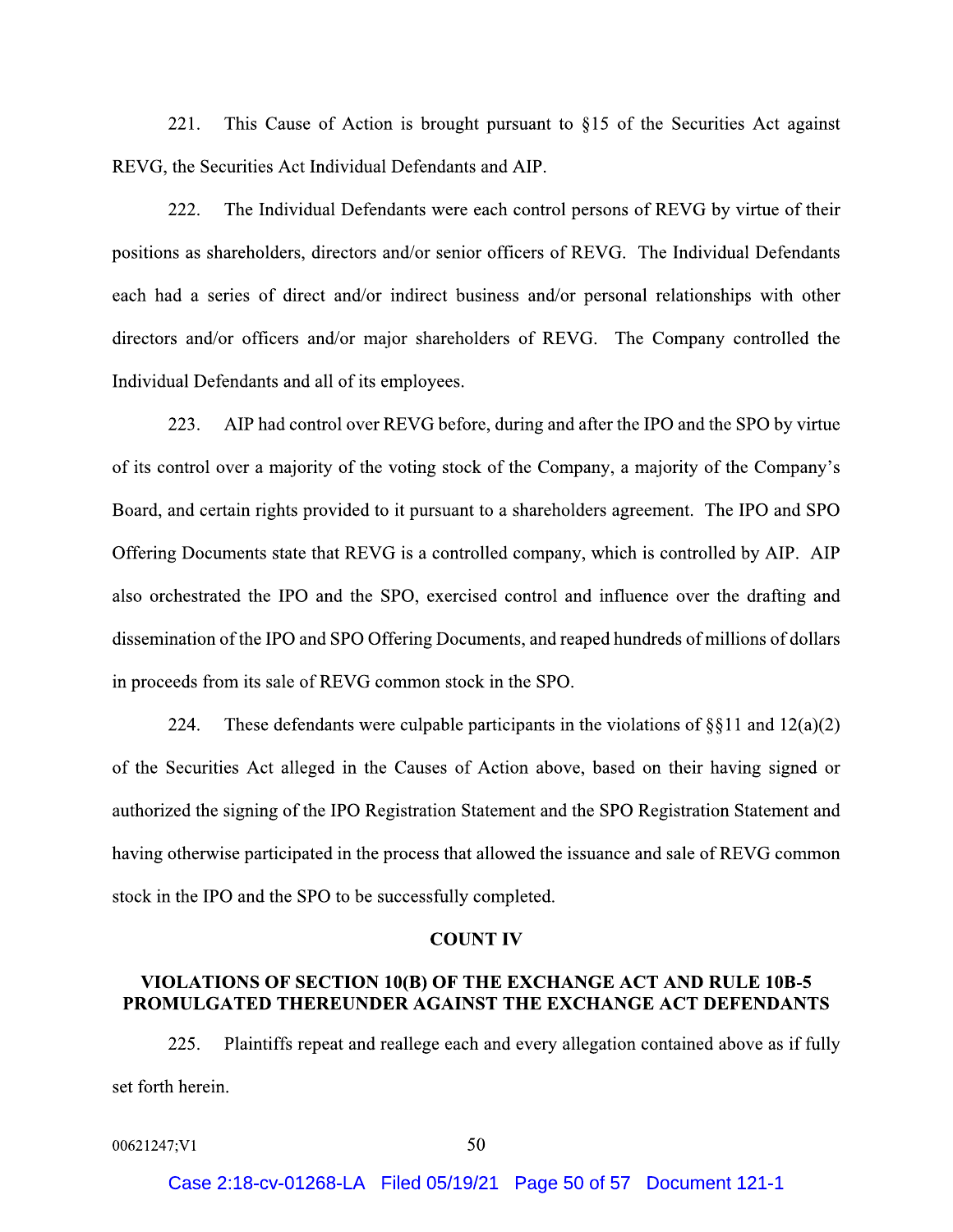$226.$ Throughout the Class Period, the Exchange Act Defendants carried out a plan, scheme and course of conduct which was intended to and, throughout the Class Period, did: (i) deceive the investing public, including Plaintiffs and other Class members, as alleged herein; and (ii) cause Plaintiffs and other members of the Class to purchase REVG common stock at artificially inflated prices. In furtherance of this unlawful scheme, plan and course of conduct, defendants, and each of them, took the actions set forth herein.

227. Throughout the Class Period, the Exchange Act Defendants (i) employed devices, schemes, and artifices to defraud; (ii) made untrue statements of material fact and/or omitted to state material facts necessary to make the statements not misleading; and (iii) engaged in acts, practices, and a course of business which operated as a fraud and deceit upon the purchasers of the Company's securities in an effort to maintain artificially high market prices for REVG common stock in violation of Section 10(b) of the Exchange Act and Rule 10b-5. All Exchange Act Defendants are sued either as primary participants in the wrongful and illegal conduct charged herein or as controlling persons as alleged below.

228. Throughout the Class Period, the Exchange Act Defendants employed devices, schemes and artifices to defraud, while in possession of material adverse non-public information and engaged in acts, practices, and a course of conduct as alleged herein, which included the making of, or the participation in the making of, untrue statements of material facts and/or omitting to state material facts necessary in order to make the statements made about REVG and its business operations and future prospects in light of the circumstances under which they were made, not misleading, as set forth more particularly herein, and engaged in a course of business which operated as a fraud and deceit upon the purchasers of the Company's common stock during the Class Period.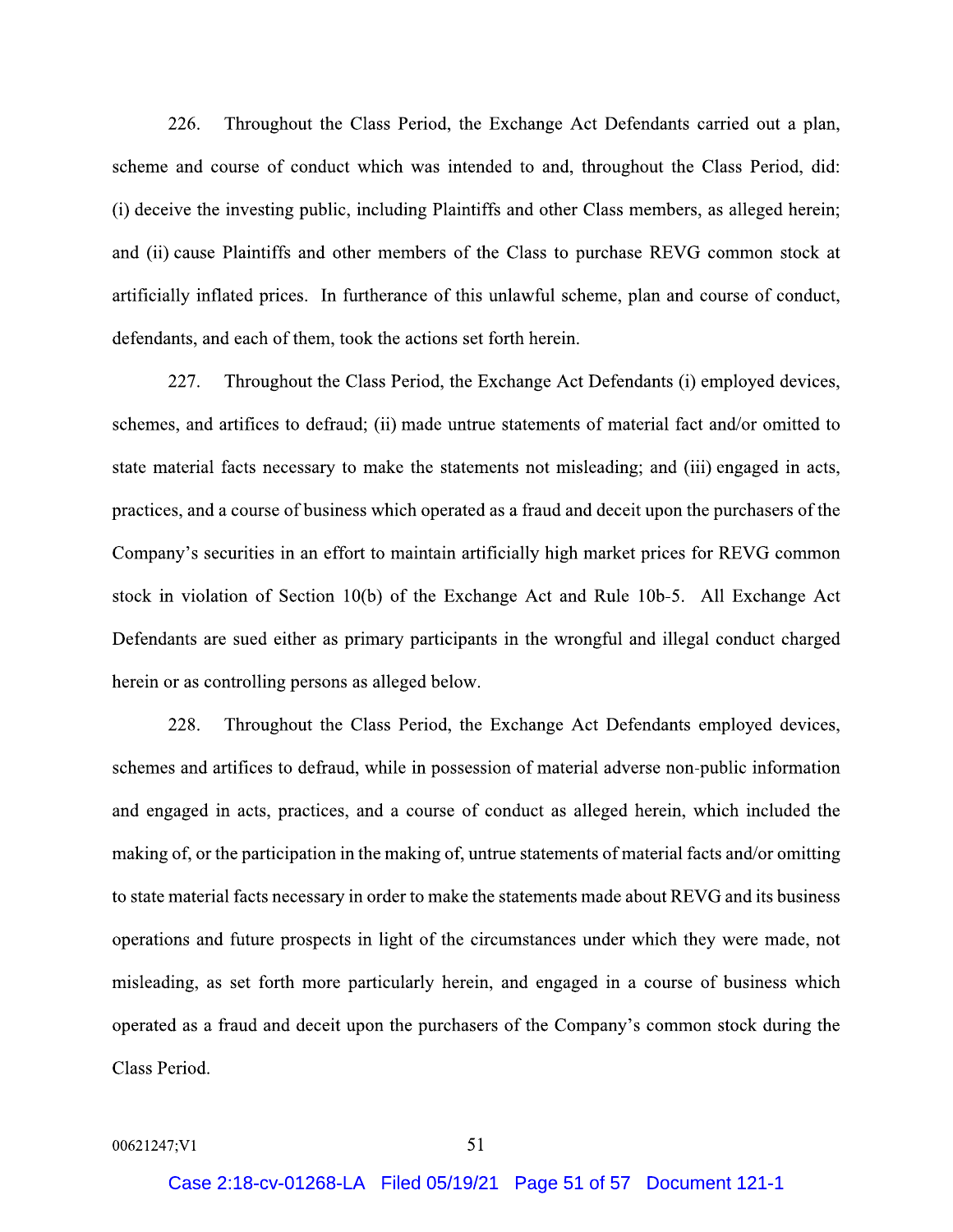Each of the Exchange Act Individual Defendants' primary liability, and controlling 229. person liability, arises from the following facts: (i) the Individual Defendants were high-level executives and/or directors at the Company during the Class Period and members of the Company's management team or had control thereof; (ii) each of these Defendants, by virtue of their responsibilities and activities as a senior officer and/or director of the Company, was privy to and participated in the creation, development and reporting of the Company's periodic disclosures to investors; (iii) each of these Defendants enjoyed significant personal contact and familiarity with the other Defendants and was advised of, and had access to, other members of the Company's management team and internal financial information about REVG; and (iv) each of these Defendants was aware of the Company's dissemination of information to the investing public, which they knew and/or recklessly disregarded was materially false and misleading.

230. The Exchange Act Defendants had actual knowledge of the misrepresentations and/or omissions of material facts set forth herein, or acted with reckless disregard for the truth in that they failed to ascertain and to disclose such facts, even though such facts were available to them. Such Defendants' material misrepresentations and/or omissions were done knowingly or recklessly and for the purpose and effect of concealing material problems with REVG's business and financial results from the investing public and supporting the artificially inflated price of its securities. As demonstrated by the allegations above, these defendants, if they did not have actual knowledge of the misrepresentations and/or omissions alleged, were reckless in failing to obtain such knowledge by deliberately refraining from taking those steps necessary to discover whether those statements were false or misleading.

231. As a result of the dissemination of the materially false and/or misleading information and/or failure to disclose material facts, as set forth above, the market price of the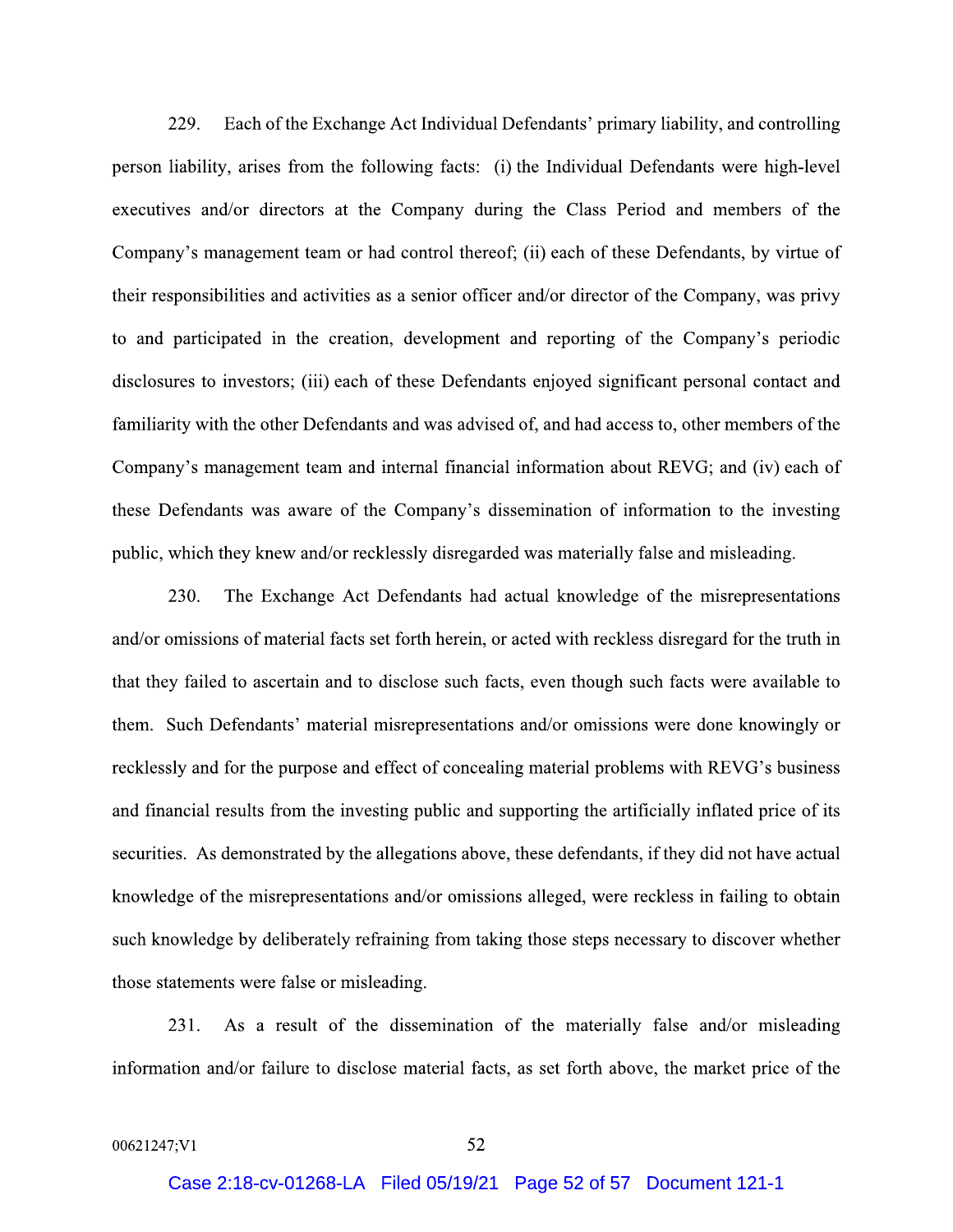common stock was artificially inflated during the Class Period. In ignorance of the fact that market prices of the Company's securities were artificially inflated, and relying directly or indirectly on the false and misleading statements made by these Defendants, or upon the integrity of the market in which the common stock trades, and/or in the absence of material adverse information that was known to or recklessly disregarded by these Defendants, but not disclosed in public statements by these defendants throughout the Class Period, Plaintiffs and the other members of the Class acquired the common stock during the Class Period at artificially high prices and were damaged thereby.

232. At the time of said misrepresentations and/or omissions, Plaintiffs and other members of the Class were ignorant of their falsity, and believed them to be true. Had Plaintiffs and the other members of the Class and the marketplace known the truth regarding REVG, which was not disclosed by these Defendants, Plaintiffs and other members of the Class would not have purchased the common stock, or, if they had acquired such common stock during the Class Period, they would not have done so at the artificially inflated prices which they paid.

By virtue of the foregoing, these Defendants have violated Section  $10(b)$  of the 233. Exchange Act and Rule 10b-5 promulgated thereunder.

234. As a direct and proximate result of these Defendants' wrongful conduct, Plaintiffs and the other members of the Class suffered damages in connection with their respective purchases and sales of the common stock during the Class Period.

## **COUNT V**

# VIOLATION OF SECTION 20(a) OF THE EXCHANGE ACT **AGAINST THE EXCHANGE ACT INDIVIDUAL DEFENDANTS AND AIP**

Plaintiffs repeat and reallege each and every allegation contained above as if fully 235. set forth herein.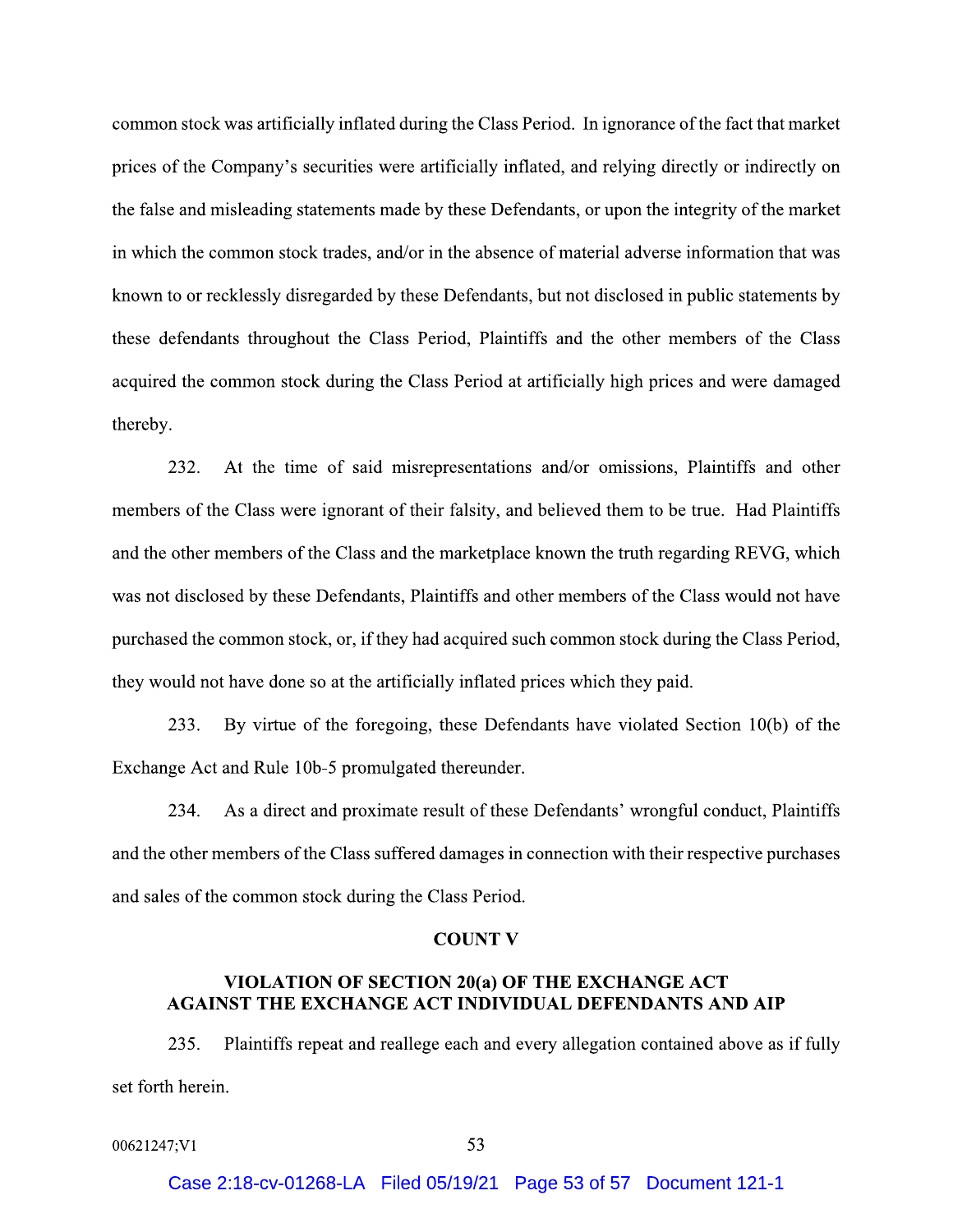236. The Exchange Act Individual Defendants and AIP acted as controlling persons of REVG within the meaning of Section 20(a) of the Exchange Act as alleged herein. By virtue of their high-level positions, and their ownership and contractual rights, participation in and/or awareness of the Company's operations and/or intimate knowledge of the false statements filed by the Company with the SEC and disseminated to the investing public, the Individual Exchange Act Defendants had the power to influence and control and did influence and control, directly or indirectly, the decision-making of the Company, including the content and dissemination of the various statements that Plaintiffs contend are false and misleading. These Defendants were provided with or had unlimited access to copies of the Company's reports, press releases, public filings and other statements alleged by Plaintiffs to be misleading prior to and/or shortly after these statements were issued and had the ability to prevent the issuance of the statements or cause the statements to be corrected.

237. In addition, the Exchange Act Individual Defendants had direct and supervisory involvement in the day-to-day operations of the Company and, therefore, are presumed to have had the power to control or influence the conduct giving rise to the securities violations as alleged herein, and exercised the same.

238. As set forth above, the Exchange Act Individual Defendants and AIP violated Section 10(b) and Rule 10b-5 by their acts and/or omissions as alleged in this Complaint. By virtue of their positions as controlling persons, the Exchange Act Individual Defendants and AIP are liable pursuant to Section  $20(a)$  of the Exchange Act. As a direct and proximate result of these defendants' wrongful conduct, Plaintiffs and other members of the Class suffered damages in connection with their purchases of the securities during the Class Period.

## **PRAYER FOR RELIEF**

WHEREFORE, Plaintiffs pray for relief and judgment as follows: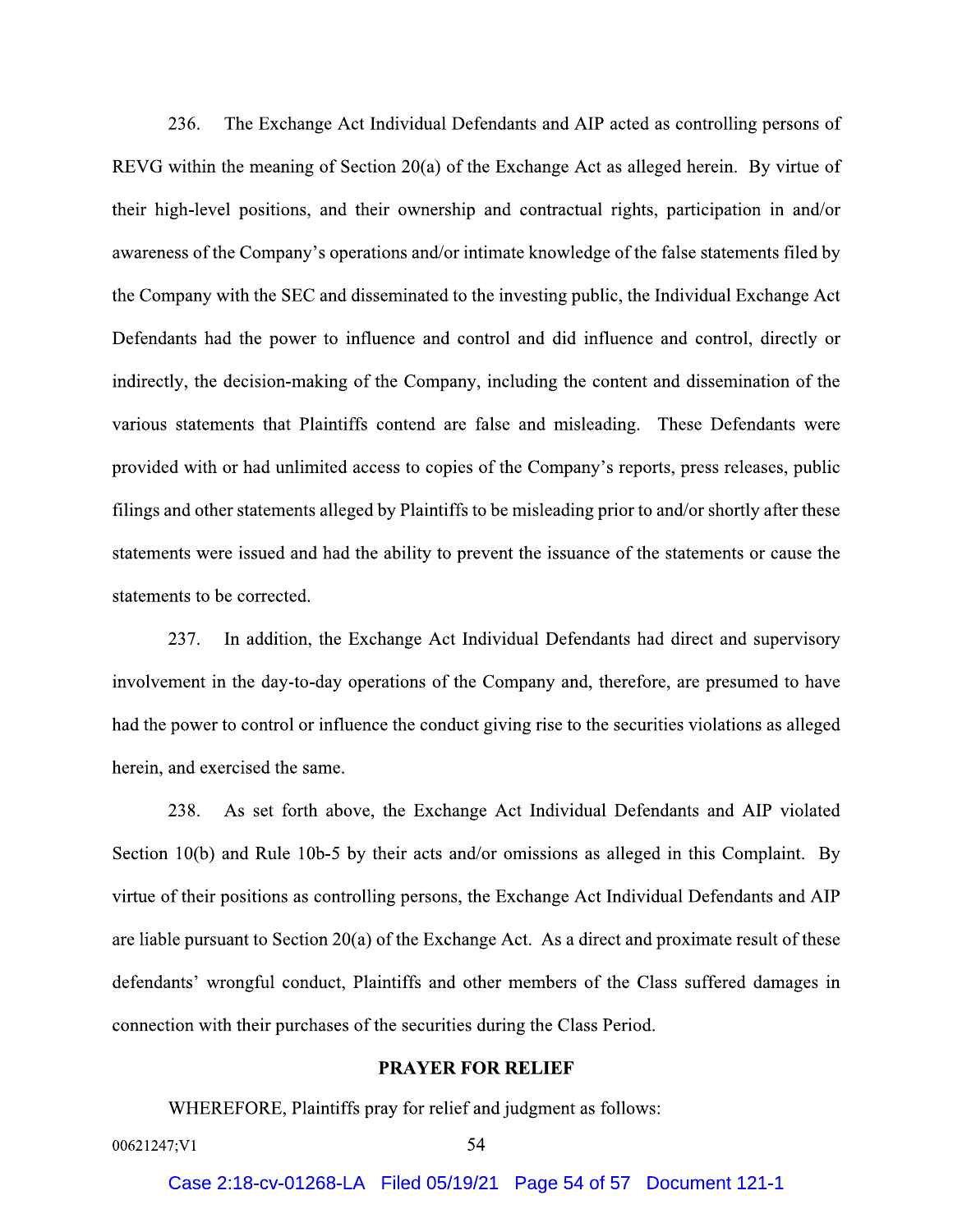$A<sub>1</sub>$ Determining that this action is a proper class action and certifying Plaintiffs as class representatives under Rule 23 of the Federal Rules of Civil Procedure;

 $B<sub>1</sub>$ Awarding damages in favor of Plaintiffs and the other Class members against all Defendants, jointly and severally, for all damages sustained as a result of Defendants' violations of the Securities Act of 1933 and the Securities Exchange Act of 1934, in an amount to be proven at trial, including interest thereon;

 $C_{\cdot}$ Awarding rescission under Section  $12(a)(2)$  of the Securities Act;

Awarding Plaintiffs and the Class their reasonable costs and expenses incurred in D. this action, including counsel fees and expert fees; and

 $E.$ Awarding such other and further relief as the Court may deem just and proper.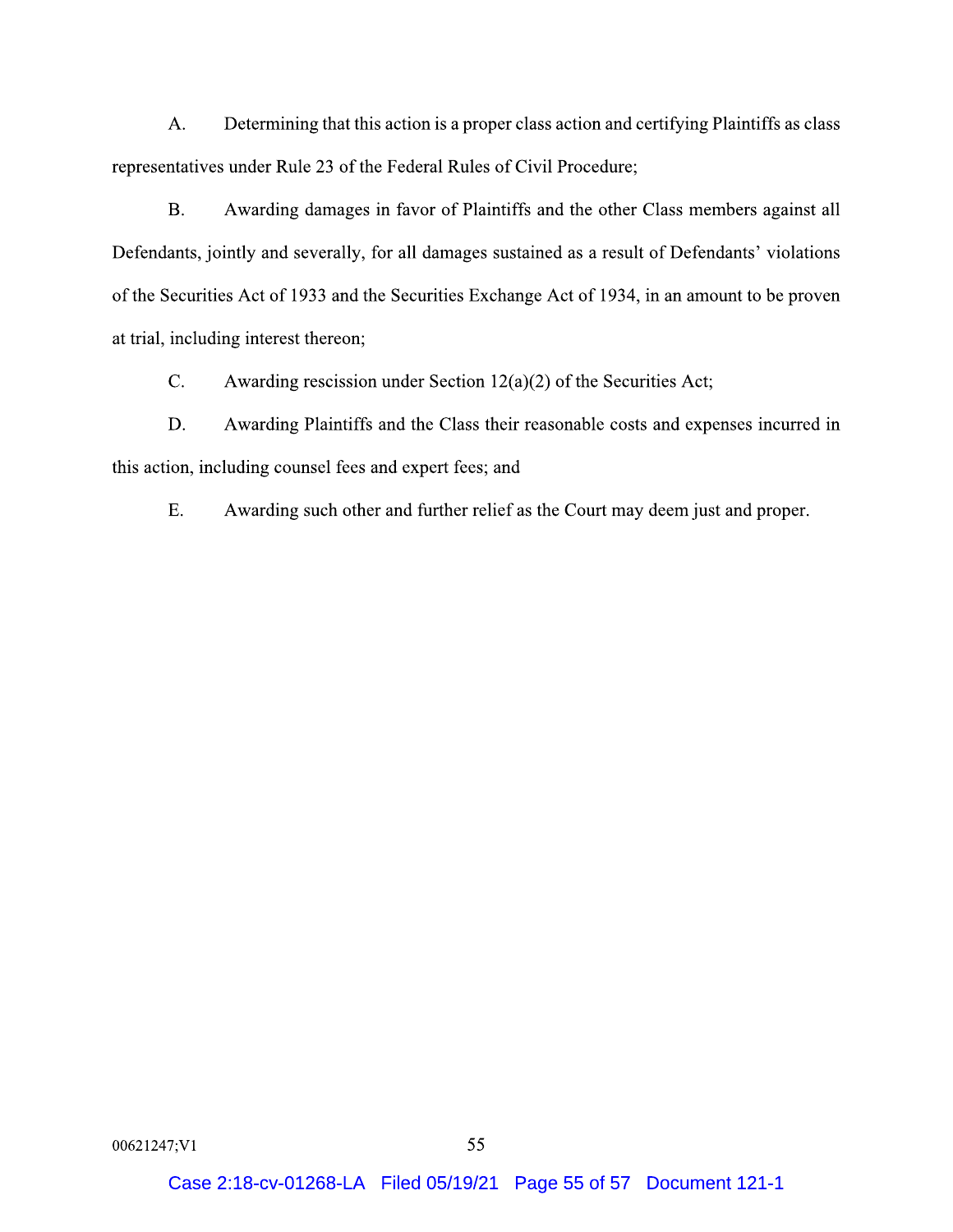## **JURY TRIAL DEMANDED**

Plaintiffs hereby demand a trial by jury.

Dated: Cudahy, Wisconsin May 19, 2021

# **ADEMI LLP**

/s/ John D. Blythin

John D. Blythin (jblythin@ademilaw.com) 3620 E. Layton Ave. Cudahy, WI 53110 Tel: (414) 482-8000 Fax: (414) 482-8001

Liaison Counsel for HMEPS and the Proposed Classes

**BERNSTEIN LIEBHARD LLP** Stanley D. Bernstein (bernstein@bernlieb.com) Michael S. Bigin (bigin@bernlieb.com) Joseph R. Seidman, Jr. (seidman@bernlieb.com) 10 East 40th Street New York, New York 10016 Telephone: (212) 779-1414 Facsimile: (212) 779-3218

Lead Counsel for HMEPS and the **Proposed Classes** 

ROBBINS GELLER RUDMAN & DOWD LLP Brian E. Cochran 200 South Wacker Drive, 31<sup>st</sup> Floor Chicago, IL 60606 Telephone: 312/674-4674 312/674-4676 (fax)